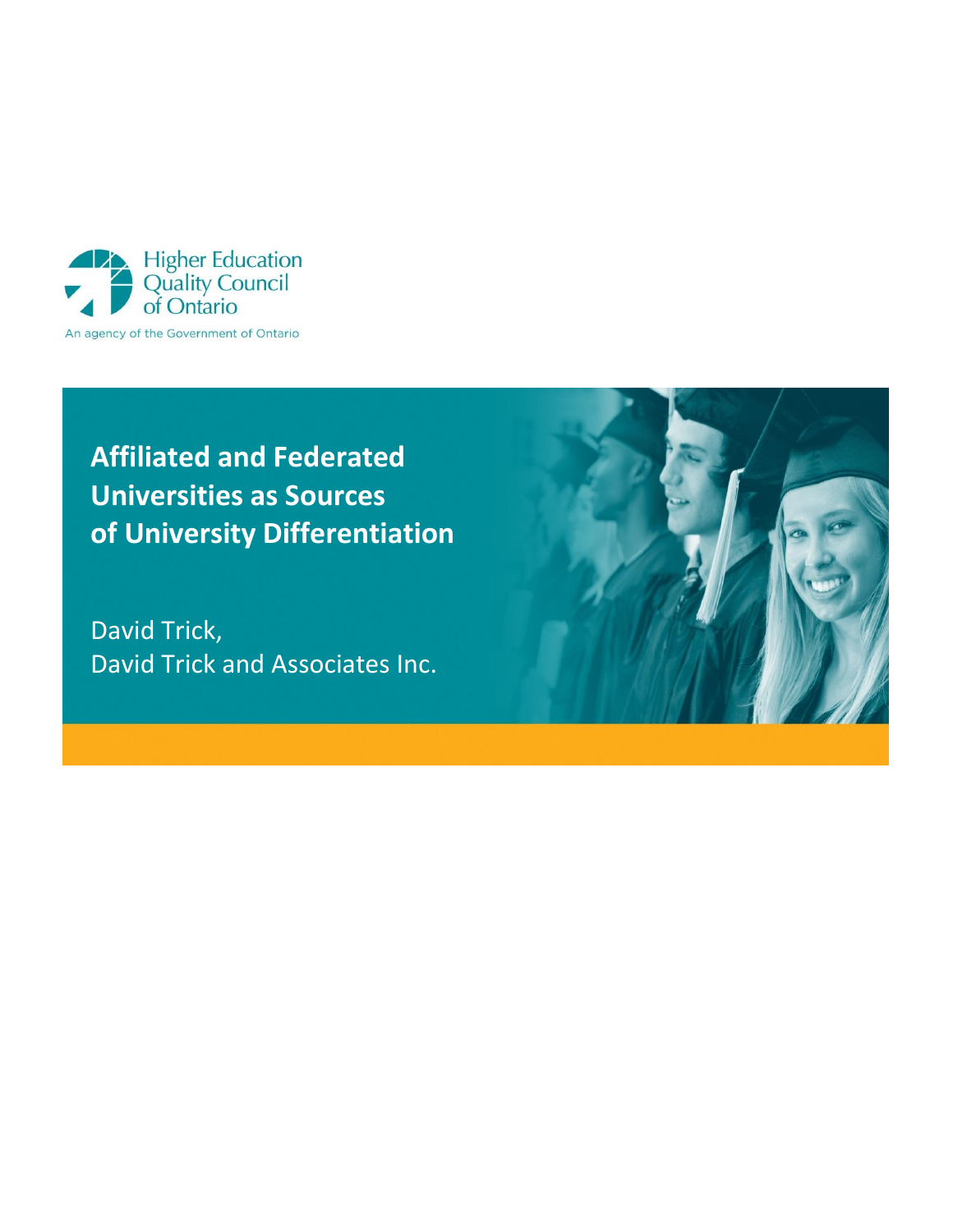## Published by

# **The Higher Education Quality Council of Ontario**

1 Yonge Street, Suite 2402 Toronto, ON Canada, M5E 1E5

| Phone:  | (416) 212-3893 |
|---------|----------------|
| Fax:    | (416) 212-3899 |
| Web:    | www.hegco.ca   |
| E-mail: | info@heqco.ca  |

### **Cite this publication in the following format:**

Trick, D. (2015). *Affiliated and Federated Universities as Sources of University Differentiation.*  Toronto: Higher Education Quality Council of Ontario.



The opinions expressed in this research document are those of the authors and do not necessarily represent the views or official policies of the Higher Education Quality Council of Ontario or other agencies or organizations that may have provided support, financial or otherwise, for this project. © Queen's Printer for Ontario, 2015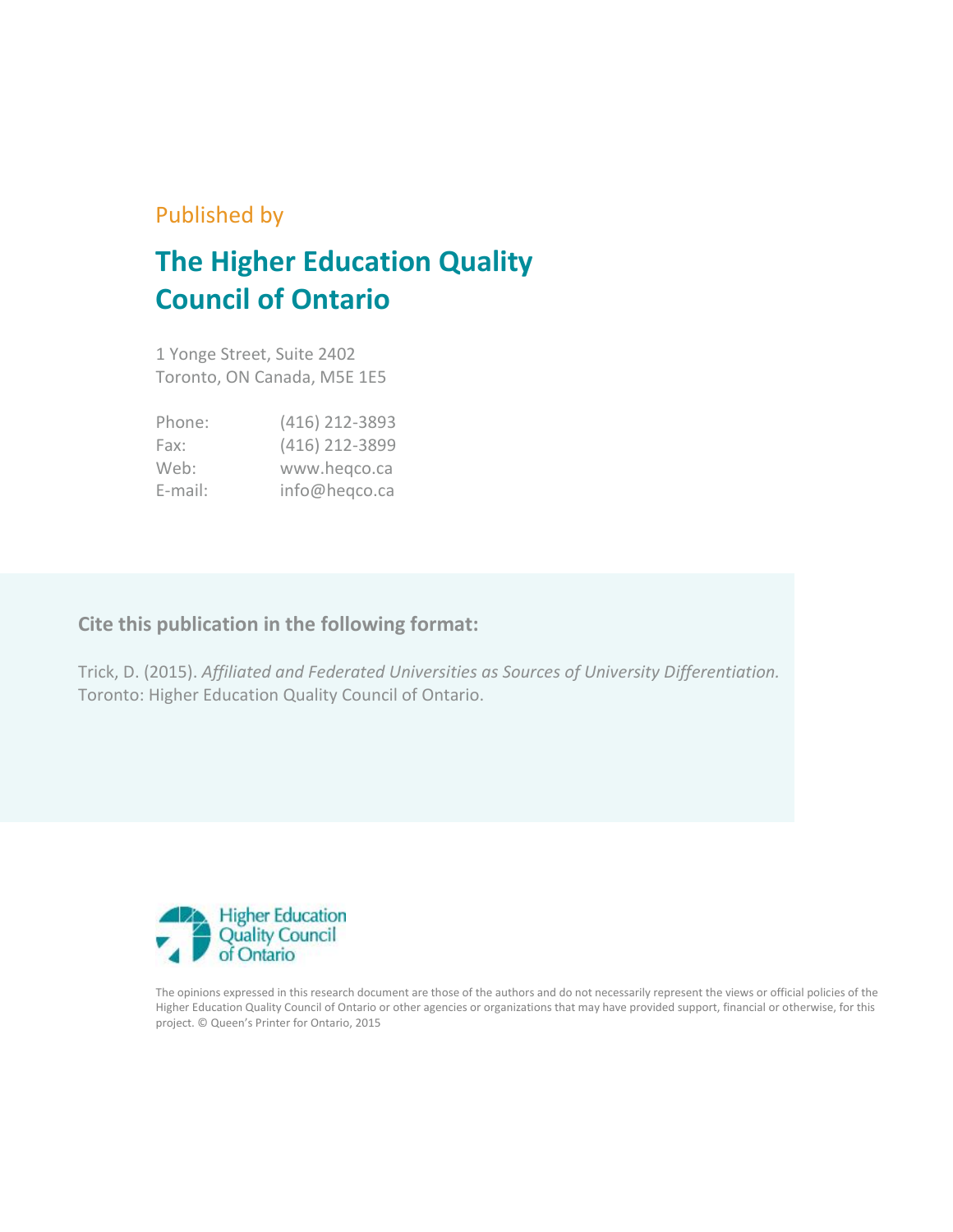## **Acknowledgements**

The author gratefully acknowledges the cooperation of the presidents of the affiliates who agreed to be interviewed for this project. They are named in Appendix 2.

Michael L. Skolnik read a draft of this paper and provided much-valued advice.

The author is grateful to the Higher Education Quality Council of Ontario for providing funding to support this research project, and to Harvey Weingarten for providing the encouragement and advice that were essential to its completion. The author alone is responsible for the final text.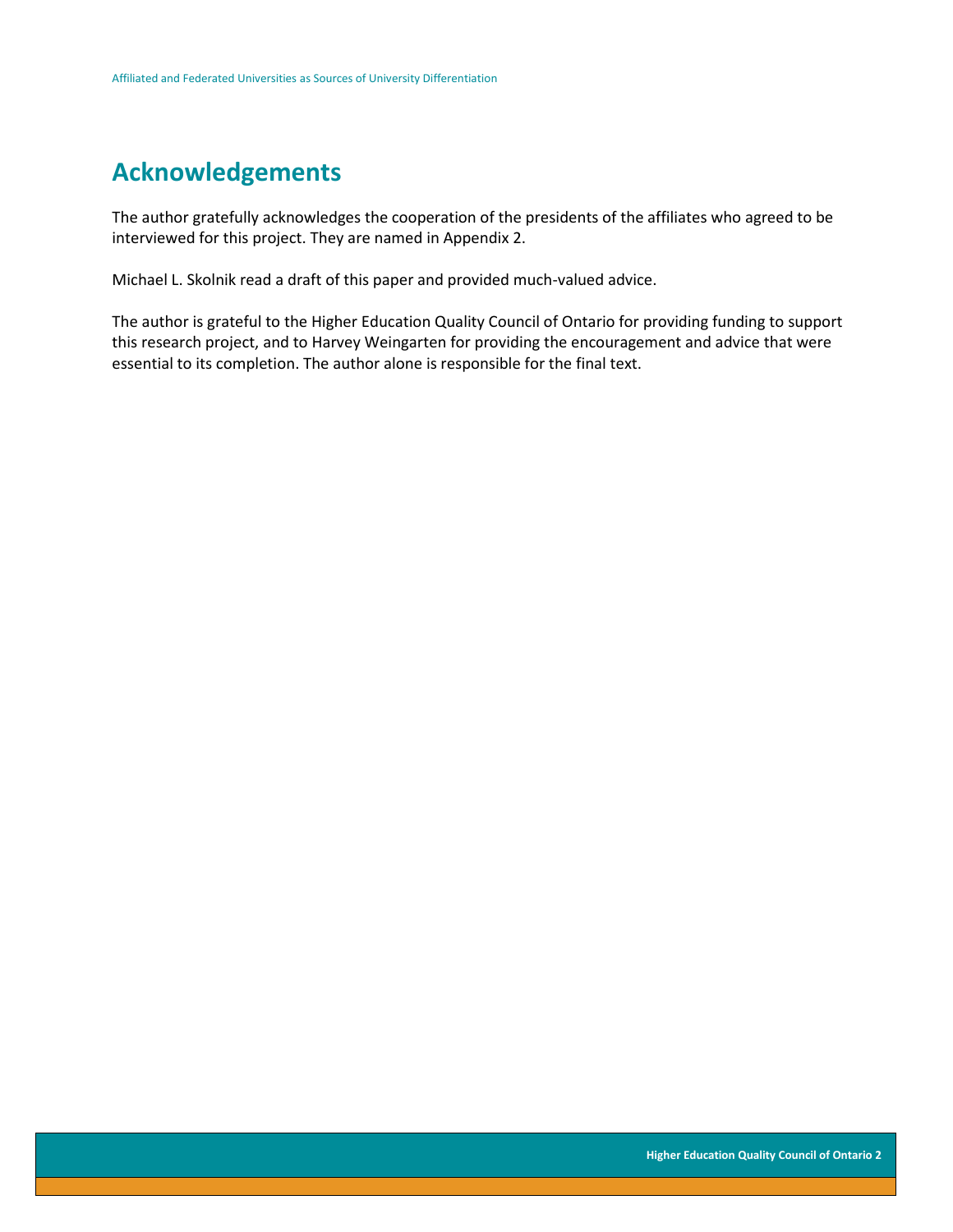# **Table of Contents**

| Differentiation and Institutional Size in Near-universal Systems of Higher Education: Literature review 10 |
|------------------------------------------------------------------------------------------------------------|
| Ontario Government Policy: How church colleges became affiliated with secular universities 13              |
|                                                                                                            |
|                                                                                                            |
|                                                                                                            |
|                                                                                                            |
|                                                                                                            |
|                                                                                                            |
|                                                                                                            |
|                                                                                                            |
|                                                                                                            |
|                                                                                                            |
|                                                                                                            |
|                                                                                                            |
| Valuing the differentiated educational experiences that affiliated universities offer  30                  |
|                                                                                                            |
|                                                                                                            |
|                                                                                                            |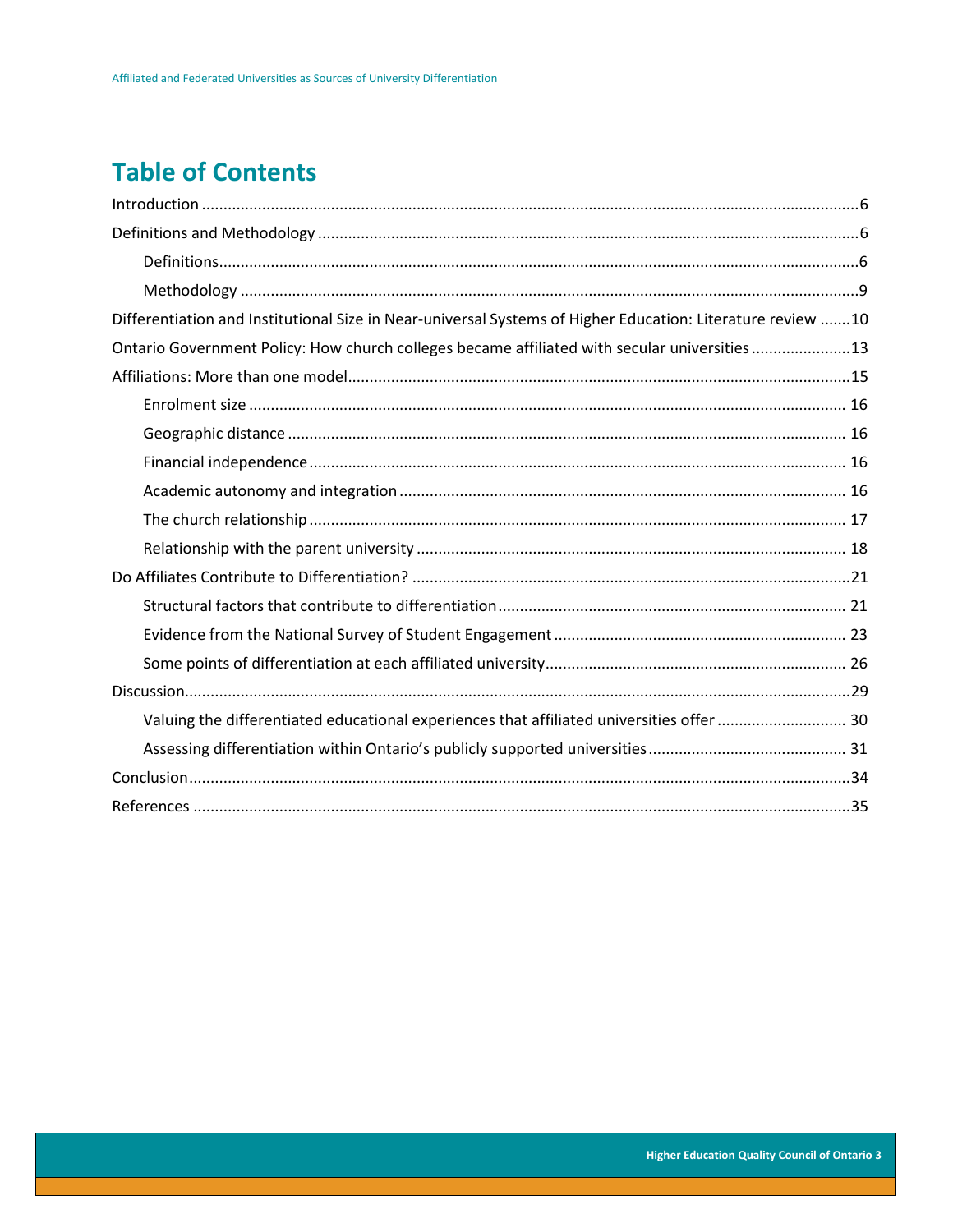# **List of Tables**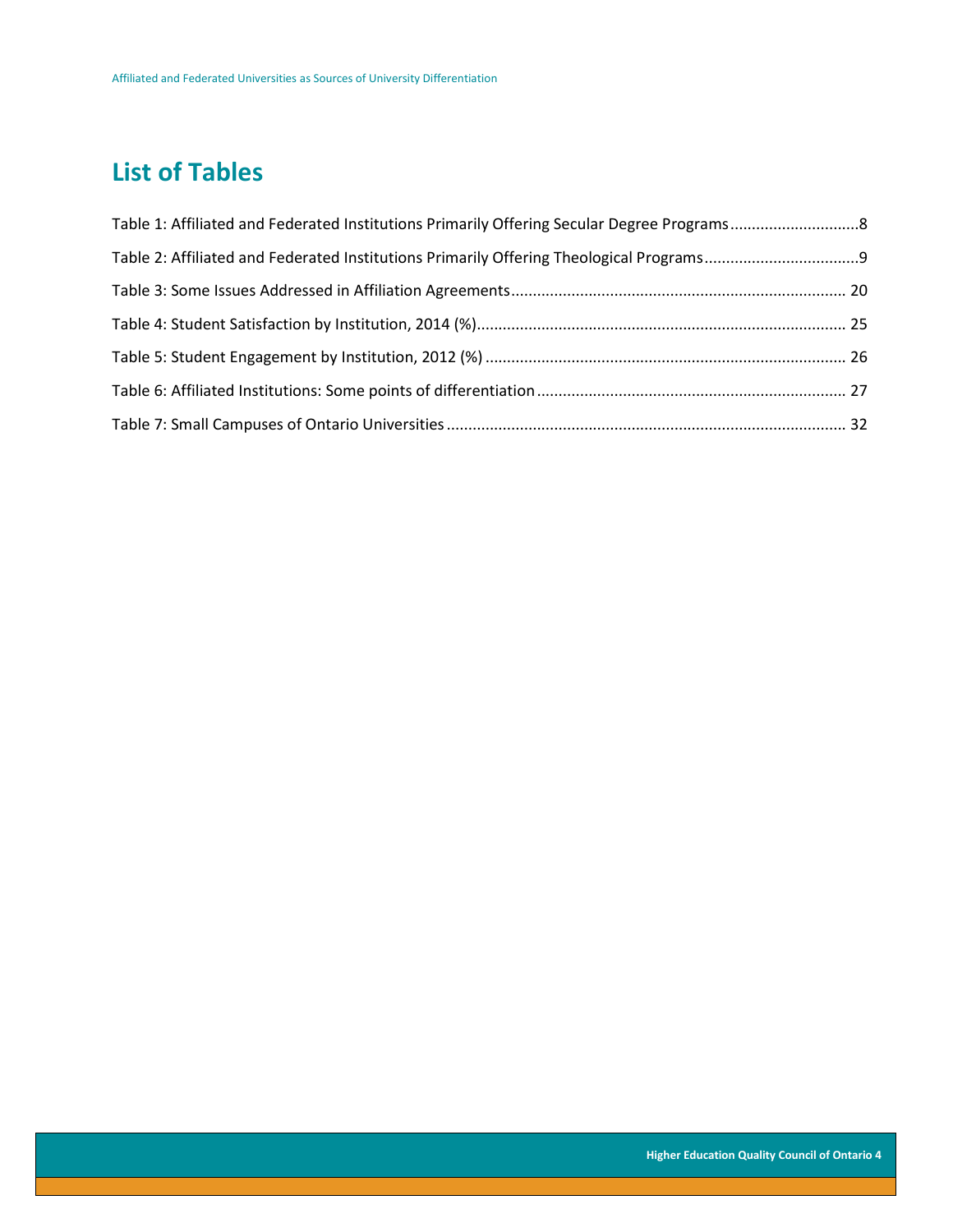## **Executive Summary**

This paper examines the role of affiliated and federated universities in Ontario's higher education system. It addresses the question: Do affiliated and federated institutions make a distinctive contribution to the differentiation of postsecondary education in Ontario?

Ontario has 16 affiliated and federated universities that historically were church-governed and that became associated with one of the publicly supported universities. Each of them offers primarily secular academic programs today. Carleton, Laurentian, Ottawa, Toronto, Waterloo and Western each have one or more federated or affiliated university.

Affiliated and federated universities have many differences from their parent universities and also from each other. These are some typical (although not universal) characteristics:

- They are primarily or solely focused on undergraduates.
- They give at least as much priority to teaching as to research.
- They focus on the liberal arts, in some cases with additional programs as well.
- They reinforce their academic mission with co-curricular activities that create a strong sense of community, including in many cases a significant residential community.
- They offer a small-campus experience, typically with small class sizes.
- They are sites for academic innovation, testing new ways of teaching and learning.
- Their academic and co-curricular activities may incorporate a commitment to social justice and community service that is inspired by their religious heritage.
- Depending on the distance to the parent university, they may offer students the best of both worlds: a small-campus experience with access to the comprehensive courses, services and facilities of the parent university.

These differences make affiliated and federated universities potentially valuable players within Ontario's higher education system.

The Ontario government's differentiation policy framework has, in its early stages, focused on each of the publicly supported universities as a whole. As the policy matures, it would be reasonable to drill down into the role played by the affiliates in offering a distinctive experience within Ontario's higher education system. As with all parts of the higher education system, it should be the responsibility of the institutions to provide evidence about the role they are actually playing and how well they are playing it.

Policymakers should also consider ways of identifying and encouraging other models of educational innovation within each of Ontario's publicly supported universities. Greater recognition of the differentiation within each university will give more insight into whether the goals of the government's differentiation policy are being achieved. Experimentation with innovative teaching and learning strategies, such as is made possible by semi-autonomous affiliates and campuses, may become an important strategy for improving the quality of undergraduate teaching and learning.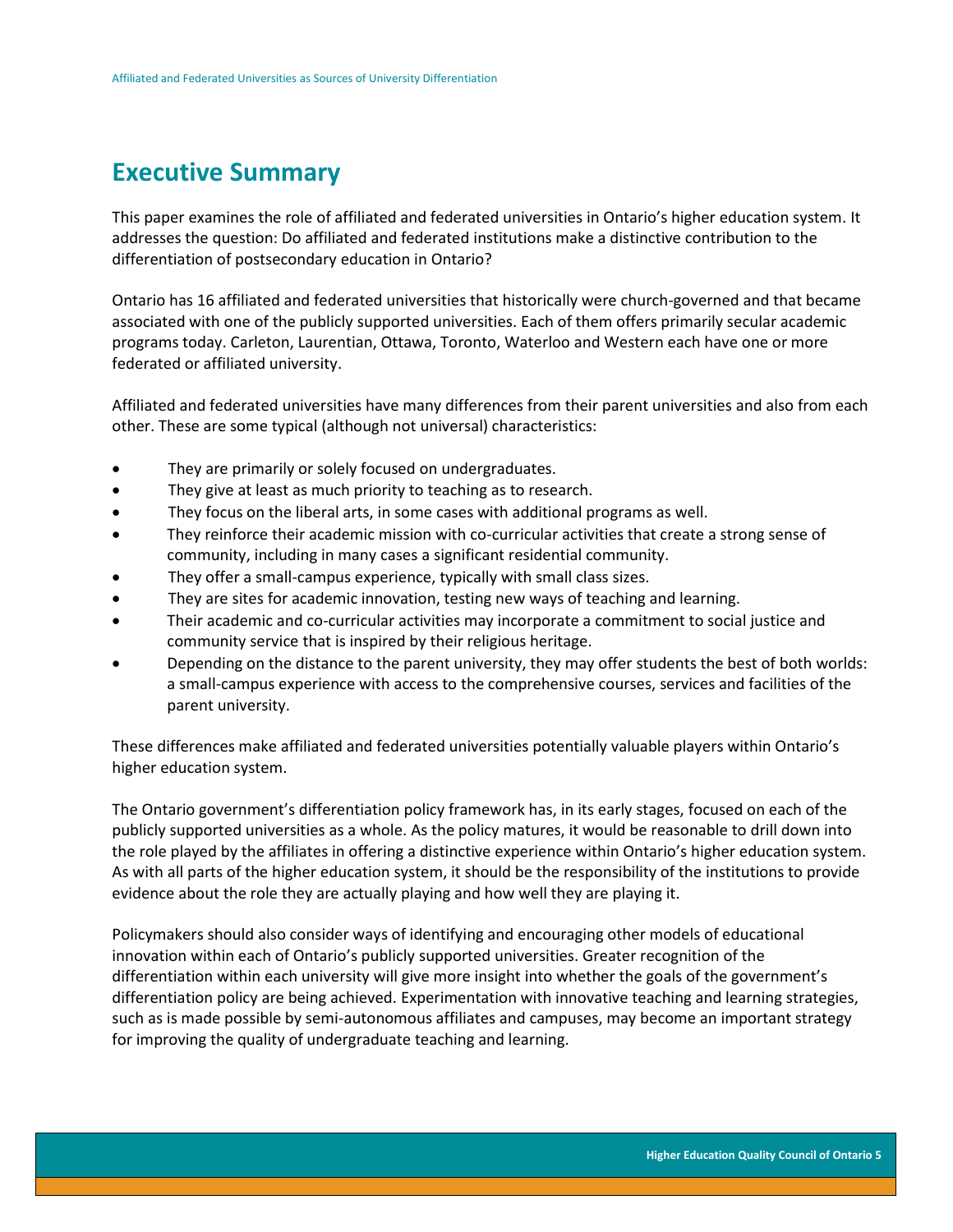## <span id="page-6-0"></span>**Introduction**

This paper examines the role of affiliated and federated universities and university colleges in Ontario's higher education system. Do affiliated and federated institutions make a distinctive contribution to the differentiation of postsecondary education in Ontario?

The Ontario government has established a Differentiation Policy Framework for the higher education system:

The government has opted for differentiation as a primary policy driver for the system. The government's policy of differentiation sets the foundation for broader postsecondary system transformation by publicly articulating government expectations and aligning the mandates of Ontario's colleges and universities with government priorities.

Our overriding goals for a differentiated system are to build on and help focus the well-established strengths of institutions, enable them to operate together as complementary parts of a whole, and give students affordable access to the full continuum of vocational and academic educational opportunities that are required to prosper in our contemporary world. (Ontario Ministry of Training, Colleges and Universities, 2013, p. 6)

Affiliated and federated institutions have been part of Ontario's university system for over a century, yet their role is not widely understood. Based on one-on-one interviews, public documents and secondary sources, I examine here the contributions these institutions make as a group, and I also describe distinctive features of each institution.

I argue that, as a group, affiliated and federated institutions make a contribution similar to that made by small liberal arts universities in the United States. They offer a form of education that, at its best, supports high levels of student engagement and learning. Policymakers should value this model of education as part of a differentiated higher education system and should encourage it through the government's accountability processes. Policymakers should also consider ways of identifying and encouraging other models of educational innovation within each of Ontario's publicly supported universities.

# <span id="page-6-1"></span>**Definitions and Methodology**

### <span id="page-6-2"></span>**Definitions**

Standard definitions with respect to affiliated and federated universities are hard to come by. Affiliates are rooted in historical circumstances that are unique to Ontario, so the higher education literature from other jurisdictions provides little guidance. I will use the following terms in this paper.

 *Affiliated and federated universities:* I define an affiliated or federated university as an Ontario postsecondary institution that has the legal authority to grant its own degrees, but that has put this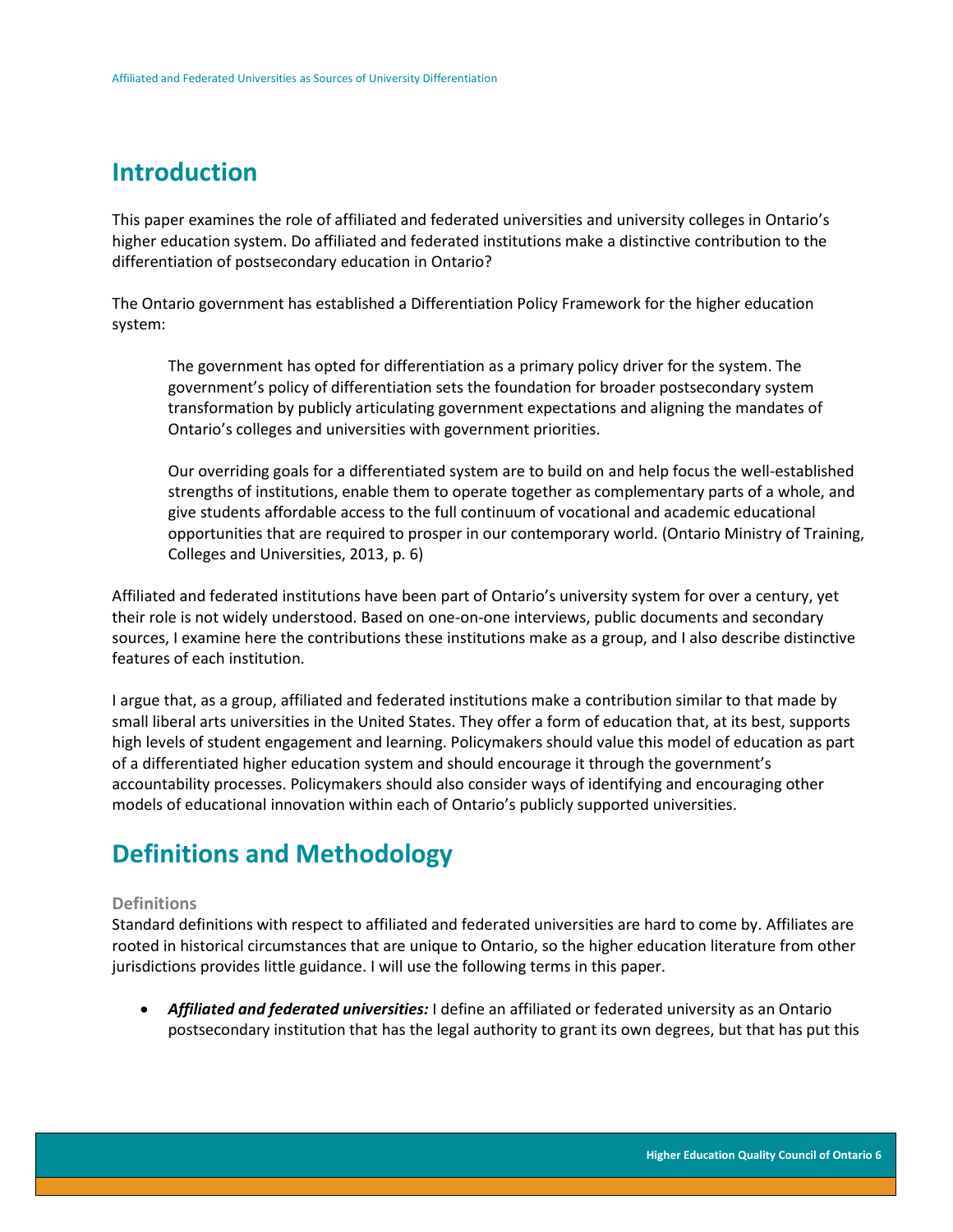$\overline{a}$ 

authority in abeyance and joined itself to a publicly supported university so that it can indirectly receive provincial operating grants. The legal name of the institution may be 'university' or 'university college.' Some of these institutions are called 'federated' and others 'affiliated': the difference relates to the original circumstances under which they joined with the publicly supported university. Whether they are affiliated or federated, the practical consequences are the same. For brevity I will use 'affiliated university' or 'affiliate' to refer to all of these institutions. The Ontario Ministry of Training, Colleges and Universities (MTCU) uses the more comprehensive term "Churchrelated and Federated or Affiliated Institutions" (Ontario MTCU, 2009, p. 31).

- *Publicly supported university:* I define a publicly supported university as one of the 20 universities that MTCU recognizes as being eligible to receive public operating grants.
- *Parent university:* I use this term to refer to the publicly supported university with which an affiliated university is affiliated. I adopt this term reluctantly, for want of a better one. The term is not intended to connote that the affiliated university is inferior. The reality, nevertheless, is that the parent university is in a position to exert some measure of control over the affiliate, so the relationship is not one of equals. In some cases an affiliated university is actually older than its parent university.<sup>1</sup>

My interest in this paper is affiliates whose students are primarily enroled in secular academic programs, rather than theology programs or programs to prepare for the ministry. I therefore focus on the 16 institutions listed in Table 1. Ten of these institutions are members in their own right of the Association of Universities and Colleges of Canada (AUCC); the non-members tend to be smaller institutions that were founded after their parent institution.

<sup>&</sup>lt;sup>1</sup>Western University refers to itself as the 'constituent university,' but this term is not widely or consistently used by other institutions. In Ireland and the Philippines, 'constituent university' has the opposite meaning and is used to refer to the affiliates. At the University of Toronto, the 'constituent colleges' are the colleges that have no religious origins and were never legally independent.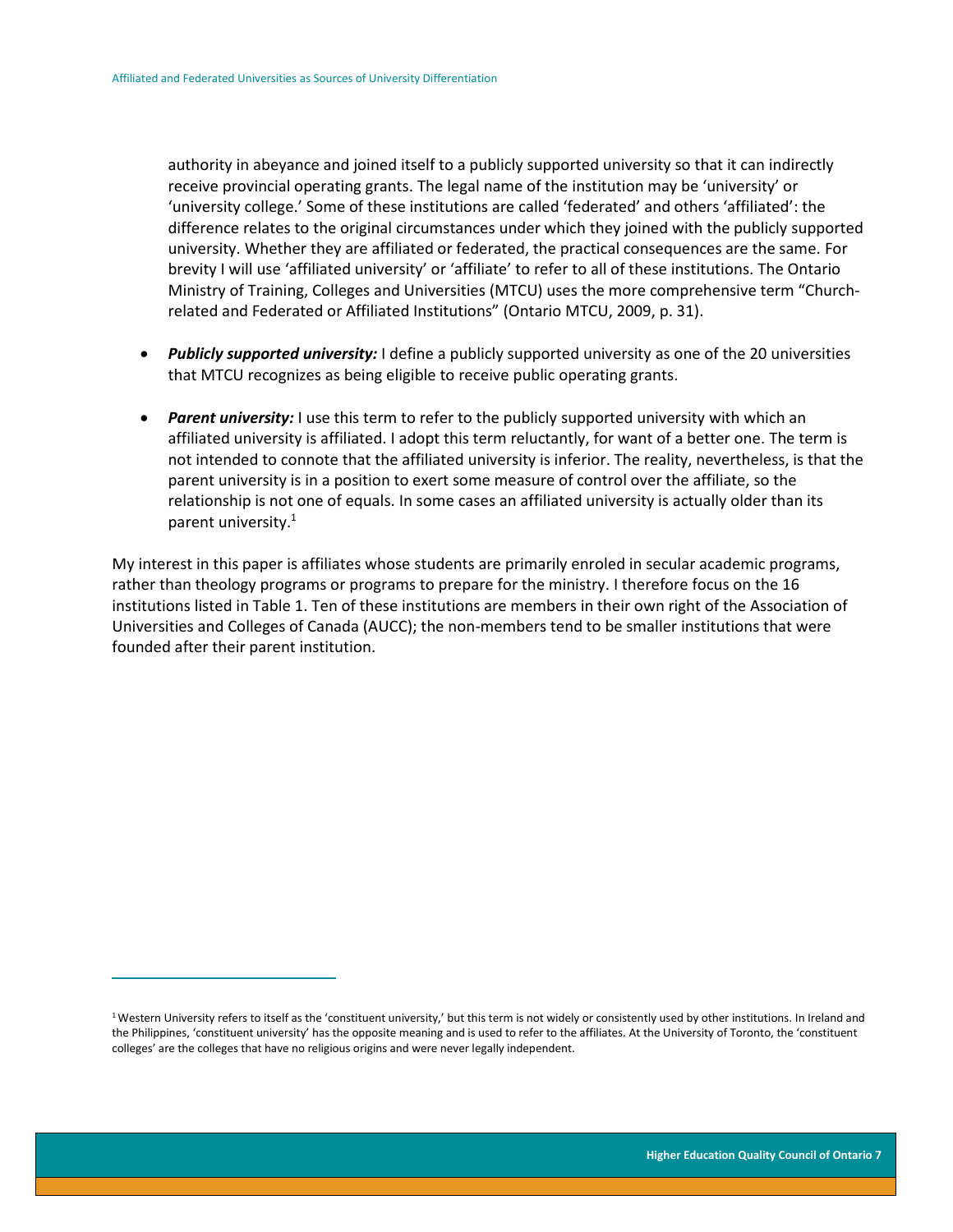| <b>Public university</b>  | <b>Affiliated or federated</b><br>institution | Year of affiliation or<br>federation                 | <b>Religious heritage</b>              | <b>AUCC</b><br>member |
|---------------------------|-----------------------------------------------|------------------------------------------------------|----------------------------------------|-----------------------|
| Carleton<br>University    | <b>Dominican University</b><br>College        | 2012                                                 | Catholic                               | X                     |
| Laurentian                | <b>Huntington University</b>                  | 1960                                                 | United Church                          |                       |
| University                | University of Sudbury                         | 1960                                                 | Catholic                               | X                     |
|                           | <b>Thorneloe University</b>                   | 1963                                                 | Anglican                               |                       |
|                           | Hearst                                        | 1957 (University of<br>Sudbury)<br>1963 (Laurentian) | Catholic (fully secular<br>since 1971) |                       |
| University of<br>Ottawa   | St. Paul University                           | 1965                                                 | Catholic                               | $\pmb{\times}$        |
| University of<br>Toronto  | University of St. Michael's<br>College        | 1910                                                 | Catholic                               | $\mathsf{x}$          |
|                           | University of Trinity<br>College              | 1904                                                 | Anglican                               | $\pmb{\times}$        |
|                           | Victoria University                           | 1890                                                 | United Church                          | $\mathsf{x}$          |
| University of<br>Waterloo | <b>Conrad Grebel University</b><br>College    | 1963                                                 | Mennonite                              |                       |
|                           | <b>Renison University</b><br>College          | 1960                                                 | Anglican                               |                       |
|                           | St. Jerome's University                       | 1959                                                 | Catholic                               | X                     |
|                           | St. Paul's University<br>College              | 1961                                                 | <b>United Church</b>                   |                       |
| Western                   | <b>Brescia University College</b>             | 1919                                                 | Catholic                               | $\mathsf{x}$          |
| University                | Huron University College                      | 1878                                                 | Anglican                               | $\mathsf{x}$          |
|                           | King's University College                     | 1954                                                 | Catholic                               | $\pmb{\mathsf{X}}$    |

### <span id="page-8-0"></span>**Table 1: Affiliated and Federated Institutions Primarily Offering Secular Degree Programs**

A separate paper would be required to assess the contributions made by affiliates whose programs are primarily theological. I list them in Table 2 but do not discuss them further in this paper.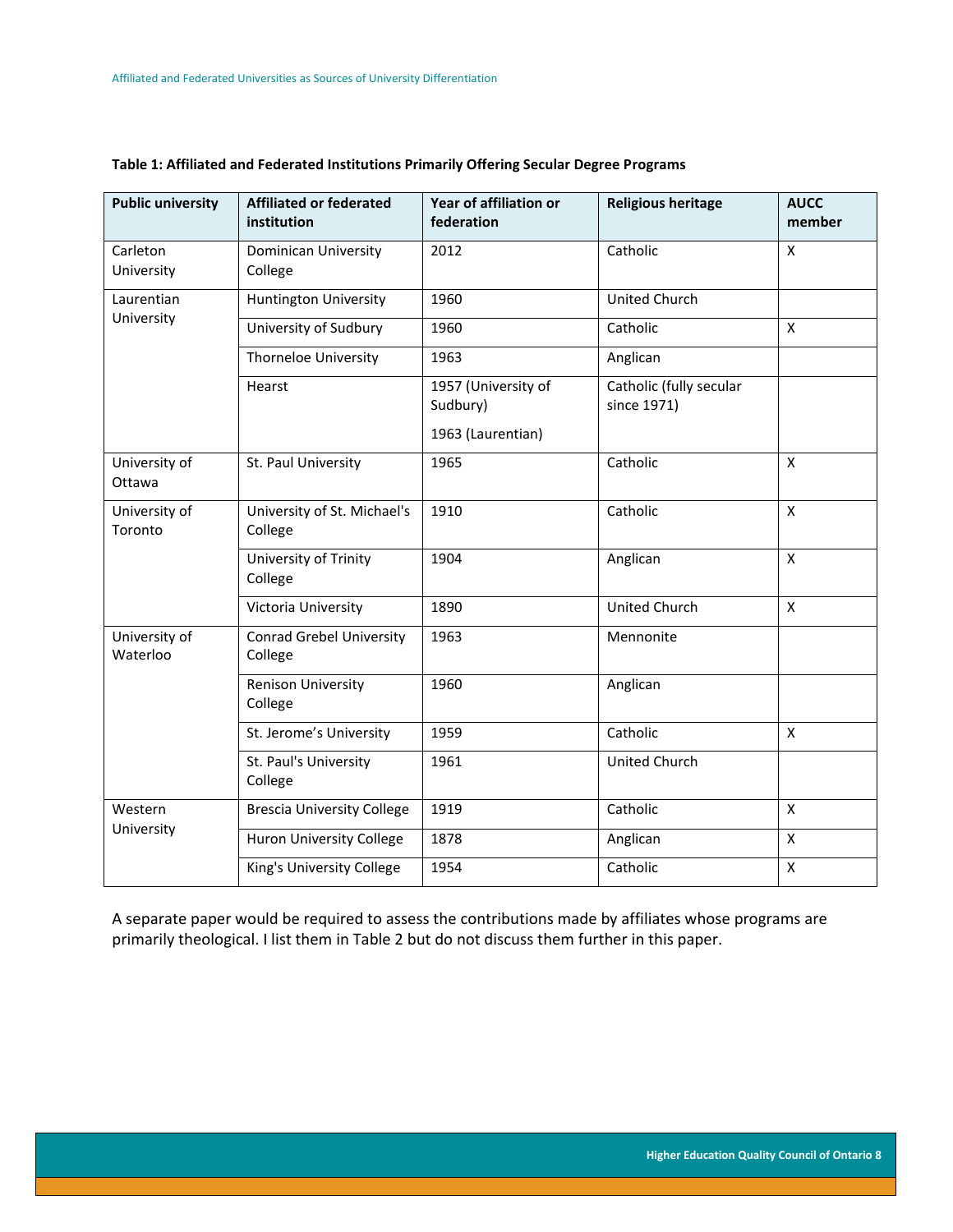| <b>Public university</b>      | Affiliated or federated institution                             | Year of affiliation or<br>federation | <b>Religious</b><br>heritage |
|-------------------------------|-----------------------------------------------------------------|--------------------------------------|------------------------------|
| <b>Brock University</b>       | Concordia Lutheran Theological Seminary                         | 1976                                 | Lutheran                     |
| McMaster<br>University        | <b>McMaster Divinity College</b>                                | 1957                                 | <b>Baptist</b>               |
| Queen's University            | Queen's Theological College (now Queen's<br>School of Religion) | 1912                                 | United Church                |
| University of                 | <b>Emmanuel College</b>                                         | 1925                                 | United Church                |
| Toronto                       | Knox College                                                    | 1890                                 | Presbyterian                 |
|                               | <b>Regis College</b>                                            | 1978                                 | Catholic                     |
|                               | St. Augustine's Seminary                                        | 1978                                 | Catholic                     |
|                               | <b>Toronto School of Theology</b>                               | 1979                                 | Multiple                     |
|                               | <b>Wycliffe College</b>                                         | 1885                                 | Anglican                     |
| <b>Western University</b>     | St. Peter's Seminary                                            | 1912                                 | Catholic                     |
| Wilfrid Laurier<br>University | Waterloo Lutheran Seminary                                      | 1914                                 | Lutheran                     |
| University of                 | <b>Assumption University</b>                                    | 1919 (Western)                       | Catholic                     |
| Windsor                       |                                                                 | 1963 (Windsor)                       |                              |
|                               | <b>Canterbury College</b>                                       | 1957 (Assumption)                    | Anglican                     |
|                               |                                                                 | 1963 (Windsor)                       |                              |
|                               | Iona College                                                    | 1963                                 | United Church                |

#### <span id="page-9-1"></span>**Table 2: Affiliated and Federated Institutions Primarily Offering Theological Programs**

Note: Some theological institutions are affiliated with another affiliated institution, which in turn is affiliated with a publicly supported university.

### <span id="page-9-0"></span>**Methodology**

Twelve presidents of affiliated institutions agreed to be interviewed for this project. I conducted semistructured interviews with each of them, lasting 30-60 minutes, using a standard questionnaire. The interviewees are listed in Appendix 2.

I supplemented these interviews with publicly available documents from institutional websites and other sources, and with the secondary literature.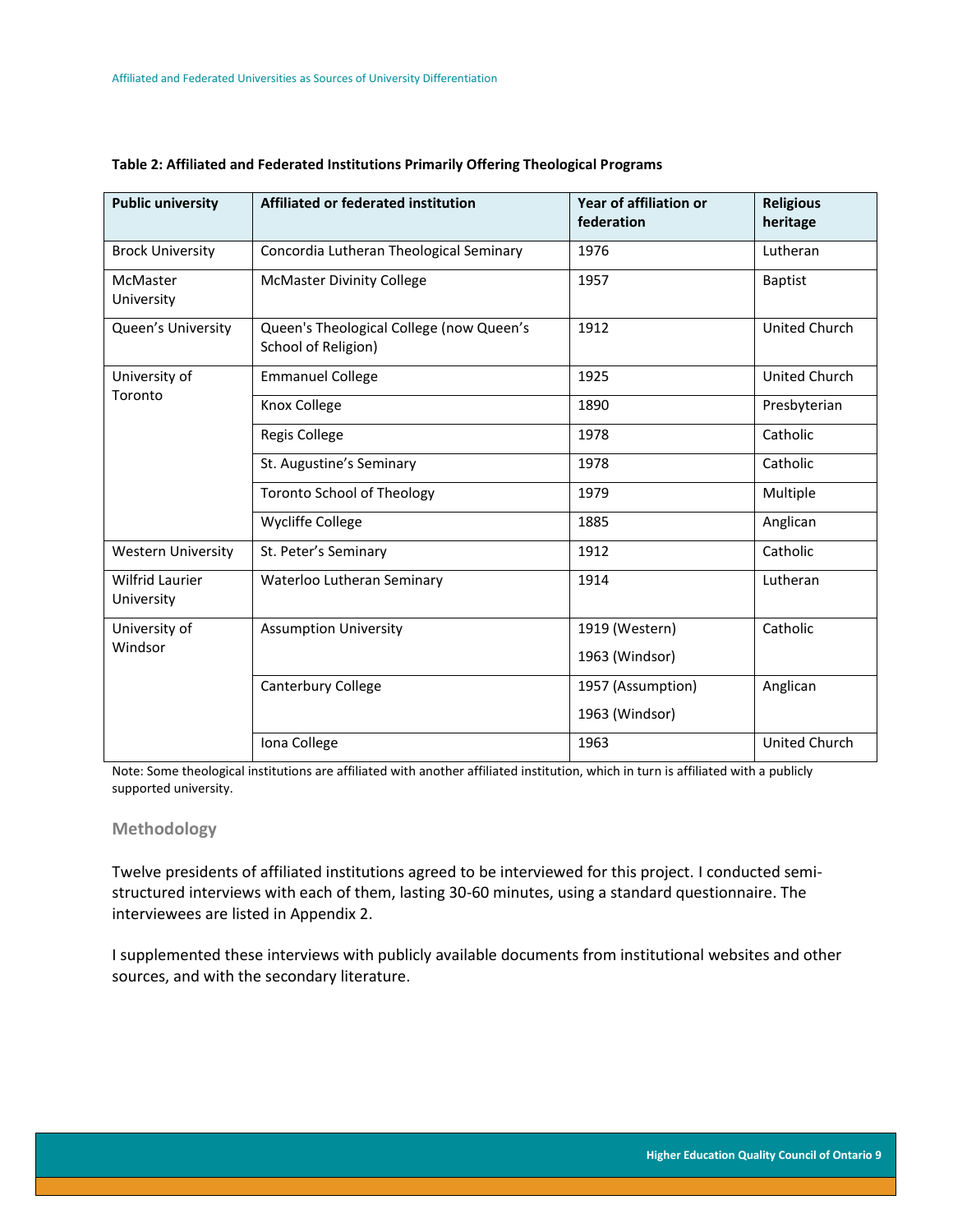# <span id="page-10-0"></span>**Differentiation and Institutional Size in Near-universal Systems of Higher Education: Literature review**

Affiliated universities as we know them in Ontario essentially do not exist in most other jurisdictions. The literature on university differentiation based on size nevertheless provides some useful context.

The growth of universities in Canada, the United States and elsewhere after the Second World War led to an extensive literature on the impersonal nature of undergraduate education at large institutions. In his Godkin Lectures at Harvard in 1963, Clark Kerr argued that the university had become a "multiversity" composed of parts that are largely severable from one another. The multiversity, he said, is "a mechanism – a series of processes producing a series of results – a mechanism held together by administrative rules and powered by money" (Kerr, 1963, p. 20).

A consequence of multiple missions competing for faculty time, Kerr said, was that "undergraduate education in the large university is more likely to be acceptable than outstanding" (p. 65). Improving undergraduate education would require:

the solution of many sub-problems: how to give adequate recognition to the teaching skill as well as the research performance of the faculty; how to create a curriculum that serves the needs of the student as well as the research interests of the teacher; how to prepare the generalist as well as the specialist in an age of specialization looking for better generalizations; how to treat the student as a unique human being in the mass student body; how to make the university seem smaller even as it grows larger.... (p. 119)

Kerr articulated publicly concerns that were held privately by many university administrators, faculty and students. These concerns fed into two streams of research and creative experimentation. One attempted to define the optimum size of the university; the other attempted to create a small-campus experience within the large research university.

The attempt to define an optimum university size proved to be inconclusive in the short term and impractical in the long term. The Carnegie Commission on Higher Education (1971, p. 82) found that doctoral universities should have a maximum of 23,500 students (full-time headcounts), while the California Coordinating Council for Higher Education (1966, p. 16) set the limit at 25,000-27,500. Kerr himself thought that the optimum university should have 10,000 to 15,000 FTEs (Reichard, 1971, p. 11). Above these levels, it was variously argued that departments and divisions would seek to become semi-autonomous schools, research would crowd out teaching, multiple libraries would be required, missions would proliferate, and the challenges of governance would outweigh any further advantages that might come from enhanced economies of scale. This literature has not advanced significantly, and in practice it has largely been ignored. With the near-universalization of higher education, many U.S. states have universities larger than these numbers, as do Ontario, Quebec, British Columbia and Alberta.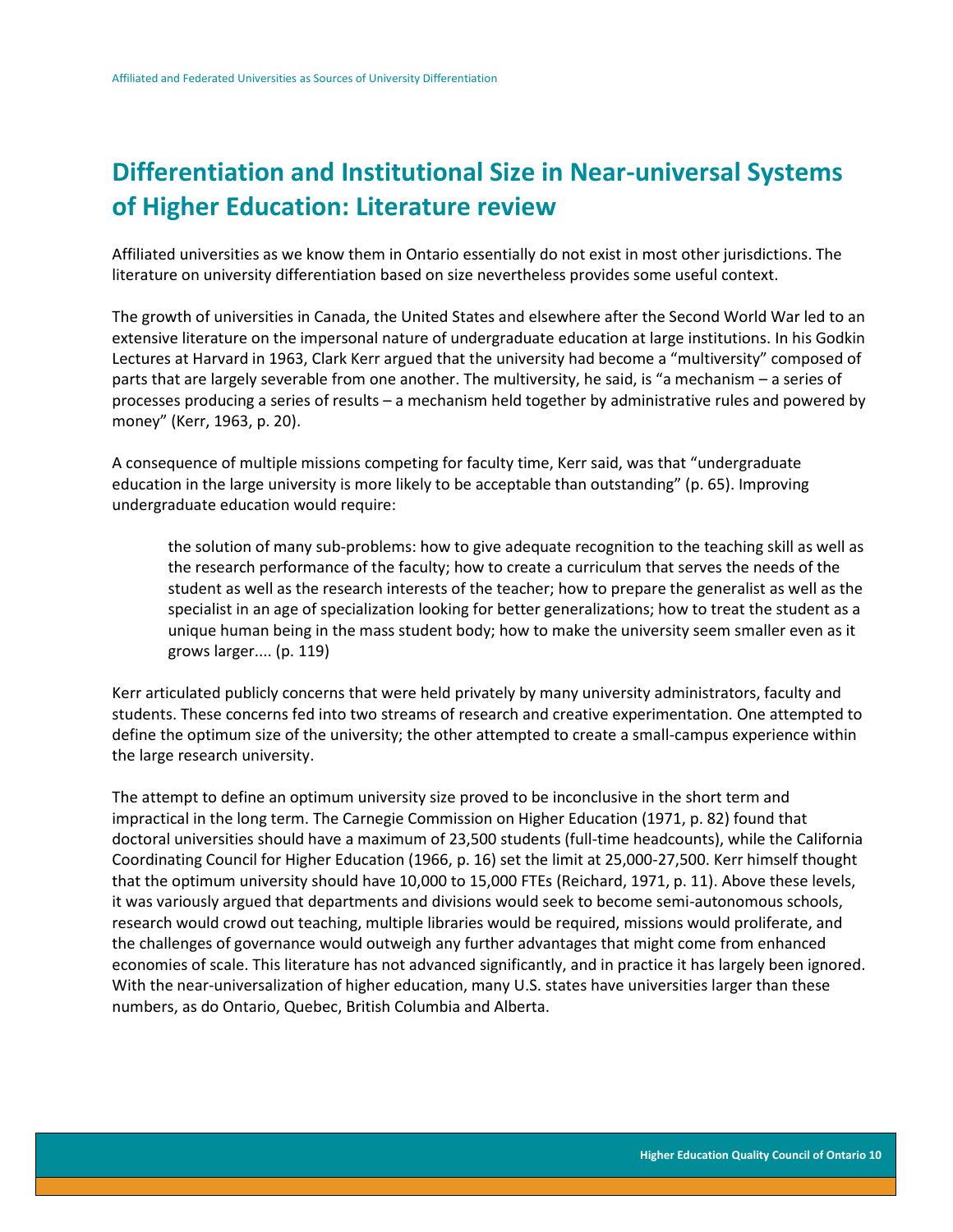At the other end of the spectrum, there is much evidence that very small institutions have difficulties remaining financially viable. The number of such institutions declined sharply in both Canada and the US in the postwar period, usually through growth or merger with another institution. The U.S. National Center for Education Statistics has found that 291 not-for-profit four-year universities closed their doors between 1969 and 2013 (U.S. Department of Education, National Center for Education Statistics, 2013). Dawn Lyken-Segosebe and Justin Cole Shepherd (2013, pp. 10-11) examined the institutions closing between 2004 and 2013 and found that the largest of these institutions had just over 1,000 students. Other factors associated with closure included religious affiliation (since subsidies from religious organizations have declined), high part-time enrolments, graduate programs that do not align with undergraduate programs, small endowments and reliance on tuition discounting to attract students.

Looking specifically at liberal arts colleges – defined as four-year institutions with few or no graduate programs and awarding at least 40% of their degrees in the liberal arts and sciences – Jason Jones (2015) has found that, of the 212 liberal arts colleges in the United States in 1994, only 103 remained in 2014.

This decline is potentially troubling in the face of evidence from the United States on the distinctive benefits offered by liberal arts colleges.

- George D. Kuh has found from National Survey of Student Engagement (NSSE) data that "students at liberal arts colleges generally are more engaged across the board in effective educational practices than their counterparts at other types of institutions." This is true even after controlling for campus size, residential nature and admissions selectivity at liberal arts colleges. Citing the results of earlier studies, Kuh says that "liberal arts college students tend to gain more in intellectual and personal development, more frequently pursue advanced graduate study, and are more likely to vote and take part in civic matters after college" (Kuh, 2003, pp. 2, 4).
- Ernest T. Pascarella and his co-authors have found that liberal arts colleges are more likely than research universities and regional universities to engage in effective teaching and learning practices, even after adjusting for differences in incoming students (Pascarella, Cruce, Wolniak & Blaich, 2004). Student outcomes may nevertheless be mixed, since students differ in how much they choose to engage in and benefit from these practices (Pascarella, Wolniak, Seifert, Cruce & Blaich, 2005).
- Paul Umbach and George D. Kuh (2006) have found that liberal arts college students are significantly more likely than students at other types of institutions to engage in diversity-related activities and to report gains in understanding people from diverse backgrounds.

Kimball (2014) has argued that the decline in enrolments at U.S. liberal arts colleges has been matched by the rise of enrolments in honours programs and at honours colleges at large universities. Over the past four decades, he says, enrolments have shifted from the one to the other. He expresses doubt that the new programs are a satisfactory replacement for the liberal arts colleges:

A university honours program embracing the liberal arts college mission lives in an alien, even threatening environment. On the one hand, this mission does not enhance specialized research or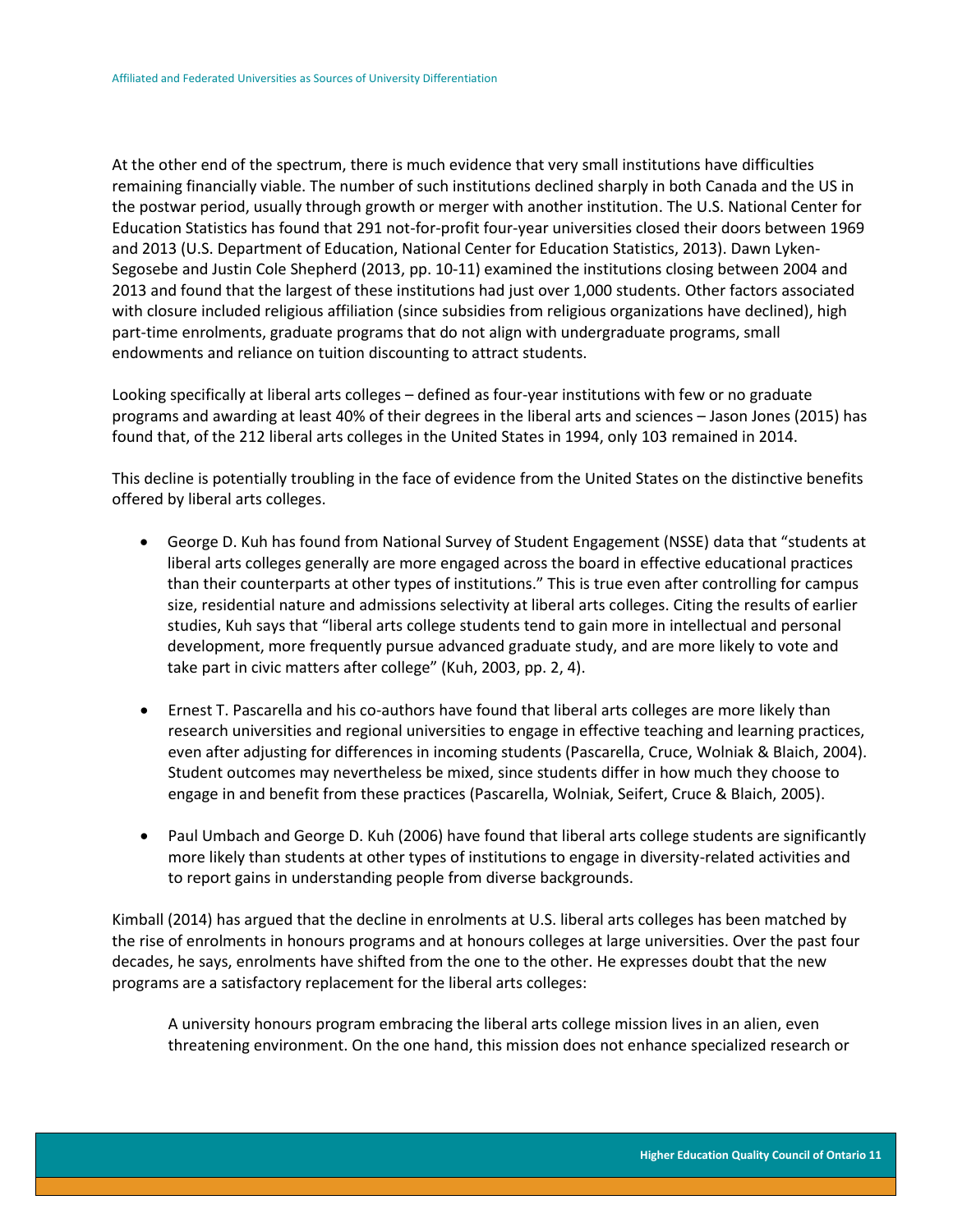grant money -- the primary currencies of the research university... On the other hand, the mission is not consistent with the relativistic ideology of the multiversity... On either hand, the university's support is not intrinsic and therefore not reliable. (pp. 259-260)

Research based on NSSE has supported "human scale learning environments" while acknowledging that these can be created on campuses of any size. At both large and small campuses, "students are more likely to flourish in settings where they are known and valued as individuals contrasted with settings where they feel anonymous" (Manning & Kuh, 2005, p. 3; Kuh, Kinzie, Schuh & Whitt, 2011, chapter 4).

Many public and private universities use a college system in an attempt to re-create the virtues of a small institution within a large multiversity. College systems, which date to Oxford in the thirteenth century, can be seen as an effort to address Kerr's challenge for the university to seem smaller as it grows larger. A significant literature on college systems, or "cluster colleges", developed in the 1960s and 1970s, especially in the United States. Advocates of this model suggest that it has these advantages:

- The college environment is small enough to affect each student.
- Differences among colleges can provide students with a choice of educational experiences within the university.
- Colleges offer an opportunity for experimentation in educational approaches.
- Colleges benefit from economies of scale by sharing resources such as the library, information technology and central administration.
- Colleges provide a venue within which the liberal arts curriculum can be central, rather than being overshadowed by graduate and professional education. (Gaff, 1971 pp. 10-11)

An example of a highly regarded college system is the Claremont Colleges in southern California. The Claremont Colleges are unusual in that each of the seven colleges is highly autonomous: students receive their degrees from the college in which they are enrolled, and administration and admissions departments are independent. Each college has a distinctive academic mission, and two of the seven focus on graduate education. Three of the undergraduate colleges share a single science program. The seven own a consortium that provides shared services, such as a library, information technology, financial and human resources, physical plant maintenance and other services. Total enrolments are 6,500 students. *U.S. News and World Report* ranks each of the five undergraduate colleges among the top 40 liberal arts colleges in the United States.

Few college systems have attempted this degree of autonomy. A more common arrangement is for a multiversity to assign each student to a college, whose functions are to provide student support and extracurricular activities, and also residence space for students who live on campus.

The cluster college model has been difficult to maintain as jurisdictions move to near-universal higher education. Near-universality, coupled with economic changes that have reduced the number of high-quality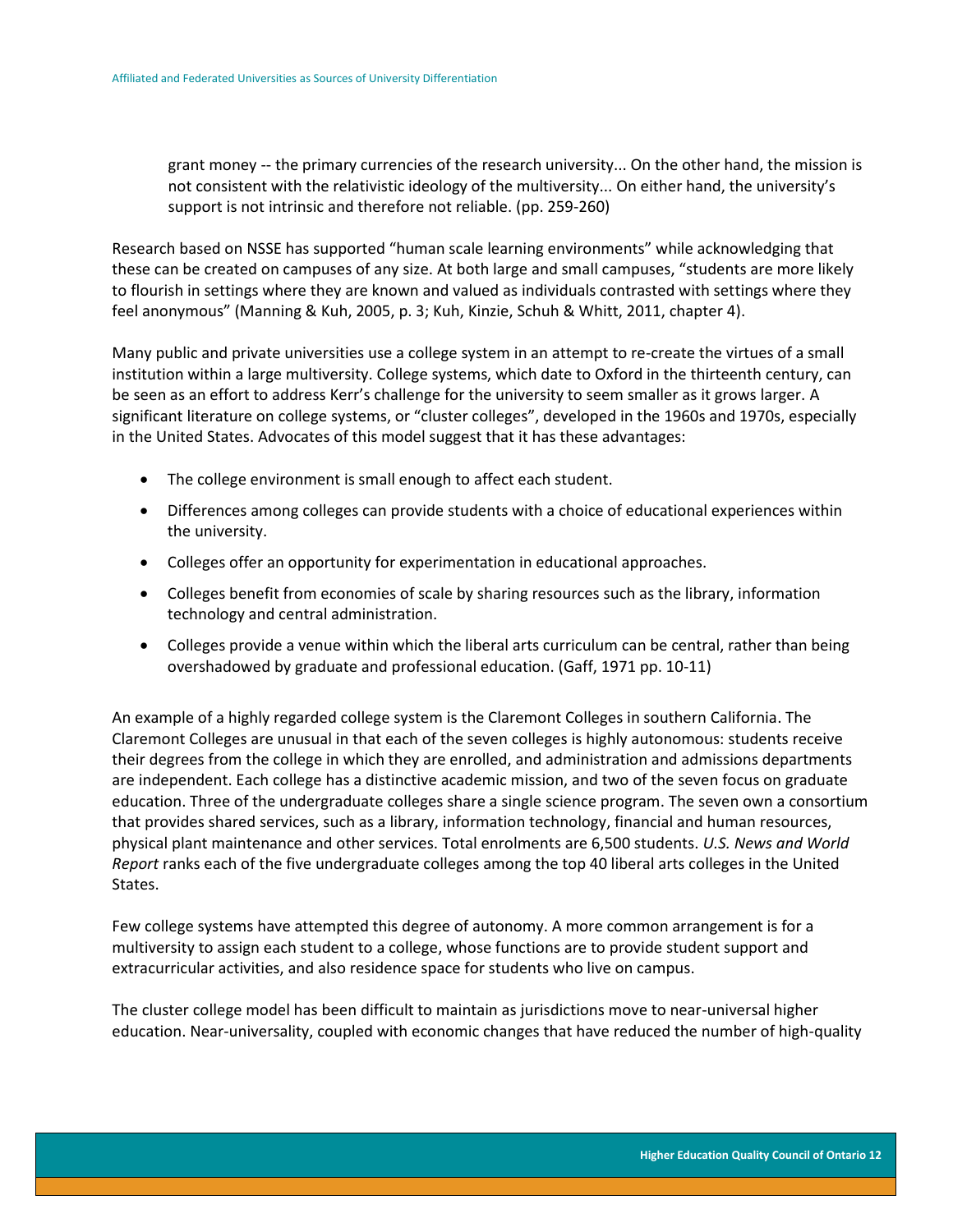entry-level jobs for recent graduates, is widely thought to have increased the proportion of university students whose goals are pragmatic or vocationalist. Incentives for faculty to demonstrate that their research is valued within their discipline mean that many faculty have less time to devote to the personalized student experiences that a college system is intended to promote. A university may nominally assign each faculty member to a college, but in practice the faculty members' primary obligations are to their academic departments and to their disciplines.

These findings suggest the significant challenges that universities face in attempting to provide a personalized experience in a large-campus environment. Even at the end of his long career, Kerr (2001, p. 270) concluded that "the greatest single pathology of the research university [is] its inattention to lowerdivision students."

# <span id="page-13-0"></span>**Ontario Government Policy: How church colleges became affiliated with secular universities**

Ontario's affiliated universities are an artifact of government policy. Since Confederation, the Ontario government has declined to provide direct funding to any university that was governed by a religious organization. A series of compromises has allowed many pre-Confederation church-governed institutions to survive and new ones to become established.

In the mid-1800s, the only secular university in what is now Ontario was the University of Toronto. Numerous small church-governed colleges existed, whose primary areas of instruction were theology and the humanities. Prior to Confederation, many of these received small annual grants from the United Province of Canada. Section 93 of the *Constitution Act (1867)* made education the responsibility of the provincial governments. A. B. McKillop, who has written the most comprehensive history of this period, reports that "public opinion in the late 1860s did not favour state support for denominational institutions" (1994, p. 32). On this basis, the new provincial government of John Sandfield Macdonald introduced legislation in 1868 that put an end to grants to church colleges.

The new legislation caused significant financial difficulties for the church colleges. Their problems worsened as the mission of universities gradually expanded to include studies in the natural sciences: no unsubsidized college could afford more than a token presence in the sciences. A solution was found when the University of Toronto and the church-governed Victoria University negotiated a federation, the terms of which were recognized in the *University Federation Act* of 1887. In summary, the statute provided that:

- Following negotiation of an agreement with a secular university, a church college could suspend its degree-granting powers (other than in theology) and become a federating university.
- Students of the federating university would receive their degrees from the secular university (except in theology).
- The federating university would be entitled to representation on the secular university's senate.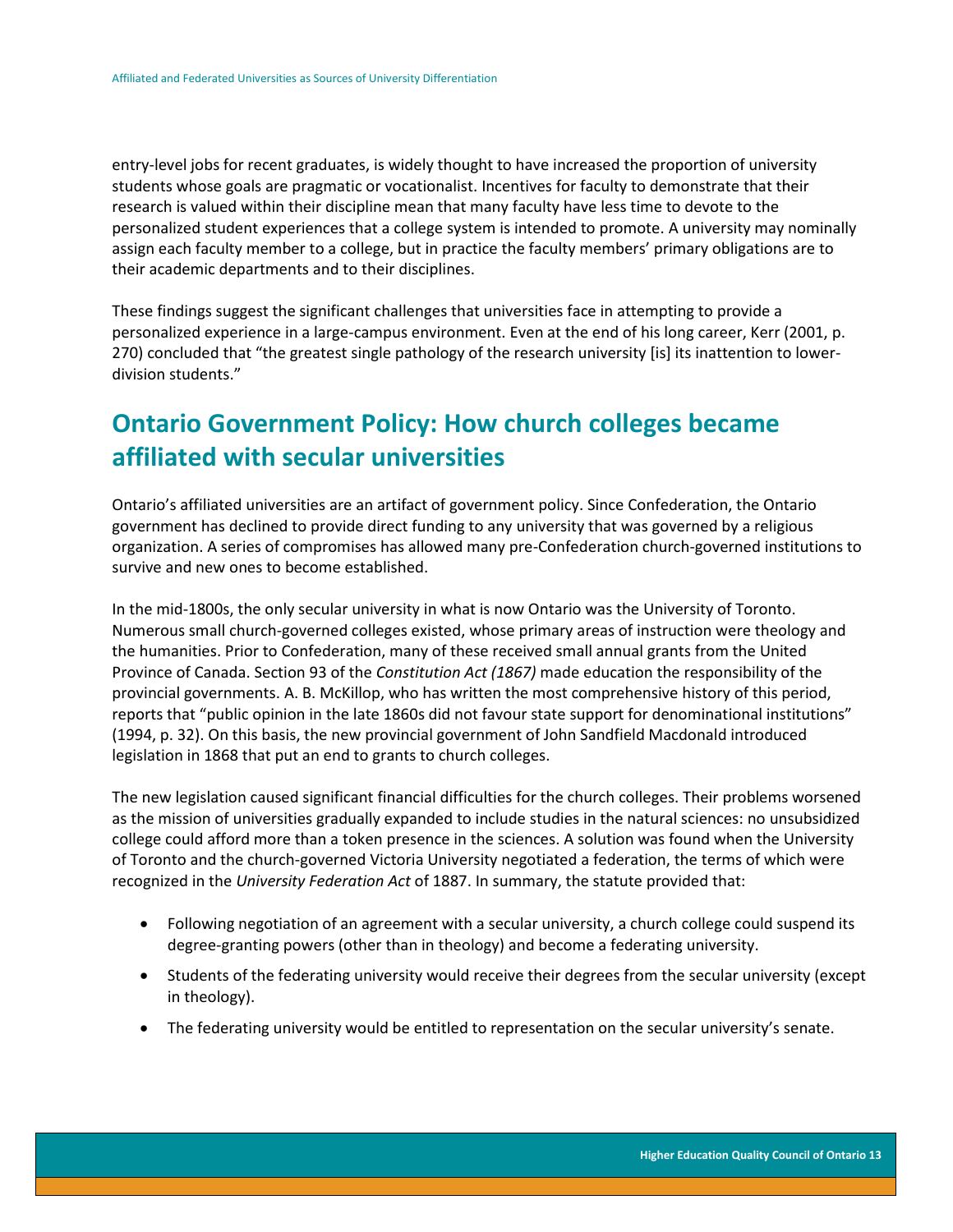• The provincial government would deem the students to be students of the secular university, so they could be taken into account in awarding provincial funds.<sup>2</sup>

This established a model which (with some variations in details) had a profound effect on the structure of the Ontario university system. Over time, almost all of the church colleges affiliated with a secular university, through one of these routes:

- Some of the church colleges created independent secular universities, especially for the purposes of teaching sciences, and then affiliated themselves to the secular institution. Through this or similar devices, provincial operating grants began to flow to many Ontario universities that began as church-related colleges, including:
	- o Queen's in 1913
	- o Western in 1915

 $\overline{a}$ 

- o McMaster in 1948
- o Essex College (an antecedent of the University of Windsor) in 1956
- o the University of Waterloo in 1959
- o Laurentian University in 1960
- $\circ$  the University of Ottawa in 1965 (although its science and medicine programs were subsidized earlier through special arrangements), and
- o Wilfrid Laurier University in 1974 (Harris, 1967, p. 62; Fleming, 1971, IV, pp. 122, 133, 174, 198).
- In other cases, church colleges remained independent for an extended period of time and then negotiated an affiliation agreement with one of the secular universities.
- In a few cases, church colleges were created more or less simultaneously with the establishment of a publicly supported university in their community, with the explicit intent of becoming affiliated.<sup>3</sup>

The specifics for each affiliated institution are described in Appendix 1.

<sup>2</sup> This summary draws on McKillop (1994), pp. 32-50; Friedland (2002), pp. 99-112; and *An Act Respecting the Federation of the University of Toronto and University College with Other Universities and Colleges*, 1887, found at

https://books.google.ca/books?id=RSlSAQAAIAAJ&pg=PA2505&lpg=PA2505&dq=degrees+%22in+abeyance%22&source=bl&ots=27ThEJaIEh&sig=83 gQ9nr5h-Hlb\_aHzCzUEUzkAkY&hl=en&sa=X&ei=XukBVY7ZGYOoyATE-

<sup>4</sup>GQCw&ved=0CEsQ6AEwCA#v=onepage&q=degrees%20%22in%20abeyance%22&f=false, p. 2503

<sup>&</sup>lt;sup>3</sup> Two interviewees for this project said that they believed that the Ontario government encouraged the local church to create their college in the late 1950s or early 1960s, as a sign of the community's broad support for the new local publicly supported university. The logic, apparently, was to avoid a situation where a public university had only one affiliate and so might seem to be dominated by a single religion. The standard histories of higher education in Ontario neither confirm nor refute this explanation.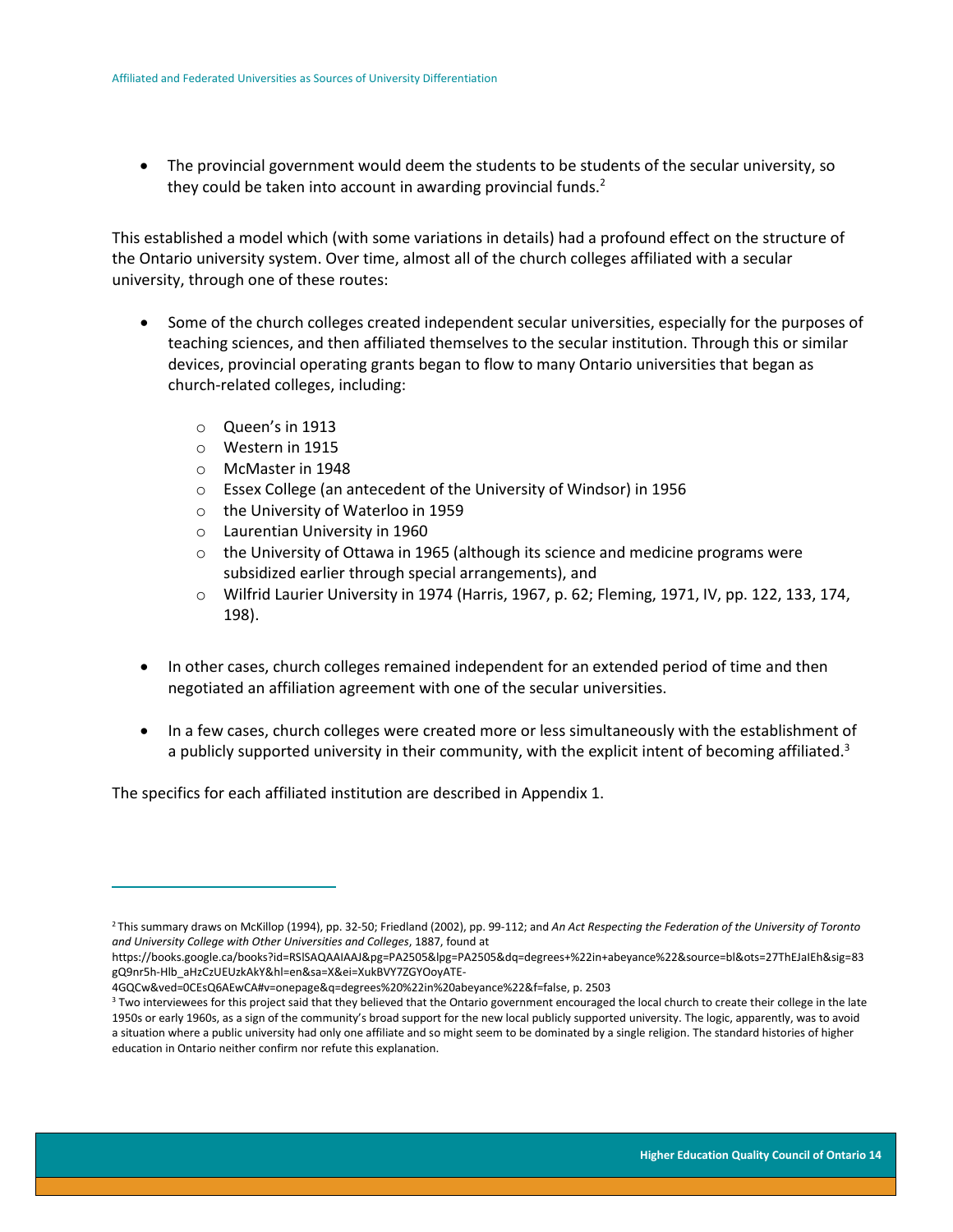Any of these routes made it possible for students at church colleges to be taken into account for purposes of provincial funding. The government paid the publicly supported university, which in turn passed on funds to the affiliated university in accordance with whatever agreement the two institutions made between them.

Ontario's policy of not funding church colleges did not, of course, constrain the federal government. When the federal government began providing direct operating grants to universities in the 1950s, all AUCC members were deemed eligible, including church-governed universities. In 1967, the federal government ended this funding and began transferring funds to provinces to use as they see fit (the forerunner of what is now the Canada Social Transfer).

In this same year, the Ontario government introduced the first funding formula for publicly supported universities. The formula was explicitly based on the number of students at each university, so for the first time the government needed to decide whether students at a church-related affiliate should be counted the same as other students. As a proxy for the funding that the federal government had been sending directly to church-related affiliates, the Ontario government began funding their students at 50% of Ontario's normal per-student rate.

Between 1967 and 1974, many affiliates experienced financial difficulties. Publicly supported universities were in the uncomfortable role of constraining the growth of their affiliates so that students would be encouraged to register in fully funded secular programs (McLaughlin, Stortz & Wahl, 2002, pp. 221-222). Based on requests from the affiliates and their parent universities, the provincial funding was raised in 1974 to 100% for non-theological programs, and it was raised to 100% for theological programs in 1976 (OCUA, 1992, pp. 207-208).

This policy has endured with minor changes since 1976. A publicly supported university may claim funding for the students at its church-related affiliates, provided that the students are registered at and will eventually receive a degree from the secular institution. The standards of admission, curriculum, and graduation requirements must be established and regulated by the appropriate academic bodies of the publicly supported university. New programs at the church-related institution must be approved for funding purposes by the provincial government using the same process as applies to new programs at the publicly supported institution (Ontario MTCU, 2009, section 2.2).

## <span id="page-15-0"></span>**Affiliations: More than one model**

The affiliated institutions are all based on the same government policy framework, but they differ greatly from one another. Accidents of history and geography affected each institution's initial relationship with its parent institution. Enrolment growth and program mix have been affected by changes in student demand. Relationships between affiliates and their parent universities have been re-negotiated over time, generally in a pragmatic way.

Any assessment of the role played by affiliates in Ontario's university system needs to take these differences into account. These are some of the major differences.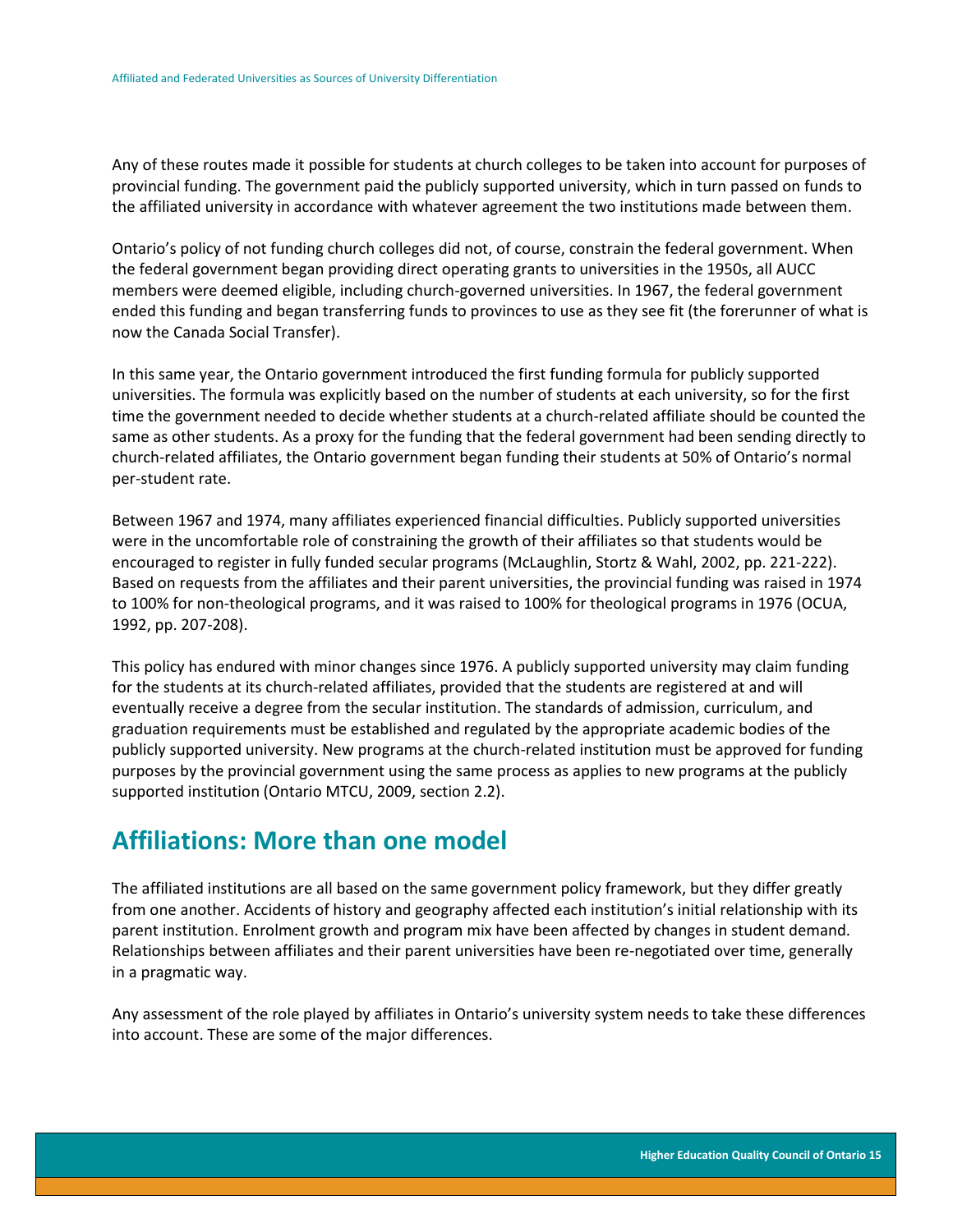#### <span id="page-16-0"></span>**Enrolment size**

Most of the affiliates serve between 100 and 1,500 FTE students. Three affiliates serve more than 3,000 FTE students: Victoria University and the University of St. Michael's College, both at the University of Toronto, and King's University College at Western. In other words, the largest are comparable in size to Nipissing University or OCAD University.

#### <span id="page-16-1"></span>**Geographic distance**

Most of the affiliates are located on the campus of the parent institution, and their students are a short walk from other campus buildings. Others are located farther away in the same city. The greatest geographic distance is between the main campuses of Hearst and Laurentian (550 km).

#### <span id="page-16-2"></span>**Financial independence**

The government's policy of not funding affiliates directly means that each affiliate and its parent have needed to negotiate a financial arrangement. A common arrangement is for the parent to flow to the affiliate the MTCU grant and tuition fees associated with the affiliates' students, minus a fee for the cost of common services (such as registration and information technology). The fee is typically expressed as a fixed percentage of the total. Another arrangement is for the affiliate to agree to teach a fixed percentage of the total teaching load of a faculty of the parent university, in return for which it is paid a percentage of the faculty's budget. Yet another arrangement is for the parent to transfer to the affiliate a block grant each year.

Affiliates have access to certain financial resources independent of those flowed through their parent universities. Affiliates may do their own fundraising and have accumulated endowments, and in a few cases they have monetized land holdings. In most cases the annual revenue from these sources is not large, but there are exceptions.

Four of the 16 affiliates studied for this paper have reported that they have no endowment; four report an endowment of between \$1 million and \$5 million; and five report an endowment between \$5 million and \$10 million. The outliers are the endowments held by the three federated universities of the University of Toronto: St. Michael's (\$67.7 million), Trinity (\$47.3 million) and Victoria (\$411.1 million) (CAUBO, 2014). Additional amounts may be held in separately incorporated foundations.

#### <span id="page-16-3"></span>**Academic autonomy and integration**

Government policy requires affiliates to give up some of their academic autonomy: Programs (other than theology) must be approved by the governance process of the parent university.

Two models of academic autonomy are evident, although the differences are a matter of degree rather than kind.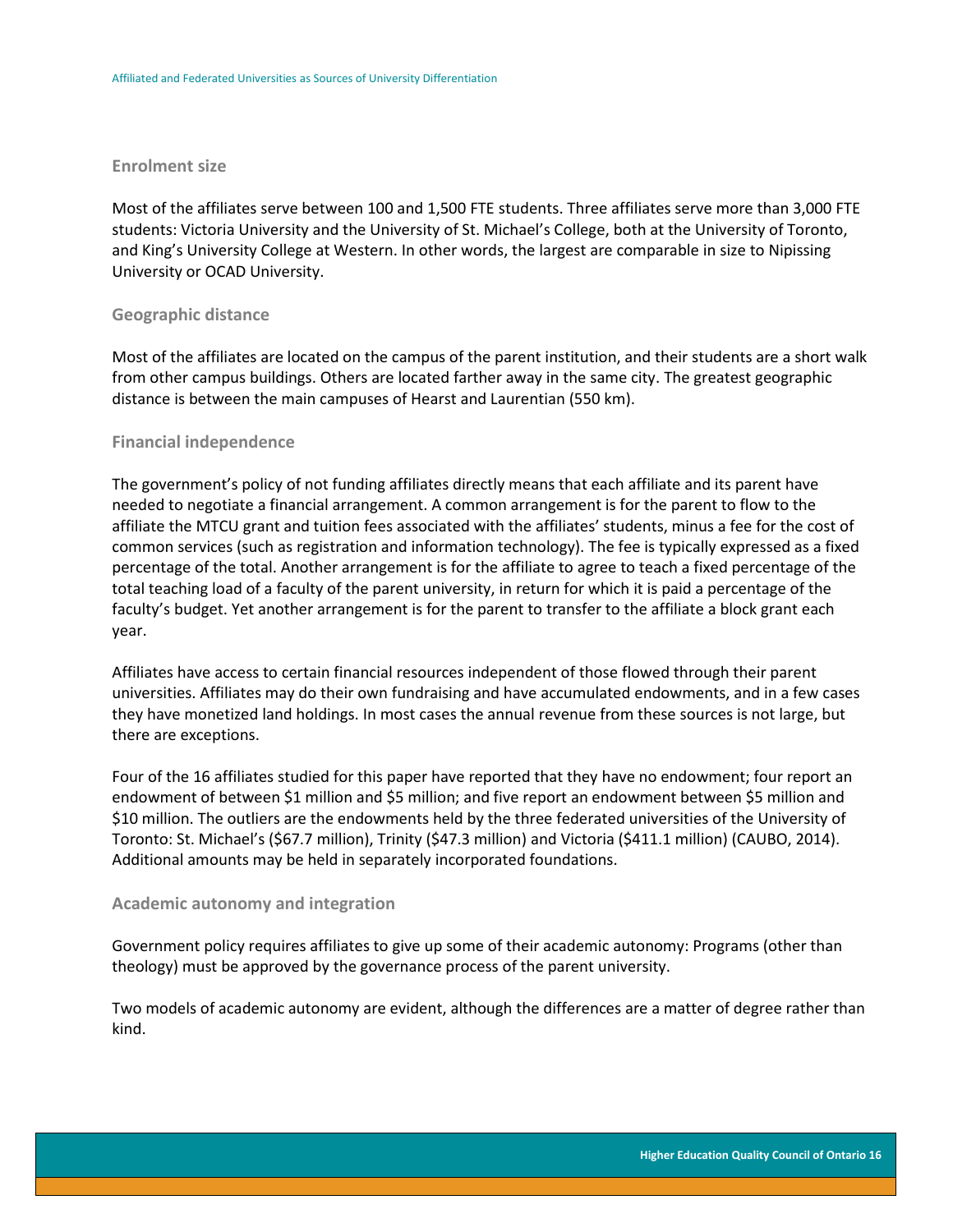- Some affiliates mount a significant number of programs in their own facilities, with their own faculty, directed largely but not exclusively at their own students. This model most plainly applies at Hearst, and to a lesser extent at Saint Paul, Dominican and the three affiliates of Western.
- Other affiliates have a more integrated model: the affiliate may offer several programs of its own, but much of its teaching involves teaching courses to students from many programs across the larger university. The affiliates of Laurentian (except Hearst), Toronto and Waterloo tend towards this model.

Geographic proximity is clearly a factor (though not the only factor) in explaining why some affiliates are highly integrated into the academic programs of the parent university and others are less so.

Under both models, the affiliate and its parent may agree that the affiliate will be the university's centre for programming in a certain area. They may also agree that the affiliate will house certain centres for research or student services.

Under both models, creating a cohesive community, including a significant community of students in residence, may be one of the affiliate's major roles. Co-curricular education is integral to this role.

Most of the affiliates employ their own faculty and have their own faculty union or association (which may work closely with the union or association representing faculty at the parent university). The University of Toronto has adopted a different model: most of the full-time faculty teaching at the affiliates are employed by the parent university.

### <span id="page-17-0"></span>**The church relationship**

 $\overline{a}$ 

While affiliates have their origins in the Ontario government's desire to separate church and state, it would be a mistake to think of affiliates in their current form as sectarian hotbeds. The relationship between the affiliates and their respective churches has changed as society as a whole has become more secular and church elites less influential.

One of the affiliates, Hearst, became fully secular in 1971: neither its statute nor its governance process make any special place for its religious heritage.<sup>4</sup> The most recent affiliate, Dominican University College, welcomes students and faculty regardless of faith, but members of its founding religious order retain a significant presence in its governance and senior administration.

<sup>4</sup> The primary rationale for Hearst remaining an affiliate of Laurentian rather than becoming an independent university appears to be its small size (about 100 students).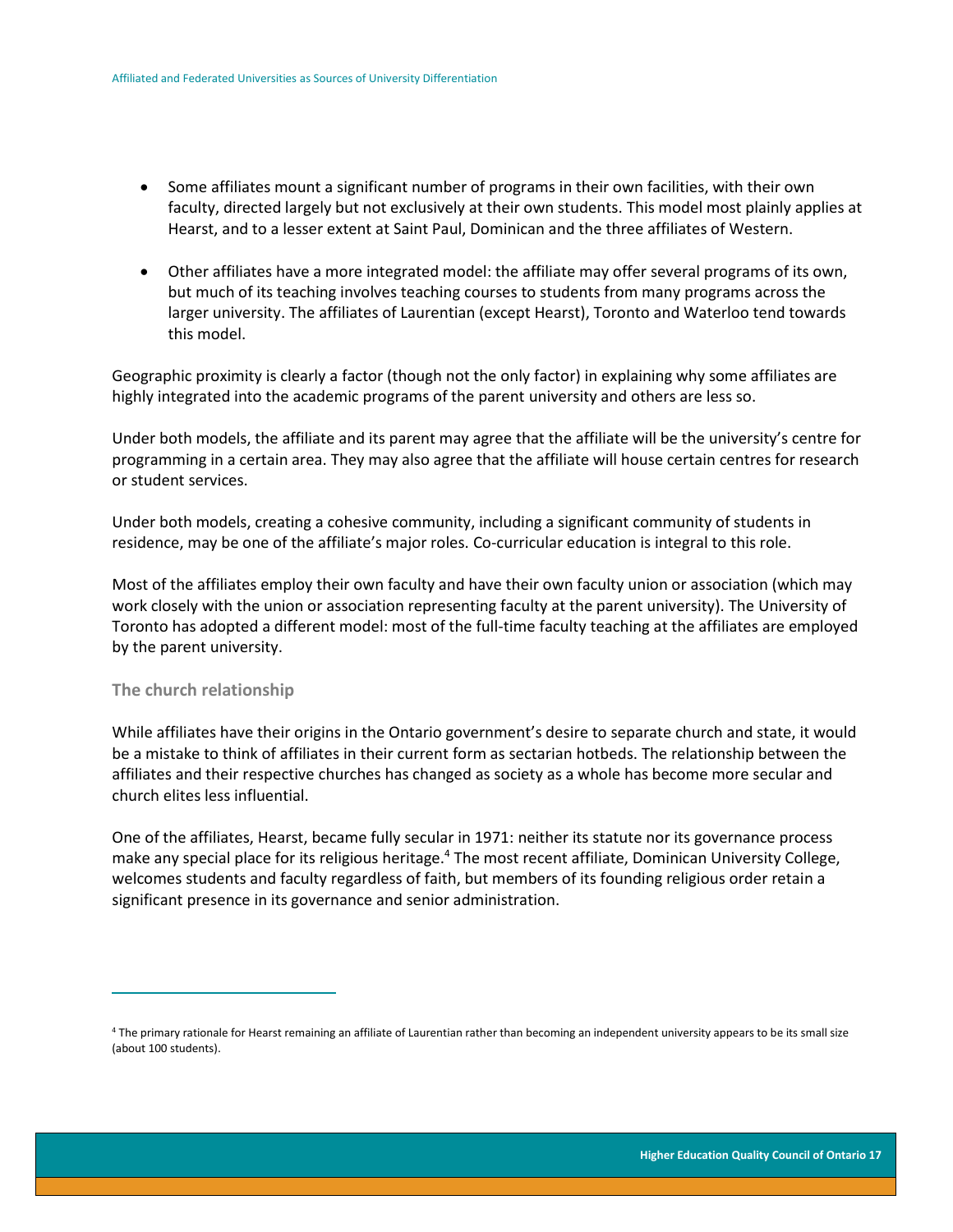The other affiliates fall between these two poles. All honour the heritage of their church founders, but in practice the church's role and influence have been substantially reduced and are in some cases vestigial. As might be expected, there is a significant difference at many institutions between the perspectives of older alumni, donors and retired faculty and the perspectives of current students and faculty.

All of the affiliates welcome students from all backgrounds. Some interviewees said that there was little difference between students' religious beliefs and practices at the affiliate and at the parent institution. Some said that some of their students were attracted by an environment where they felt they could discuss their faith openly if they so wished. Each of Ontario's affiliated institutions is associated with a Christian denomination, but many interviewees said their students included adherents of other Christian denominations, students who were Jewish or Muslim or of other faiths, and students who have no religious belief.

Churches retain a role in governance at some affiliates. Most affiliates' founding statutes recognize their relationship to a particular denomination and give the church a formal role in the institution's governance, and so only an act of the Ontario Legislature could erase this role.<sup>5</sup> Almost all interviewees said the role was in practice small and was respectful of academic freedom and the institution's need to govern its own affairs. In some cases an institution's statute gives church authorities the right to appoint certain members of the governing board, but in practice the church agrees to candidates put forward by the board and its nominating committee. The chief executive of the affiliate is normally a member of the church and in a few cases holds qualifications as a minister of the church (although at least one recent search committee was explicitly mandated to find candidates who were not from the sponsoring church denomination). Churches may provide an annual financial contribution to an affiliate, but over the years these contributions have become *de minimis*, reflecting the churches' reduced circumstances. Many affiliates have a chapel on campus with a full- or part-time chaplain; the latter may be financially supported by the church.

The affiliates do not impose religious-based behaviour codes on students. A number of them go to some lengths to promote an environment that welcomes diversity and respects students' human rights. The affiliates of publicly supported universities in Ontario are not to be confused with private religioussponsored universities in Ontario and other provinces that require students to adhere to a behavior code that may prohibit (for example) sexual activity outside of heterosexual marriage.

#### <span id="page-18-0"></span>**Relationship with the parent university**

 $\overline{a}$ 

Almost all interviewees reported that they had a positive working relationship with the senior administration of the parent institution. Most of the affiliations have been in place for a half-century or more, so there has been ample time to establish relationships and address potential issues. Where there are frictions, interviewees often attributed these to newer faculty or staff who were not yet familiar with

<sup>5</sup> The role has not been fully erased from the legislation governing some publicly supported universities. The *Laurentian University of Sudbury Act, 1960*, and the *University of Ottawa Act, 1965*, bar any religious test in hiring but require that their institutions be managed and controlled "in accordance with Christian principles."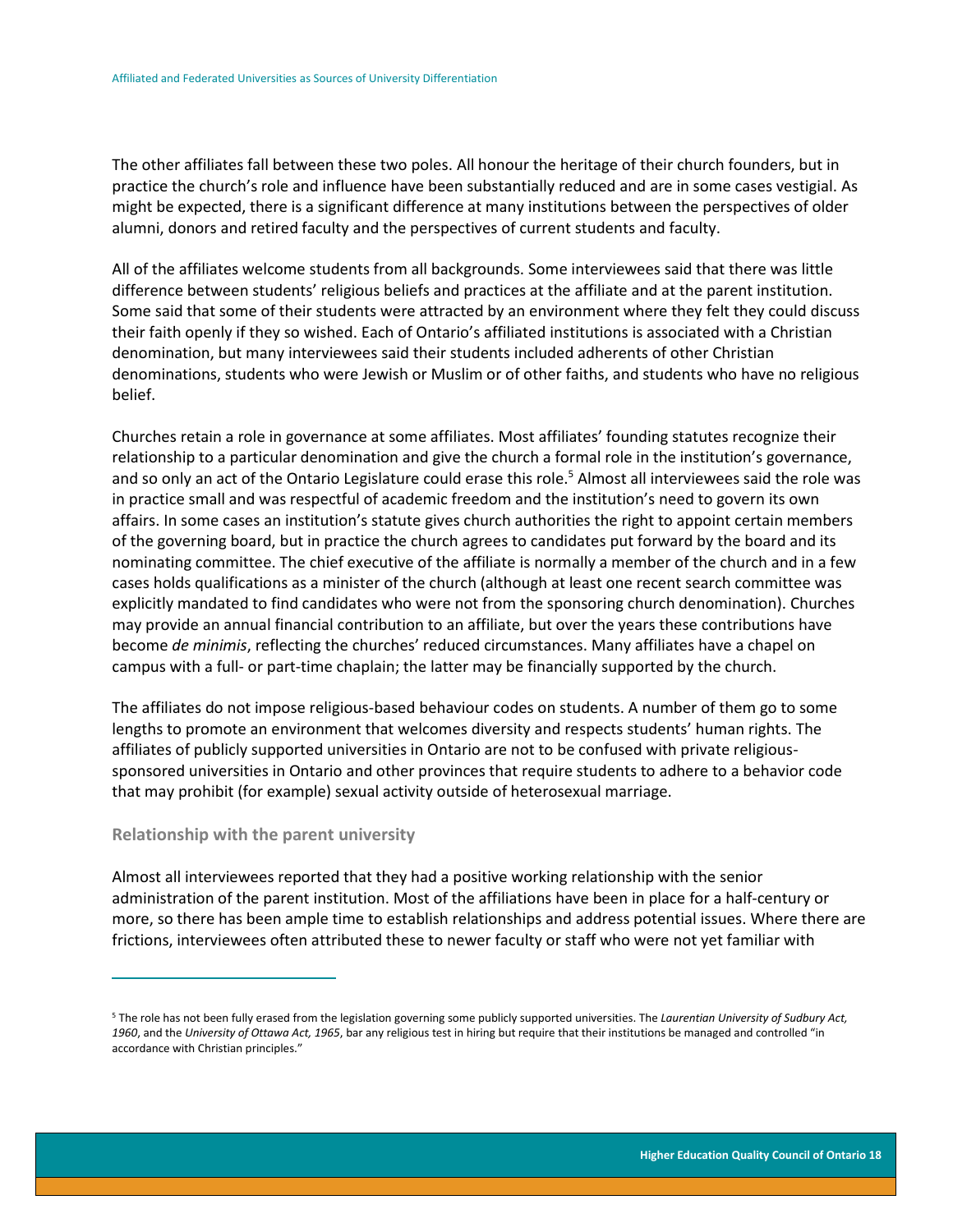established practices. Most interviewees said that they had regular interactions with the president or provost of the parent university, in some cases weekly.

Most interviewees said that it is a regular part of their job to ensure that administrators, faculty and governors at the parent university are aware of the affiliate's role and activities and why the affiliate is an asset for the parent institution. Some common challenges in relations with the parent university are unfamiliarity with why the affiliate exists, suspicion of the religious heritage, perceptions of unnecessary administrative burdens, and concern that the affiliate may be competing with the parent institution for students or resources.

Most of the affiliates account for a smaller share of the parent university's students than was once the case. This means they are less 'top of mind' at the parent institution than was the case at the time of first affiliation. Parent institutions expanded rapidly in the late 1960s, during the period when affiliates were being half-funded and so had limited resources for growth. Affiliates generally did not benefit from the major capital expansions of the late 1990s and 2000s. Affiliates cannot apply directly to MTCU for capital funding; instead, the parent university sets capital priorities for the campus as a whole and makes a request to MTCU accordingly. In the face of heavy competition from faculties of the parent university and the high cost of buildings for science, engineering and medicine, most interviewees said that they had not received capital funding from the Ontario government over the years. Some have been successful in modernizing and expanding through capital campaigns and internal resources.

The affiliation agreement is the principal tool through which the affiliate and its parent university set out mutual expectations. Affiliation agreements are reviewed every five years in some partnerships; in others the reviews are less regular. Among the explicit or implicit purposes of an affiliation agreement are to:

- discourage unproductive competition for students and resources
- discourage activities that may be seen as detracting from the reputation of the parent institution
- create clear expectations about sharing of financial resources and physical assets
- create clear expectations for students about what kind of student experience the affiliate can offer
- minimize surprises for both institutions.

Affiliation agreements can differ significantly in terms of the issues they address and how those issues are resolved. Table 3 enumerates some of the issues that may be addressed. The table is based on a review of some of the affiliation agreements currently in place.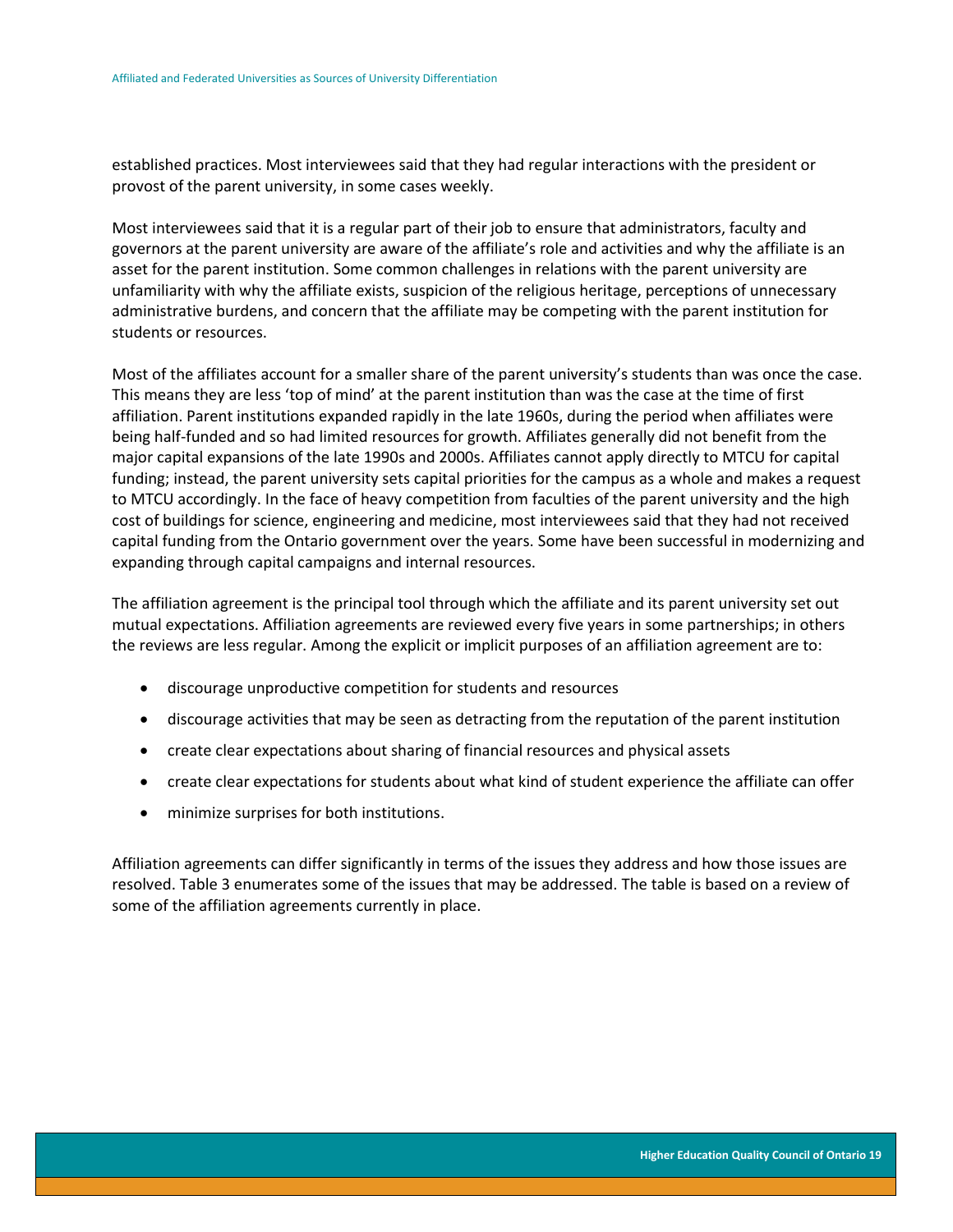### <span id="page-20-0"></span>**Table 3: Some Issues Addressed in Affiliation Agreements**

| Category                  | Sample issues                                                                            |  |  |  |  |
|---------------------------|------------------------------------------------------------------------------------------|--|--|--|--|
| Recruitment and           | <b>Enrolment targets</b>                                                                 |  |  |  |  |
| registration              | <b>Admission standards</b>                                                               |  |  |  |  |
|                           | Standards and targets for non-secondary entrants (e.g., college transfer, international) |  |  |  |  |
|                           | Recruitment strategies and activities                                                    |  |  |  |  |
|                           | Scholarships: coordination of amounts, eligibility                                       |  |  |  |  |
| Academic                  | Program and teaching responsibilities                                                    |  |  |  |  |
|                           | Balance of flow between institutions (taught by versus taught to)                        |  |  |  |  |
|                           | Prioritization of students if a course is over-subscribed                                |  |  |  |  |
|                           | Participation in graduate programs                                                       |  |  |  |  |
|                           | Alignment of academic planning                                                           |  |  |  |  |
|                           | Approval of new programs                                                                 |  |  |  |  |
|                           | Credit transfer agreements with other universities and colleges                          |  |  |  |  |
|                           | Library privileges                                                                       |  |  |  |  |
|                           | Convocations                                                                             |  |  |  |  |
| Information<br>technology | IT privileges for students, faculty and staff                                            |  |  |  |  |
| <b>Student services</b>   | Roles and responsibilities                                                               |  |  |  |  |
|                           | Student eligibility to use services                                                      |  |  |  |  |
|                           | Student government(s)                                                                    |  |  |  |  |
|                           | Student eligibility for inter-university sports teams                                    |  |  |  |  |
| Financial                 | Sharing of revenue                                                                       |  |  |  |  |
|                           | Sharing of expense for common services                                                   |  |  |  |  |
|                           | Authority to set tuition and ancillary fees                                              |  |  |  |  |
| Administration            | Sharing of administrative services                                                       |  |  |  |  |
|                           | Human resources policies, compensation                                                   |  |  |  |  |
|                           | Liability and indemnification                                                            |  |  |  |  |
| Termination               | Circumstances under which the affiliation agreement can be terminated                    |  |  |  |  |

Source: Author's compilation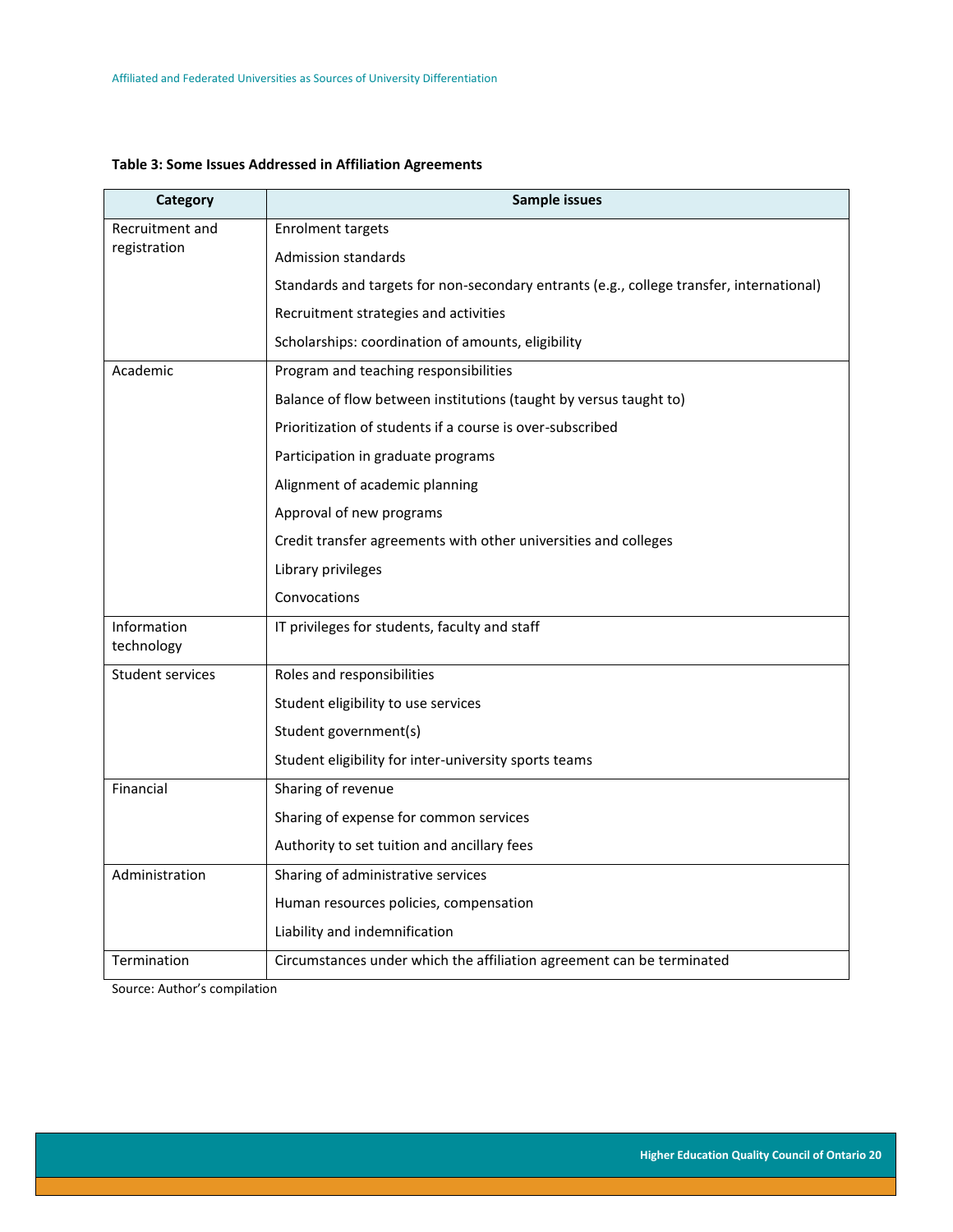# <span id="page-21-0"></span>**Do Affiliates Contribute to Differentiation?**

I examine differences in the role of affiliated universities relative to other institutions from three perspectives:

- By looking at the structural features of affiliates that make them different from the publicly supported universities
- By analyzing data from the National Survey of Student Engagement
- By assessing the distinct programs and activities of each affiliate relative to the university sector as a whole.

### <span id="page-21-1"></span>**Structural factors that contribute to differentiation**

At their best, the affiliated universities function as liberal arts universities. Based on their resources and the opportunities and constraints presented by their affiliated relationship, many of the affiliates have adopted a mission that in other provinces and in the US is played by stand-alone institutions.

- *Primarily or solely focused on undergraduates:* Most affiliates focus on undergraduate programs and have at most a minor role in graduate education (excluding theology). Some offer no graduate programs at all; others may offer one or two graduate programs in fields of special strength. Their faculty may be recognized for purposes of graduate instruction or supervision in the programs of the parent university. This focus on undergraduates is seen as a stable state, i.e., none of the interviewees claimed that a major increase in the scope or scale of graduate education was in the offing.
- *Teaching has priority equal to or greater than research:* A majority of interviewees said that teaching was their priority, and faculty are hired based on their capacity for and interest in being great teachers. Most said that the normal teaching load at their institution was five one-semester courses per academic year (3+2), while a somewhat smaller number said it was 2+2. All of the affiliates engage in research, and of course all expect their faculty to be current in their fields. A few interviewees said that research and teaching have equal footing at their institution. Many noted that faculty involvement in service to the university was higher at their institution than at larger institutions, because a smaller number of faculty are available to serve on the committees that are common to almost all universities.
- *Focus on the liberal arts:* For financial and other reasons, the affiliates do not have significant facilities for teaching natural sciences, engineering, or other high-cost programs. Their program offerings are almost exclusively in the liberal arts, with some additions based on areas of historical strength such as social work or management studies.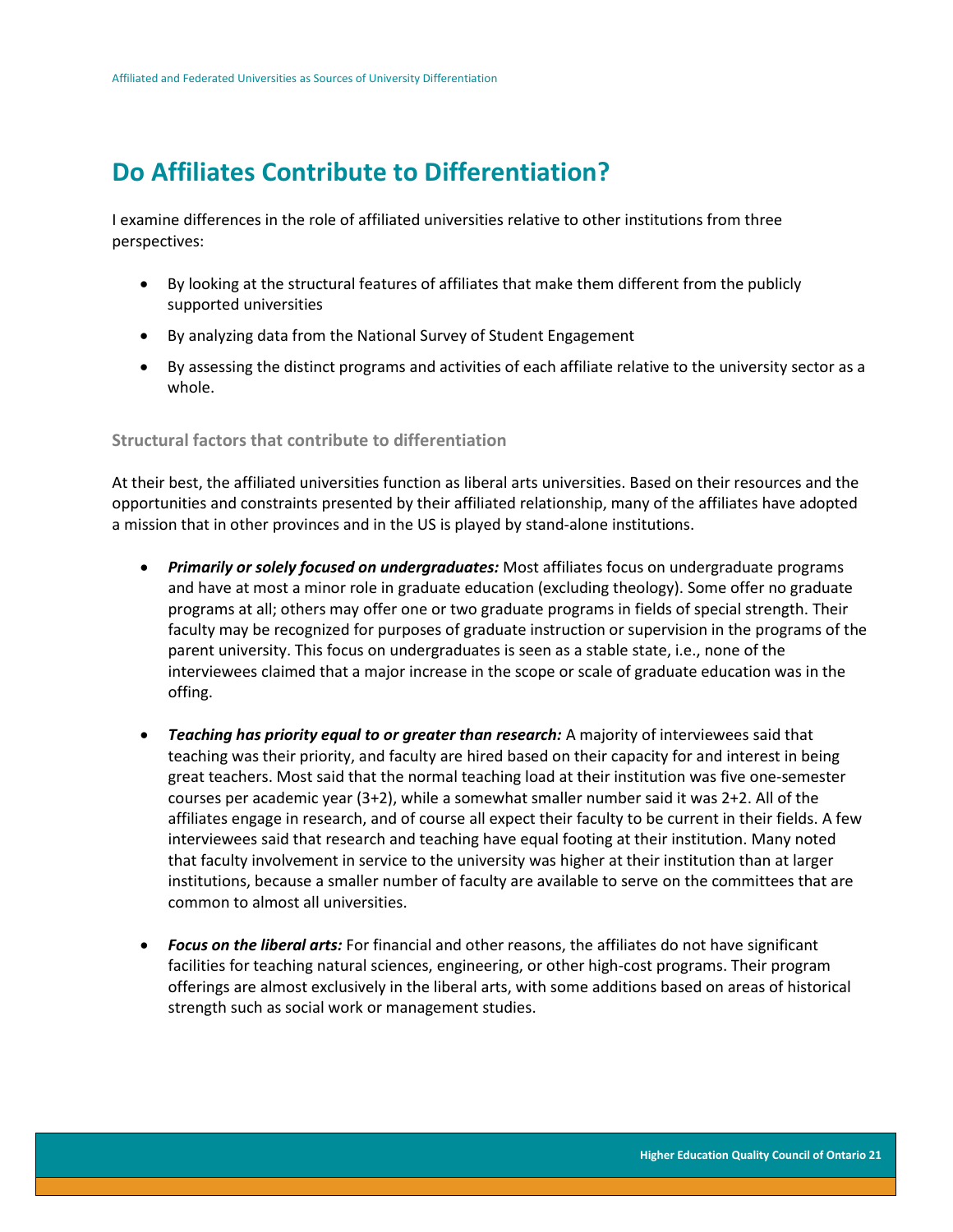- *Residential experience:* Operating the residences is a principal activity for some affiliates, and most interviewees said that building a strong residential community is one of their significant contributions. At many (not all) of the affiliates, the number of residence beds equals 25-30% of the affiliate's FTE enrolments. For affiliates that are relatively autonomous from their parent institution, the residence is a vehicle for reinforcing the academic mission with co-curricular activities that create a strong sense of community. For affiliates whose academic autonomy is limited, the residence allows them to serve a large number of students from the parent university who would not otherwise be linked to the affiliate.
- *A small-campus experience:* Almost all interviewees cited data about small class sizes as an important distinguishing characteristic of their institutions. Many also said that a small campus offers more opportunities for faculty-student interaction. Some interviewees felt that their campus offered a better experience for first-generation students, students with learning disabilities and students from other backgrounds, who might feel lost within a large-campus environment.
- *Sites for academic innovation:* Several interviewees noted that the size and autonomy of their institutions made it possible for them to test new ways of teaching and learning. Among the innovations at various affiliates are small-size interdisciplinary seminars for first-year students, courses taught in a three-week full-time blocks, mandatory international service learning in selected programs, and Canada's only all-women university.

Affiliates also offer two structural features that are not typically associated with liberal arts universities, but that derive from the affiliation relationship and the religious heritage.

- *The best of both worlds:* Several interviewees whose campuses are geographically close to the parent university's campus pointed out that their students have the best of both worlds: a smallcampus experience coupled with access to the comprehensive course offerings, libraries, student services and athletics facilities of the parent institution.
- *A commitment to social justice and community service:* The distinctive curricular and co-curricular offerings of the affiliates often relate to values derived from their church heritage – to serve those in need, to promote peace and social justice, to respect the worth of each individual and to build communities. These values are of course widely held in secular society, and many publicly supported universities can point to comparable curricular and co-curricular offerings. Several interviewees nevertheless said that they felt that the heritage of their institutions gave them greater freedom to articulate these values in a scholarly context and to develop them as part of their students' education.

Support for the idea that students see liberal arts universities as distinctive can be found in Alex Usher's (2014) analysis of data from the *Globe and Mail* Canadian University Report survey. Usher found that students at liberal arts universities are more likely than other students to recognize the distinctiveness of their own institution. Students at a cluster of schools – Acadia, Mount Allison, St. Francis Xavier, Redeemer,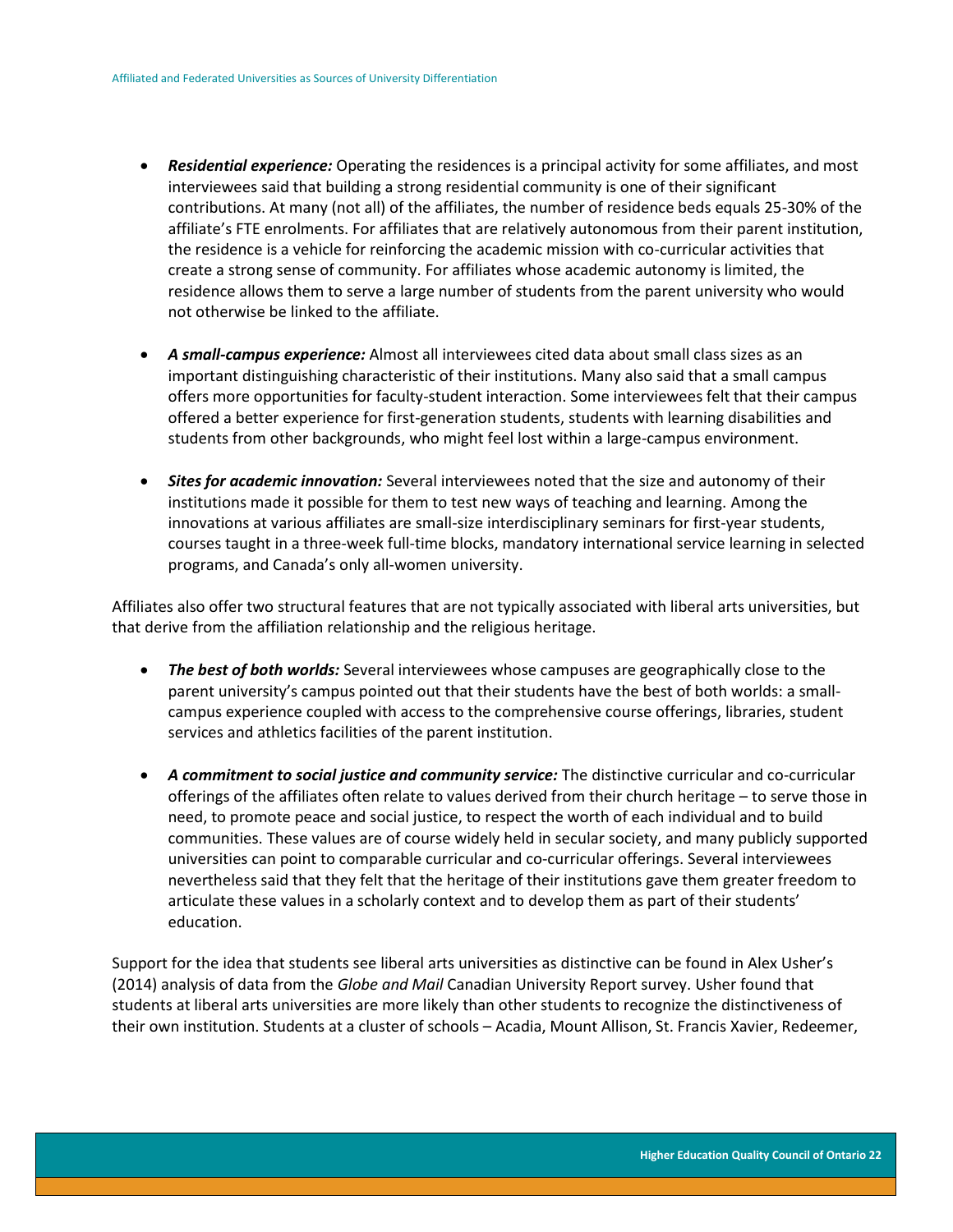Trinity Western, Brescia, Huron, King's and Guelph – were likely to recognize that their institutions were relatively undergraduate rather than graduate, nurturing rather than assuming self-sufficiency, diverse rather than homogenous, global rather than local, spread rather than focused in the range of disciplines they offer, and applied rather than theoretical. Usher especially noted that students at only a handful of other Canadian universities recognized any distinctiveness in their own institution. He found that at most Canadian universities, students perceived their institution to be "just school."

#### <span id="page-23-0"></span>**Evidence from the National Survey of Student Engagement**

In recent years, five of the affiliated institutions have reported their results on the National Survey of Student Engagement separately from those of their parent institution. These results provide a limited basis for comparing student experiences using a widely recognized survey instrument.

The results on selected measures of student satisfaction and student engagement are reported in Tables 4 and 5. In each table, the NSSE average for all institutions administering the survey in Canada and the US is show in the first row. The next 4-5 rows show the results for Ontario affiliated institutions, listed in alphabetical order. The remaining rows list results for Ontario publicly supported universities, in alphabetical order.

Based on these tables, we can make several observations about differences between the affiliated institutions and the publicly supported universities:

- The percentage of first-year students who evaluate their entire *educational experience* as 'excellent' is near or above the NSSE average at all of the affiliates. It is near or below the NSSE average at almost all of the publicly supported universities.
- The same is true for senior-year students. The gap between the affiliates and the publicly supported universities is somewhat more pronounced for these students.
- The percentage of senior-year students reporting that they would *definitely choose to start over again at the same institution* is above the NSSE average for the affiliated institutions and is below the NSSE average at most of the publicly supported universities.
- On *student-faculty interaction* among first-year students, the affiliated institutions score somewhat lower than the NSSE average, and the Ontario public institutions are substantially lower. Among senior-year students, the affiliated institutions are near the NSSE average and the Ontario public institutions are substantially lower.
- On the *supportive campus environment* indicator, the affiliated institutions score about the same as the NSSE average among first-year students, and most Ontario public institutions are somewhat lower. Among senior-year students, the affiliated institutions are above the NSSE average and the Ontario public institutions are somewhat lower.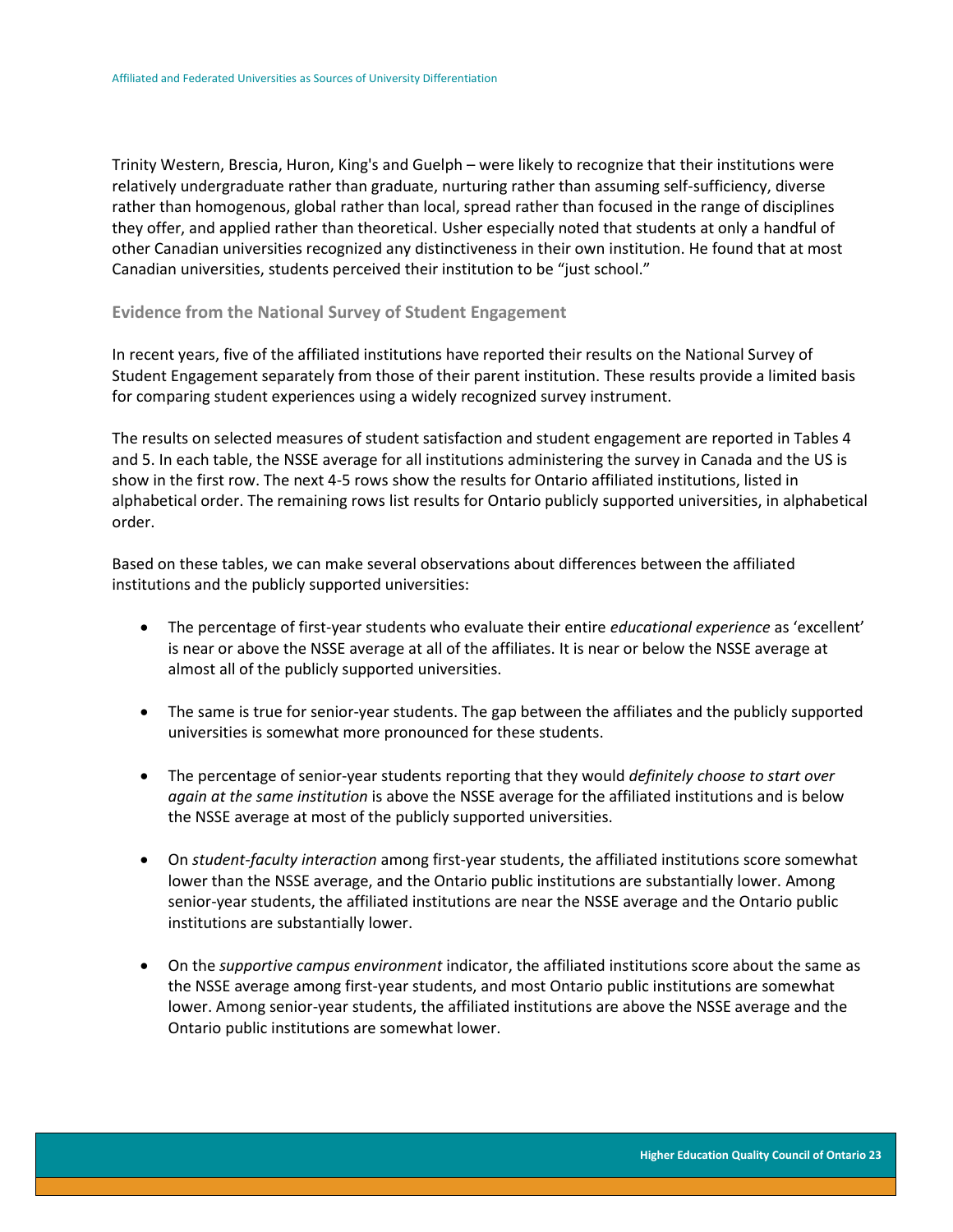The tables show little or no difference between the two types of institutions in other areas:

- The percentage of first-year students reporting that they would definitely *choose to start over again at the same institution* is near or above the NSSE average for the affiliated institutions and for most of the publicly supported universities.
- There is not much difference between the affiliated universities and the publicly supported universities in *level of academic challenge, active and collaborative learning* and *enriching educational experiences*. On the first two of these indicators, Ontario institutions are similar to the NSSE average. On enriching education experiences, almost all Ontario institutions are lower than the NSSE average.

These data need to be interpreted with caution. The data are not strong enough to support a general claim that affiliated institutions provide a better experience for students than the publicly supported universities. Only five of the affiliates report NSSE data. Given their small enrolments, their margin of error is larger than for the publicly supported universities. None of the five affiliates reporting NSSE scores is in Toronto, where students have been found to be, on average, less easy to please (Usher & Rogers, 2011).

We should also note that all NSSE data are based on self-selected groups. If students at institution A give higher scores to institution A than students at institution B give to institution B, it does not necessarily follow that students at institution B would give high scores to institution A.

The most we might conclude from these data is that students at the five affiliates report good or very good scores on some measures of student engagement relative to the average of institutions that participate in NSSE. Their reported levels of engagement are very respectable relative to those of Ontario publicly supported universities. The experience they offer is valued by their students, in some cases highly so. The measures of engagement where the affiliates appear to have stronger scores than most publicly supported universities – student-faculty interaction and supportive campus environment – are consistent with claims that many interviewees made about the small-campus experience that they offer.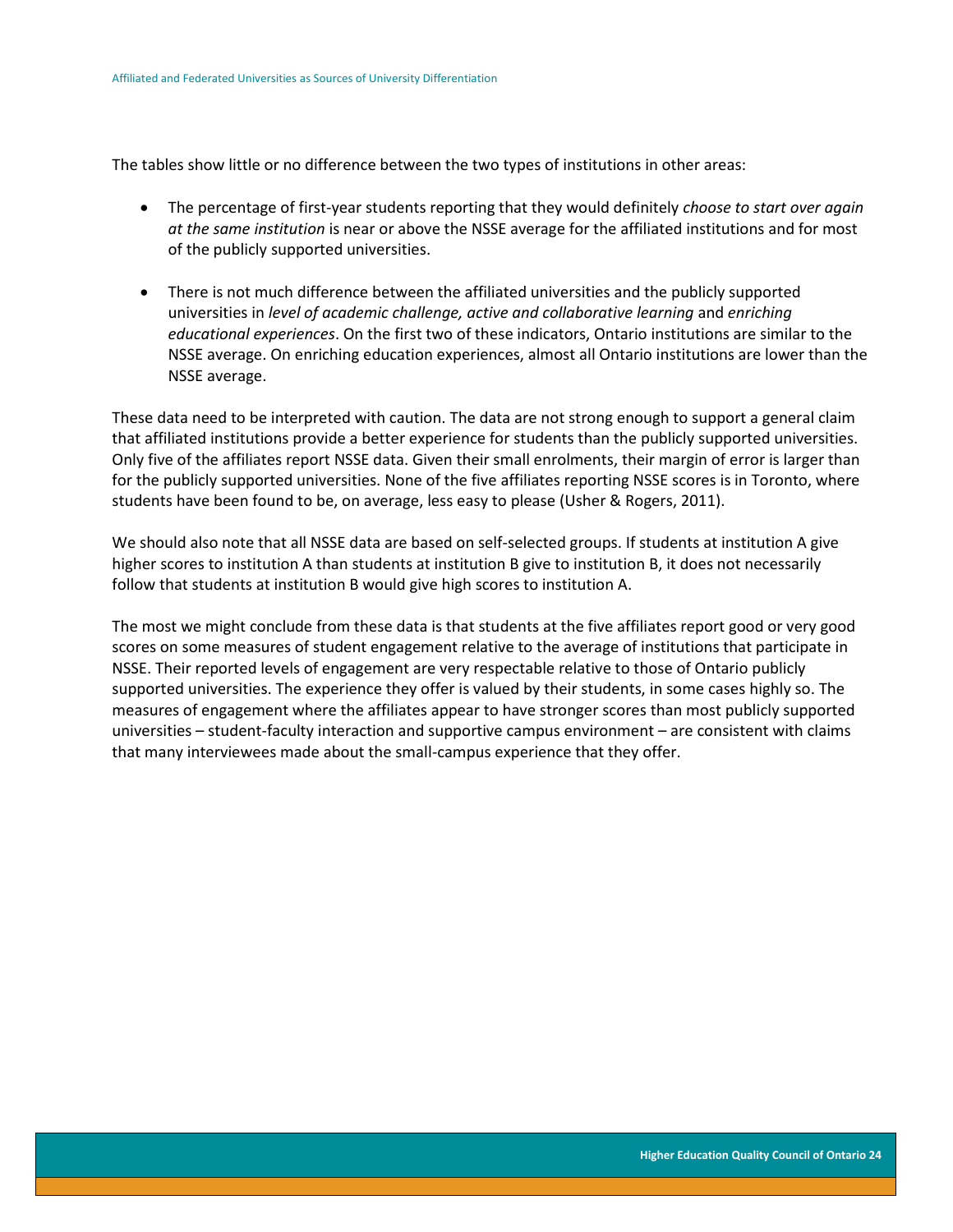|                     |                   |      | How would you evaluate your entire<br>educational experience at this institution? |      | If you could start over, would you attend<br>the institution you are now attending? |      |                        |      |
|---------------------|-------------------|------|-----------------------------------------------------------------------------------|------|-------------------------------------------------------------------------------------|------|------------------------|------|
|                     | <b>First year</b> |      | Senior year                                                                       |      |                                                                                     |      | Senior year            |      |
|                     |                   |      |                                                                                   |      | <b>First year</b><br>Definitely<br>Probably                                         |      | Definitely<br>Probably |      |
|                     | Excellent         | Good | Excellent                                                                         | Good | yes                                                                                 | yes  | yes                    | yes  |
| <b>NSSE</b> average | 36                | 50   | 41                                                                                | 45   | 43                                                                                  | 42   | 44                     | 38   |
| <b>Brescia</b>      | 36                | 51   | 49                                                                                | 39   | 46                                                                                  | 42   | 54                     | 36   |
| <b>Hearst</b>       | 48                | 48   | 73                                                                                | 27   | 50                                                                                  | 46   | 73                     | 20   |
| <b>Huron</b>        | 34                | 51   | 64                                                                                | 28   | 43                                                                                  | 34   | 65                     | 25   |
| King's              | 35                | 51   | 42                                                                                | 51   | 40                                                                                  | 45   | 46                     | 42   |
| <b>Saint Paul</b>   | 46                | 45   | 41                                                                                | 54   | 66                                                                                  | 30   | 56                     | 37   |
| Algoma              | 23                | 56   | 29                                                                                | 54   | 33                                                                                  | 47   | 29                     | 48   |
| <b>Brock</b>        | 28                | 54   | 31                                                                                | 53   | 41                                                                                  | 45   | 38                     | 44   |
| Carleton            | 28                | 55   | 33                                                                                | 50   | 38                                                                                  | 48   | 36                     | 44   |
| Guelph              | 41                | 48   | 51                                                                                | 41   | 53                                                                                  | 36   | 57                     | 33   |
| Lakehead            | 20                | 56   | 19                                                                                | 50   | 32                                                                                  | 47   | 23                     | 46   |
| Laurentian          | 20                | 54   | 21                                                                                | 53   | 35                                                                                  | 46   | 27                     | 49   |
| Laurier             | 33                | 52   | 35                                                                                | 51   | 41                                                                                  | 45   | 39                     | 42   |
| McMaster            | 37                | 45   | 38                                                                                | 48   | 45                                                                                  | 44   | 43                     | 41   |
| Nipissing           | 38                | 52   | 38                                                                                | 48   | 51                                                                                  | 40   | 39                     | 42   |
| <b>OCAD</b>         | 22                | 48   | 20                                                                                | 50   | 35                                                                                  | 50   | 28                     | 45   |
| Ottawa              | 21                | 57   | 17                                                                                | 57   | 31                                                                                  | 51   | 24                     | 46   |
| Queen's             | 50                | 41   | 51                                                                                | 40   | 60                                                                                  | 32   | 56                     | 31   |
| Ryerson             | 21                | 55   | 21                                                                                | 54   | 34                                                                                  | 49   | 28                     | 46   |
| Toronto - all       | 23                | 51   | 25                                                                                | 48   | 35                                                                                  | 45   | 30                     | 42   |
| Toronto St. George  | 26                | 50   | 27                                                                                | 47   | n.a.                                                                                | n.a. | n.a.                   | n.a. |
| Toronto Mississauga | 15                | 54   | 23                                                                                | 46   | n.a.                                                                                | n.a. | n.a.                   | n.a. |
| Toronto Scarborough | 18                | 53   | 19                                                                                | 52   | n.a.                                                                                | n.a. | n.a.                   | n.a. |
| Trent               | 30                | 53   | 38                                                                                | 50   | 41                                                                                  | 42   | 44                     | 41   |
| <b>UOIT</b>         | 24                | 55   | 24                                                                                | 50   | 36                                                                                  | 46   | 26                     | 41   |
| Waterloo            | 35                | 49   | 30                                                                                | 49   | 43                                                                                  | 45   | 34                     | 44   |
| Western             | 40                | 46   | 41                                                                                | 47   | 51                                                                                  | 39   | 45                     | 38   |
| Windsor             | 18                | 55   | 17                                                                                | 55   | n.a.                                                                                | n.a  | n.a.                   | n.a. |
| York                | 17                | 52   | 21                                                                                | 53   | 29                                                                                  | 47   | 25                     | 44   |

#### <span id="page-25-0"></span>**Table 4: Student Satisfaction by Institution, 2014 (%)**

n.a. = not available

Source: National Survey of Student Engagement 2014, reported by Council of Ontario Universities and by *Maclean's,* February 23, 2015. See http://www.cou.on.ca/statistics/cudo.aspx and

http://contentviewer.adobe.com/s/Maclean's%20Magazine/e5d3693b3f95480a8a76987efdc3a82d/RG\_MME\_20150223\_REG/STU DENTS%20(charts).html#page\_0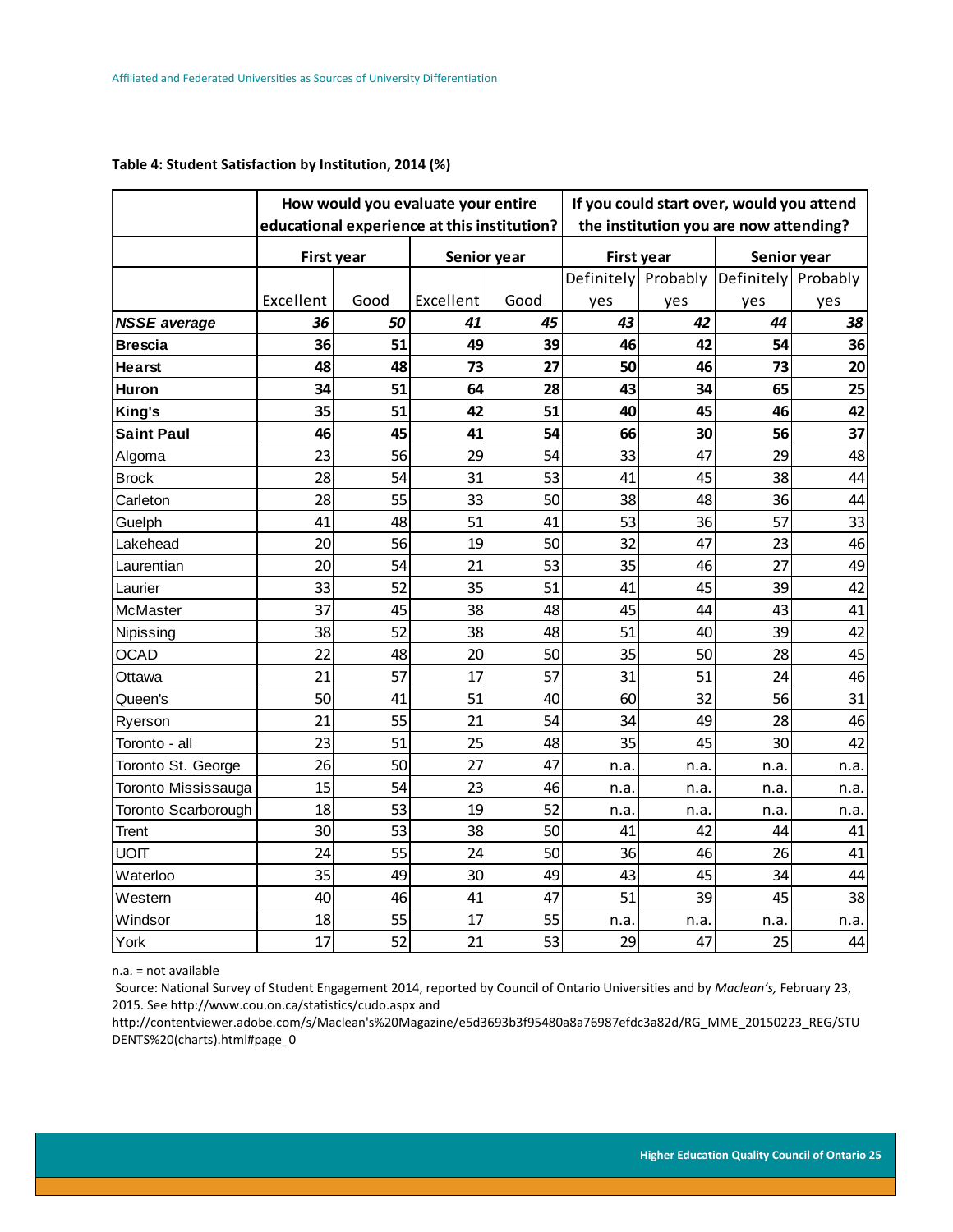|                     | Level of<br>academic<br>challenge |                       | <b>Active and</b><br>collaborative<br>learning |                       | Enriching<br>educational<br>experience |                       | <b>Student-faculty</b><br>interaction |                       | <b>Supportive</b><br>campus<br>environment |                       |
|---------------------|-----------------------------------|-----------------------|------------------------------------------------|-----------------------|----------------------------------------|-----------------------|---------------------------------------|-----------------------|--------------------------------------------|-----------------------|
|                     | <b>First</b><br>year              | <b>Senior</b><br>year | <b>First</b><br>year                           | <b>Senior</b><br>year | <b>First</b><br>year                   | <b>Senior</b><br>year | <b>First</b><br>year                  | <b>Senior</b><br>year | <b>First</b><br>year                       | <b>Senior</b><br>year |
| <b>NSSE</b> average | 54.3                              | 58.3                  | 43.8                                           | 51.9                  | 28.2                                   | 40.1                  | 35.2                                  | 42.5                  | 63.0                                       | 60.2                  |
| <b>Brescia</b>      | 51.2                              | 56.7                  | 39.1                                           | 54.2                  | 24.0                                   | 37.7                  | 25.9                                  | 40.2                  | 63.3                                       | 65.4                  |
| <b>Hearst</b>       | 49.7                              | 63.4                  | 38.7                                           | 55.2                  | 18.6                                   | 29.6                  | 30.7                                  | 47.2                  | 64.5                                       | 72.2                  |
| Huron               | 54.9                              | 60.6                  | 38.7                                           | 51.0                  | 27.1                                   | 39.5                  | 30.0                                  | 43.7                  | 60.9                                       | 69.4                  |
| King's              | 51.3                              | 58.6                  | 36.1                                           | 48.3                  | 24.9                                   | 35.1                  | 26.4                                  | 38.7                  | 60.9                                       | 62.8                  |
| Algoma              | 49.4                              | 59.2                  | 41.1                                           | 52.3                  | 26.2                                   | 37.5                  | 31.3                                  | 44.3                  | 62.9                                       | 63.6                  |
| <b>Brock</b>        | 51.3                              | 58.1                  | 34.7                                           | 52.7                  | 22.6                                   | 34.2                  | 23.8                                  | 37.8                  | 59.0                                       | 57.7                  |
| Carleton            | 51.4                              | 57.2                  | 35.3                                           | 43.8                  | 25.1                                   | 34.7                  | 22.8                                  | 33.1                  | 59.1                                       | 54.6                  |
| Guelph              | 50.4                              | 55.7                  | 36.7                                           | 46.2                  | 24.4                                   | 35.1                  | 20.1                                  | 32.2                  | 62.4                                       | 60.9                  |
| Lakehead            | 49.9                              | 56.5                  | 36.2                                           | 48.3                  | 23.4                                   | 32.2                  | 24.1                                  | 33.4                  | 56.9                                       | 55.2                  |
| Laurentian          | 50.7                              | 58.0                  | 34.2                                           | 44.3                  | 23.0                                   | 31.7                  | 24.3                                  | 35.7                  | 55.4                                       | 54.1                  |
| Laurier             | 52.3                              | 56.7                  | 39.0                                           | 47.6                  | 26.0                                   | 34.8                  | 24.7                                  | 33.4                  | 61.1                                       | 57.1                  |
| McMaster            | 54.1                              | 57.5                  | 40.2                                           | 45.8                  | 25.3                                   | 37.6                  | 23.2                                  | 32.3                  | 57.5                                       | 55.2                  |
| Nipissing           | 50.2                              | 56.5                  | 38.1                                           | 50.4                  | 23.5                                   | 34.3                  | 26.1                                  | 37.5                  | 64.2                                       | 62.0                  |
| <b>OCAD</b>         | 51.8                              | 56.5                  | 42.8                                           | 49.5                  | 21.3                                   | 32.0                  | 25.5                                  | 34.7                  | 51.5                                       | 50.2                  |
| Ottawa              | 51.2                              | 54.7                  | 32.5                                           | 43.4                  | 23.7                                   | 33.0                  | 20.0                                  | 28.9                  | 54.6                                       | 47.5                  |
| Queen's             | 55.2                              | 59.2                  | 37.4                                           | 47.1                  | 27.8                                   | 41.1                  | 22.3                                  | 36.0                  | 62.8                                       | 59.2                  |
| Ryerson             | 52.8                              | 57.3                  | 39.5                                           | 48.8                  | 25.1                                   | 34.8                  | 25.4                                  | 33.9                  | 57.8                                       | 53.9                  |
| Toronto             | 52.5                              | 56.8                  | 32.5                                           | 39.3                  | 24.4                                   | 34.1                  | 23.0                                  | 32.2                  | 53.9                                       | 47.7                  |
| Trent               | 53.9                              | 60.9                  | 37.0                                           | 50.1                  | 25.0                                   | 35.9                  | 27.1                                  | 39.0                  | 63.9                                       | 60.1                  |
| <b>UOIT</b>         | 51.1                              | 57.3                  | 40.3                                           | 49.1                  | 23.7                                   | 36.5                  | 24.5                                  | 35.1                  | 57.5                                       | 53.3                  |
| Waterloo            | 52.4                              | 53.3                  | 34.6                                           | 40.8                  | 27.5                                   | 39.6                  | 21.7                                  | 30.4                  | 57.7                                       | 49.1                  |
| Western             | 51.7                              | 56.2                  | 34.1                                           | 44.7                  | 26.9                                   | 35.8                  | 23.3                                  | 35.3                  | 60.4                                       | 56.6                  |
| Windsor             | 50.5                              | 56.1                  | 33.7                                           | 47.5                  | 24.3                                   | 35.9                  | 25.7                                  | 38.3                  | 56.2                                       | 56.2                  |
| York                | 51.4                              | 56.8                  | 35.8                                           | 46.7                  | 23.8                                   | 31.2                  | 23.5                                  | 31.0                  | 53.6                                       | 47.6                  |

#### <span id="page-26-1"></span>**Table 5: Student Engagement by Institution, 2012 (%)**

Source: National Survey of Student Engagement 2012, reported in *Maclean's,* February 7, 2013. See http://www.macleans.ca/education/uniandcollege/how-well-do-canadian-universities-follow-best-practices/

### <span id="page-26-0"></span>**Some points of differentiation at each affiliated university**

Each affiliate makes a distinctive contribution to the total offerings of its parent university and to the Ontario university system as a whole. These contributions may take the form of access for specific populations, academic programs and student experiences.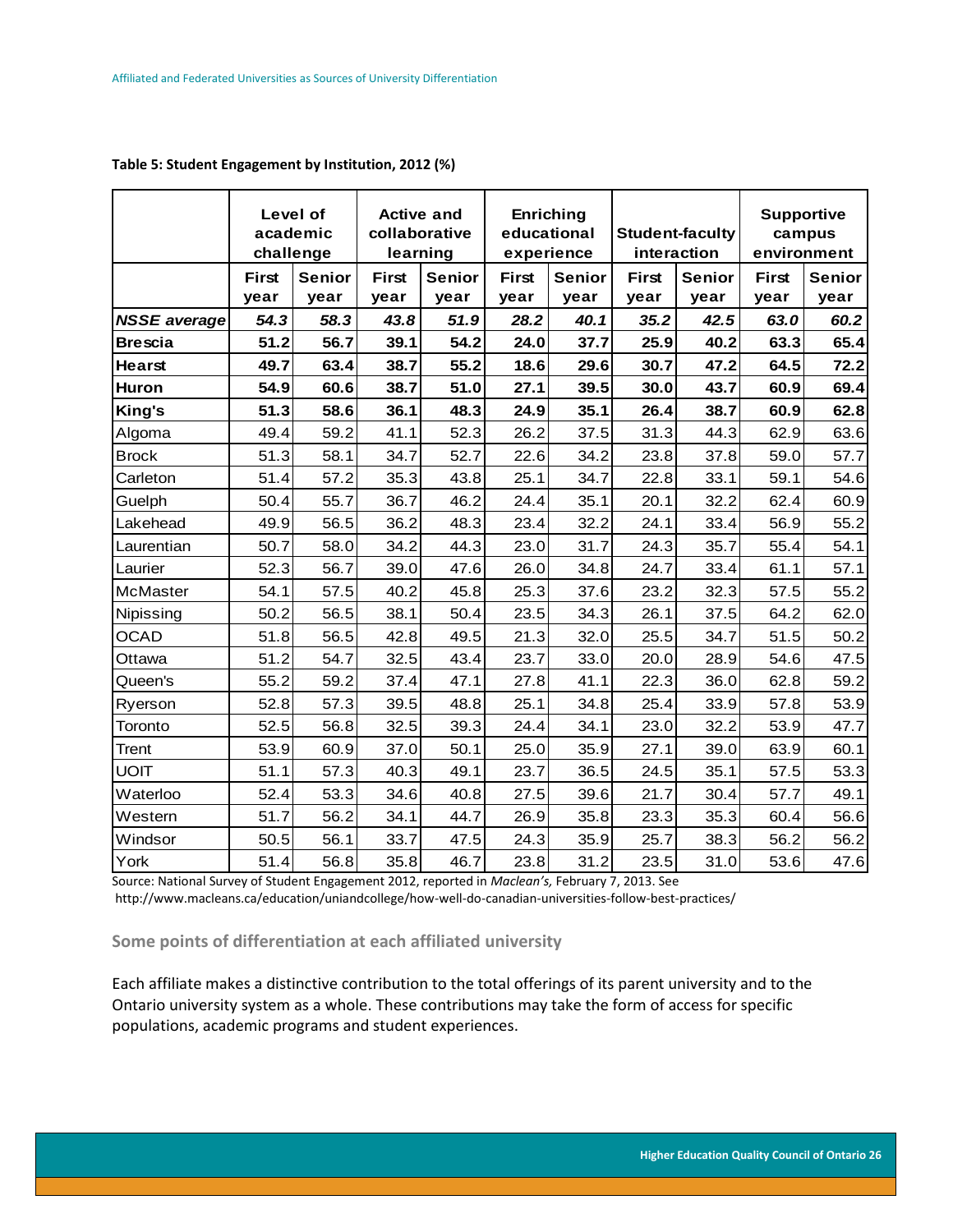Table 6 compiles some points of differentiation pertaining to each of the 16 affiliates reviewed in this paper. The table is not an exhaustive list of each institution's strengths, and it is not intended to mean that an institution is the "best" or "only" institution offering a certain activity. Its purpose is to draw attention to ways in which each institution makes a contribution that differs from the norm of Ontario universities.

| <b>Public</b>            | <b>Affiliated</b>                      | <b>Points of differentiation</b>                                                                                                                                                      |  |  |  |  |
|--------------------------|----------------------------------------|---------------------------------------------------------------------------------------------------------------------------------------------------------------------------------------|--|--|--|--|
| university               | institution                            |                                                                                                                                                                                       |  |  |  |  |
| Carleton                 | Dominican                              | A bilingual institution with a French-language heritage                                                                                                                               |  |  |  |  |
| University               | <b>University College</b>              | Specialization in philosophy and theology                                                                                                                                             |  |  |  |  |
| Laurentian<br>University | Huntington<br>University               | Lead role in offering communication studies and gerontology for Laurentian<br>University                                                                                              |  |  |  |  |
|                          |                                        | Home of the first teaching and learning centre in Northern Ontario, the Lougheed<br>Teaching and Learning Centre                                                                      |  |  |  |  |
|                          | University of<br>Sudbury               | A bilingual institution with a French-language heritage                                                                                                                               |  |  |  |  |
|                          |                                        | Lead role in offering folklore et ethnologie, études journalistiques and Indigenous<br>studies for Laurentian University                                                              |  |  |  |  |
|                          | Thorneloe<br>University                | Lead role in offering classical studies, theatre arts (English) and women's studies<br>for Laurentian University                                                                      |  |  |  |  |
|                          | Hearst                                 | The only university in Ontario offering programs only in French                                                                                                                       |  |  |  |  |
|                          |                                        | Ontario's northern-most university: the only university on Highway 11                                                                                                                 |  |  |  |  |
|                          |                                        | All courses are taught on a block system: Each course is full-time for three weeks                                                                                                    |  |  |  |  |
| University of<br>Ottawa  | St. Paul University                    | A bilingual institution with a French-language heritage                                                                                                                               |  |  |  |  |
|                          |                                        | Distinctive programs in conflict studies, human relations and spirituality, public<br>ethics, and social communications                                                               |  |  |  |  |
| University of<br>Toronto | University of St.<br>Michael's College | Offers a small-section interdisciplinary foundational program for first-year<br>students                                                                                              |  |  |  |  |
|                          |                                        | St. Michael's sponsors these undergraduate programs: book & media studies;<br>Celtic studies; Christianity & culture; concurrent education: religious education;<br>mediaeval studies |  |  |  |  |

### <span id="page-27-0"></span>**Table 6: Affiliated Institutions: Some Points of Differentiation**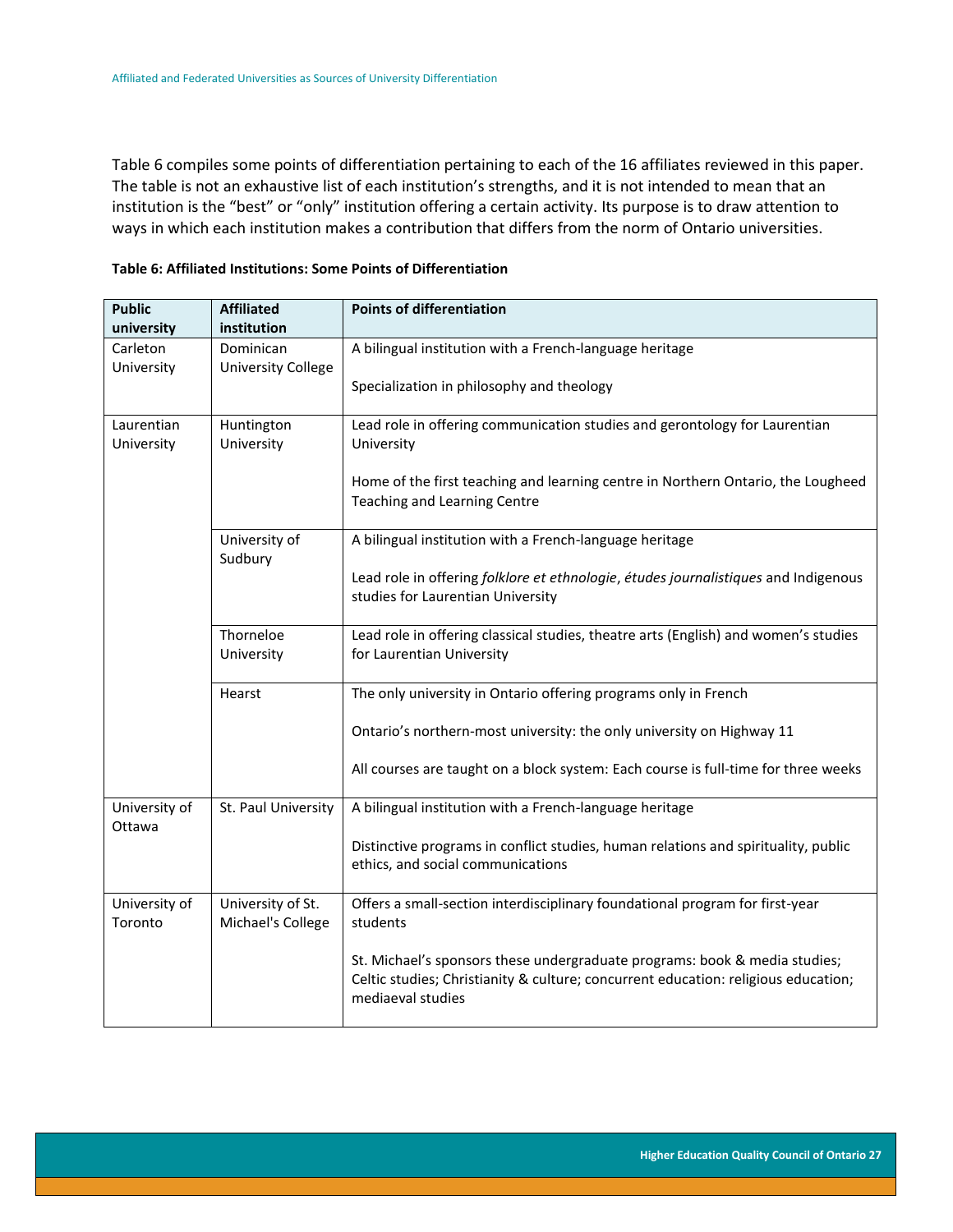| <b>Public</b><br>university | <b>Affiliated</b><br>institution           | <b>Points of differentiation</b>                                                                                                                                                                                                              |
|-----------------------------|--------------------------------------------|-----------------------------------------------------------------------------------------------------------------------------------------------------------------------------------------------------------------------------------------------|
|                             | University of                              | Offers a small-section interdisciplinary foundational program for first-year                                                                                                                                                                  |
|                             | <b>Trinity College</b>                     | students                                                                                                                                                                                                                                      |
|                             |                                            | Trinity sponsors these undergraduate programs: immunology; international<br>relations; ethics, society, and law                                                                                                                               |
|                             | Victoria<br>University                     | Offers a small-section interdisciplinary foundational program for first-year<br>students                                                                                                                                                      |
|                             |                                            | Victoria sponsors these undergraduate programs: creative expression and<br>society; education and society; literature and critical theory; material culture;<br>renaissance studies; science and society; semiotics and communication studies |
| University of<br>Waterloo   | Conrad Grebel<br><b>University College</b> | The only Mennonite private-public educational partnership of its kind in North<br>America                                                                                                                                                     |
|                             |                                            | Lead role in offering peace and conflict studies BA and MA for University of<br>Waterloo and its affiliates                                                                                                                                   |
|                             |                                            | Home of the Centre for Peace Advancement                                                                                                                                                                                                      |
|                             | Renison<br><b>University College</b>       | Lead role in offering social work BSW and MSW for University of Waterloo and its<br>affiliates                                                                                                                                                |
|                             |                                            | Lead role in offering the Studies in Islam program for University of Waterloo and<br>its affiliates                                                                                                                                           |
|                             | St. Jerome's<br>University                 | Lead role in offering the Italian Studies program and the Sexuality, Marriage, and<br>Family Studies program for University of Waterloo and its affiliates                                                                                    |
|                             |                                            | Medieval studies program co-sponsored by St. Jerome's University and the<br>University of Waterloo                                                                                                                                            |
|                             |                                            | Service-learning initiatives that promote active social justice, including programs<br>in Peru, Guatemala and other locations                                                                                                                 |
|                             | St. Paul's<br><b>University College</b>    | Lead role with the Faculty of Environment in offering international development<br>BA for University of Waterloo and its affiliates                                                                                                           |
|                             |                                            | Home of Waterloo Aboriginal Education Centre                                                                                                                                                                                                  |
|                             |                                            | GreenHouse: a live-in social innovation centre for projects promoting<br>environmental or social justice change                                                                                                                               |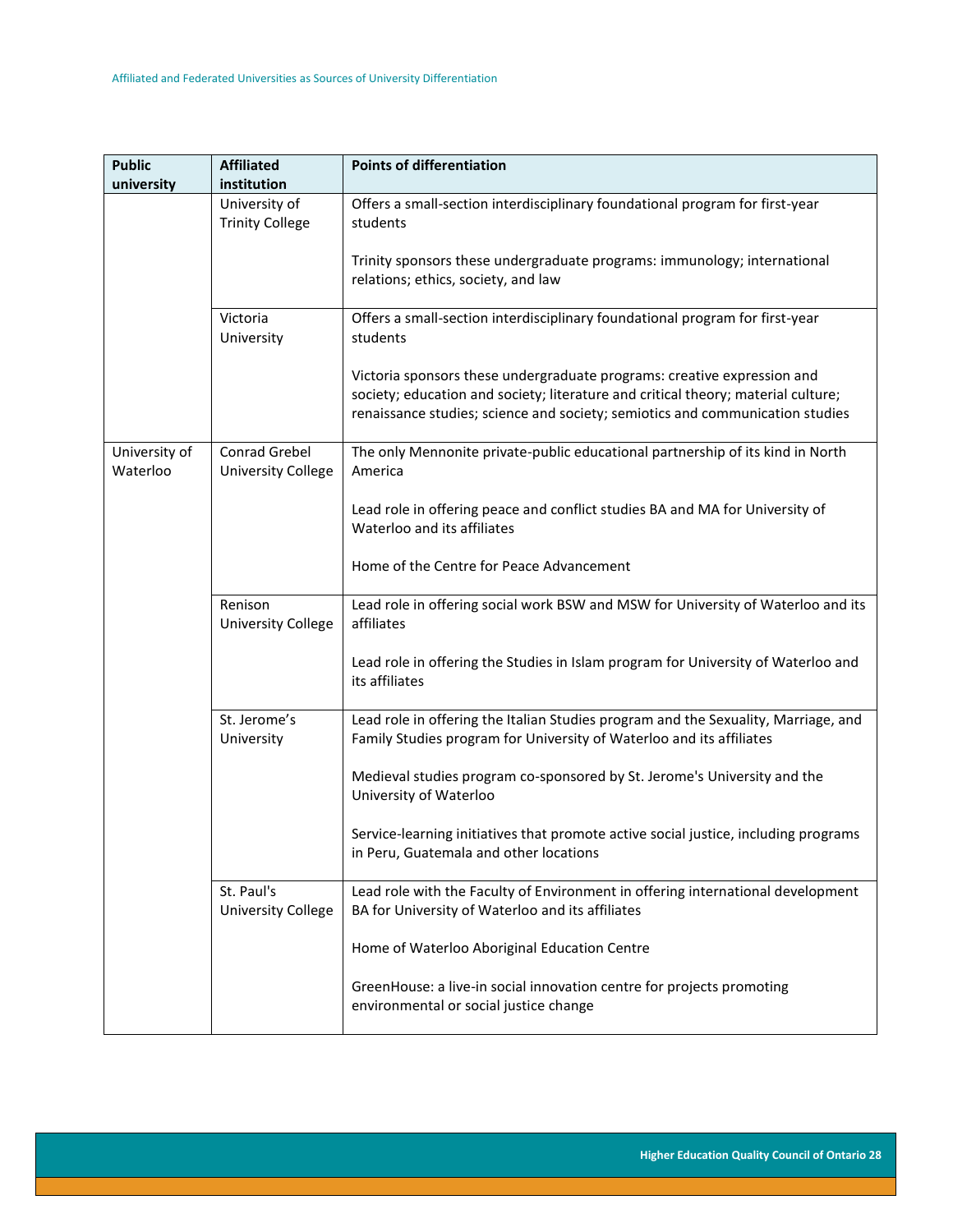| <b>Public</b> | <b>Affiliated</b>            | <b>Points of differentiation</b>                                                                                                                                                                           |
|---------------|------------------------------|------------------------------------------------------------------------------------------------------------------------------------------------------------------------------------------------------------|
| university    | institution                  |                                                                                                                                                                                                            |
| Western       | <b>Brescia University</b>    | Canada's only all-women's university                                                                                                                                                                       |
| University    | College                      |                                                                                                                                                                                                            |
|               |                              | Lead role in offering Food and Nutrition                                                                                                                                                                   |
|               |                              | programs for Western University and its affiliates                                                                                                                                                         |
|               | Huron University<br>College  | Academic focus on critical thinking and problem-solving                                                                                                                                                    |
|               |                              | Lead role in offering Chinese and Japanese language instruction for Western<br>University and its affiliates                                                                                               |
|               | King's University<br>College | Lead role in offering social work and thanatology (grief and bereavement)<br>programs for Western University and its affiliates                                                                            |
|               |                              | Commitment to service. All students in Social Justice and Peace program engage<br>in a service component in second year that engages them in local issues, with an<br>optional overseas service component. |

Source: Author's compilation based on interviews and public websites and documents.

# <span id="page-29-0"></span>**Discussion**

I take it for granted that Ontarians do not want to create more religiously based affiliated universities. In a largely secular age, it seems uncomfortable that explicitly religious institutions are involved in the governance of state-supported universities. In a multicultural society, it seems uncomfortable that all of the affiliates are associated with Christian denominations. The issue of whether educational funding available to one religion should be extended to other religions was thoroughly canvased at the K-12 level in the 2007 election campaign: Ontarians made it clear that they do not wish to move in that direction.

There are nevertheless two good reasons why those who are interested in a differentiated higher education system should take an interest in Ontario's affiliated universities:

- The affiliates exist. No one is proposing to abolish them. Policymakers need to decide whether they value the differentiated educational experiences that affiliates offer and, if so, whether any measures are needed to protect and strengthen those experiences.
- The affiliates offer a model that can be replicated in a fully secular context: the model of a semiautonomous campus with a distinctive mission. Policymakers need to decide whether they value this model as part of a differentiated higher education system and, if so, what steps they are prepared to take to support it.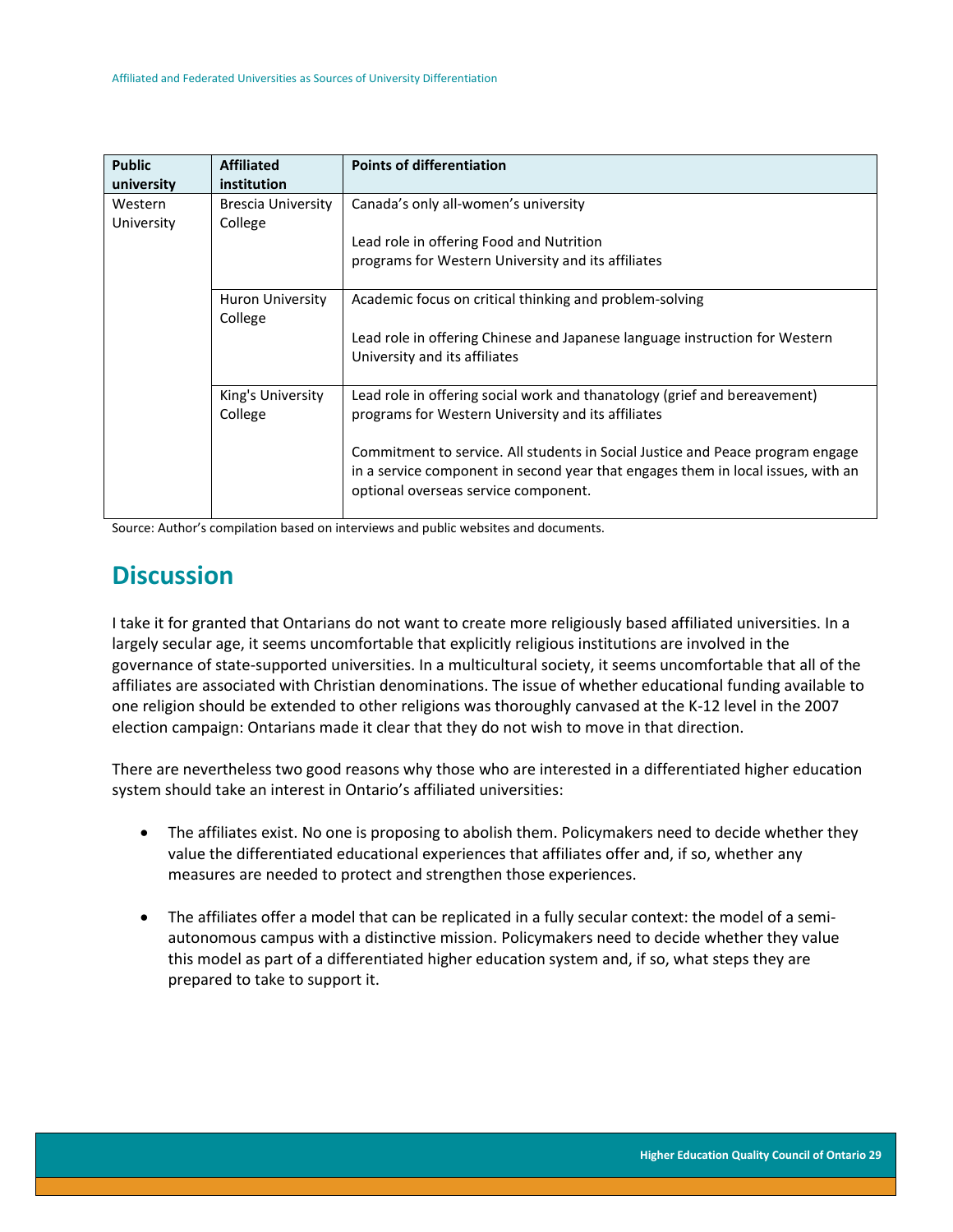### <span id="page-30-0"></span>**Valuing the differentiated educational experiences that affiliated universities offer**

The evidence I have presented suggests that the affiliated institutions offer a differentiated experience that, at its best, models the experience of a good liberal arts university. While there are many variations among the affiliates, they focus on undergraduate teaching and scholarship in the liberal arts, they operate at a scale that encourages students and faculty to know one another, and they offer residential experiences consistent with their educational mission to a significant proportion of their students. Each of them does so in affiliation with a large multiversity, so in most cases their students have access to the programs, facilities and services of a larger institution. Their focus on undergraduate education and their affiliation with a larger institution mean that they can operate at an affordable cost.

Yet affiliates are invisible in most descriptions of Ontario's higher education system. At present the government's data collection focuses almost exclusively on each publicly funded university as a whole. Performance data are reported for each university as a whole, including graduation rates and employment rates. A few affiliates have chosen to participate separately in NSSE, but this is optional. The Strategic Mandate Agreements set expectations for each publicly funded university, but they make no reference to the affiliates or the roles they might play. $6$ 

These facts raise an important issue: What is the appropriate unit of analysis for a differentiation policy?

Using the university as the unit of analysis is understandable in the differentiation policy's early stages. As the policy matures, it would be reasonable for the publicly supported universities' SMAs to drill down into the role played by the affiliates in offering a distinctive experience within Ontario's higher education system. As with all parts of the higher education system, it should be the responsibility of the institutions to provide evidence about the role they are actually playing and how well they are playing it.

Recognizing and valuing affiliates' role will lead to important conversations about whether the role is sustainable over time.

- Most of the interviewees for this project expect that enrolments at their institutions will change in line with the enrolments for similar programs at other universities over the coming decade; in other words, enrolments may remain steady or decline somewhat, similar to other liberal arts programs in their region. A few interviewees have growth plans that are significant in percentage terms but may be achievable given the small number of base enrolments.
- Some interviewees expressed concern that their institution is facing some of the same pressures as the parent universities. With per-student funding increases that are lower than inflation, and with

 $\overline{a}$ 

<sup>&</sup>lt;sup>6</sup> Hearst has its own Strategic Mandate Agreement. Carleton University's SMA proposal to MTCU in 2012 included an appendix on the role of Dominican, but the final SMA signed in 2014 does not refer to Dominican.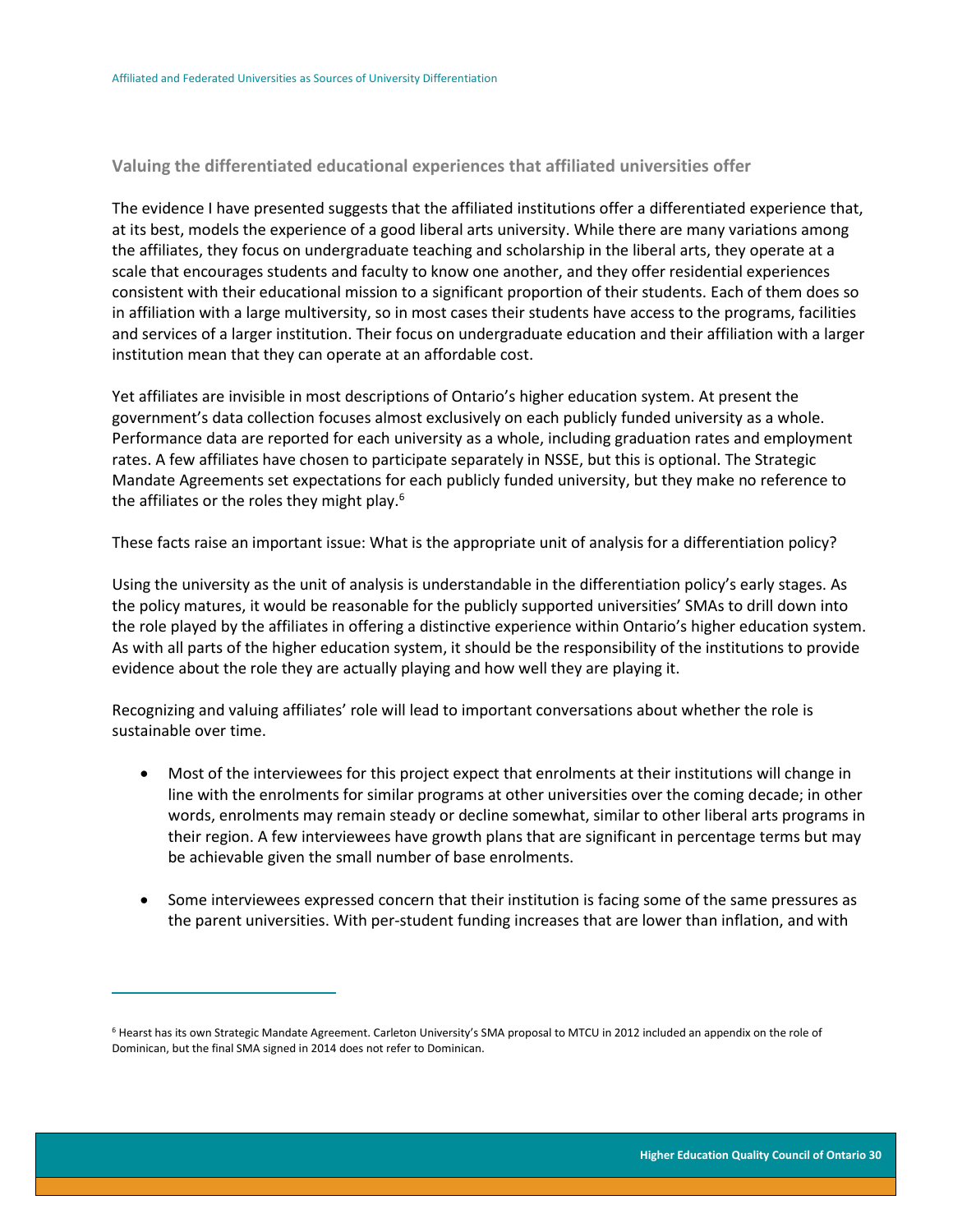average teaching loads falling at some institutions from their earlier levels, some affiliated institutions may be forced to grow beyond what is desirable for a small liberal arts experience.<sup>7</sup>

• Some interviewees also noted that, despite good will on both sides, the natural tendency of large universities to pursue their national and international ambitions may pose a risk to their small affiliates. The pressure facing universities to pursue the prestige associated with major research programs, graduate studies and professional schools has been well documented. In this context, affiliates may seem administratively inconvenient, and their small classrooms may seem an impediment to the cost efficiencies associated with large lecture halls.

It is beyond the scope of this paper to assess fully the outlook for the affiliated universities. If, as part of its differentiation strategy, the Ontario government recognizes and values the small-campus liberal arts education that many affiliates offer, it should be possible for the government and the parent universities to have frank discussions about how to protect this element of differentiation in the face of competing priorities.

#### <span id="page-31-0"></span>**Assessing differentiation within Ontario's publicly supported universities**

The distinctive role of affiliates raises questions for Ontario's publicly supported universities as a whole. How much differentiation exists within each university? Should Ontario's differentiation policy be deepened to recognize and support desirable forms of differentiation within each university?

For example, I have argued that a differentiation policy should explicitly make room for campuses that offer the benefits of a small liberal arts experience. Comparative studies (cited above) demonstrate the benefits of the liberal arts model in promoting practices that promote student engagement and learning. Yet higher education policy in Ontario has never made a commitment to having small liberal arts universities.<sup>8</sup>

The affiliated universities in Ontario show how distinctive liberal arts campuses can be part of Ontario's publicly supported universities. Linking the liberal arts campus to a large parent institution creates economies of scale that can overcome some of the financial challenges of operating at small scale. Some of the elements of a successful model are:

- A distinctive campus, which may or may not be proximate to the main campus
- A distinctive vision that values undergraduate teaching and scholarship more than discovery research, graduate studies and professional programs

 $\overline{a}$ 

<sup>7</sup> For an articulation of these issues from one affiliate's perspective, see King's University College (2010), pp. 28-29.

<sup>&</sup>lt;sup>8</sup> Many universities might have claimed that role at some point in their history, but there has been no government interest in maintaining the role, so almost all have grown well beyond 10,000 students and have substantial ambitions for graduate and professional studies and research. The closest examples of a liberal arts university at present are Trent (7,000 students on two campuses), Nipissing (4,000 students, including a large professional school) and Algoma (1,000).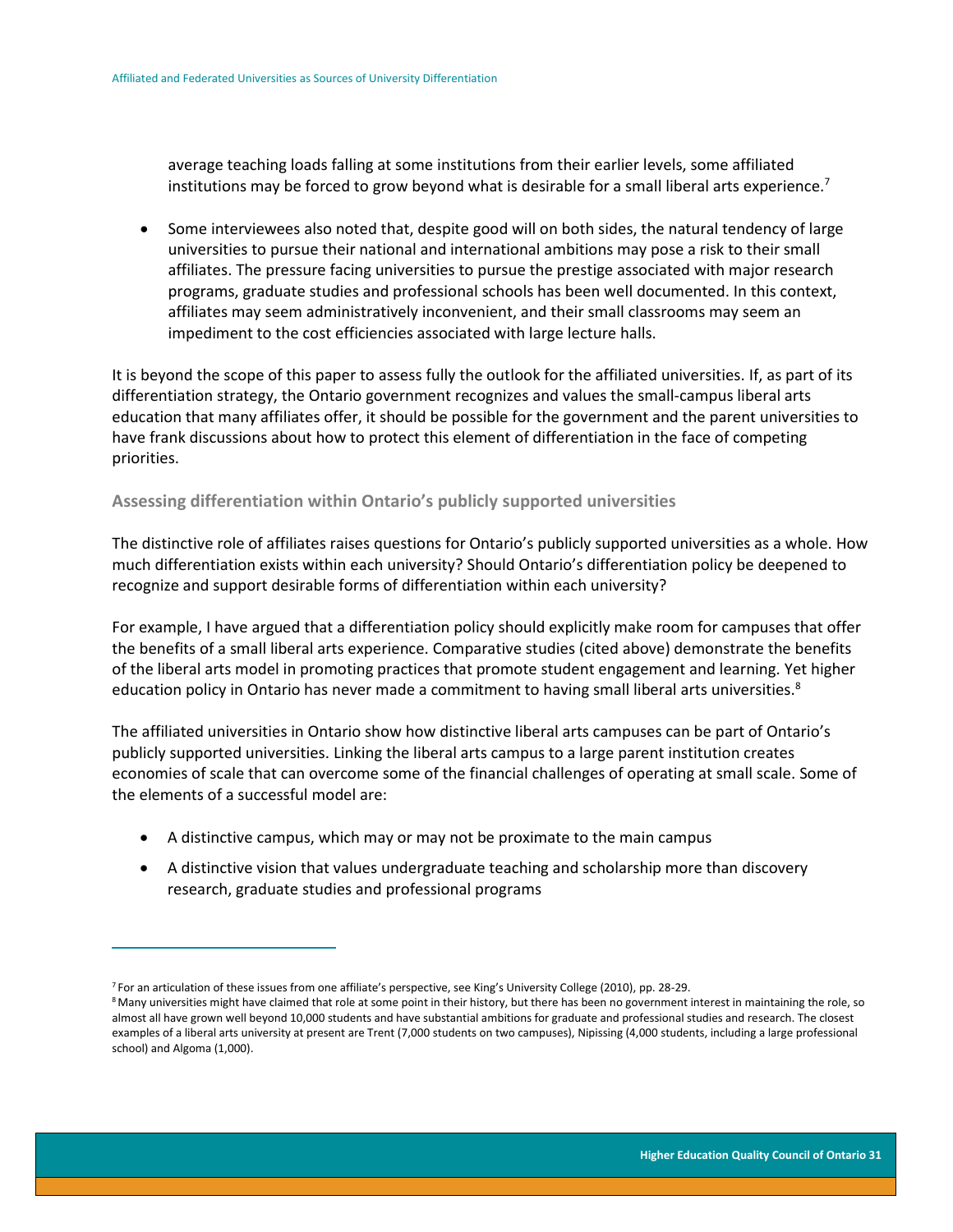- Faculty who are hired based on their commitment to this mission
- Faculty accountability to the campus head rather than to the department chair of the main campus
- Residences whose cocurricular activities reinforce the educational mission of the campus

This argument need not be limited to liberal arts campuses. Its application may extend to many forms of innovative teaching and learning.

Ontario has a small number of campuses that more or less fit this model, as shown in Table 7. The largest of these – the two suburban campuses of the University of Toronto – have more than doubled in size since 2000 and can scarcely be seen as small campuses. They nevertheless play distinctive roles that should be assessed separately from those of the St. George campus. The other four campuses serve a total of about 10,000 students, or about 2% of Ontario's undergraduate population.

| <b>University</b>        | <b>Campus</b>                  | <b>Year opened</b>                                                           | <b>Enrolment</b><br>$(2012 - 13)$<br>headcount) | <b>Points of differentiation</b>                                                                                                                                                                                                   |
|--------------------------|--------------------------------|------------------------------------------------------------------------------|-------------------------------------------------|------------------------------------------------------------------------------------------------------------------------------------------------------------------------------------------------------------------------------------|
| University of<br>Guelph  | University of<br>Guelph-Humber | 2002                                                                         | 3,422                                           | Students receive an honours<br>baccalaureate degree from the<br>University of Guelph and a<br>diploma from Humber College<br>in four years of full-time study                                                                      |
| Lakehead<br>University   | Orillia                        | $2006 -$<br>Downtown<br>Campus<br>$2010 -$<br>University<br>Avenue<br>Campus | 1,114                                           | Geographic accessibility in<br>Orillia area, notably in arts and<br>science, education, commerce<br>and social work                                                                                                                |
| University of<br>Toronto | Scarborough                    | 1966                                                                         | 10,152                                          | Geographic accessibility for<br>eastern GTA<br>Designated as the University of<br>Toronto's U of T's co-op campus<br>Comprehensive range of<br>undergraduate programs<br>Graduate-level specialization in<br>environmental science |
|                          | Mississauga                    | 1967                                                                         | 11,472                                          | Geographic accessibility for                                                                                                                                                                                                       |

#### <span id="page-32-0"></span>**Table 7: Small Campuses of Ontario Universities**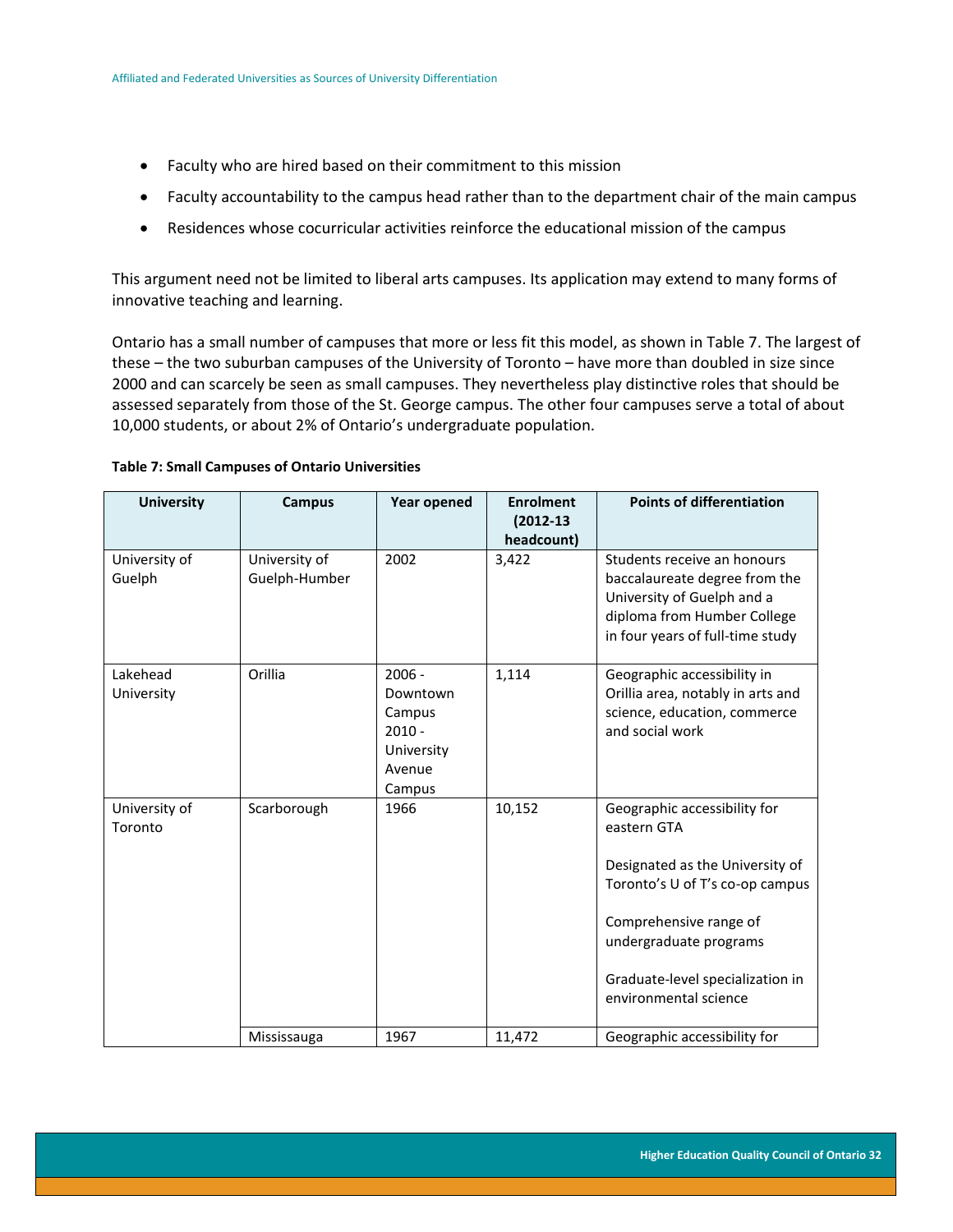| <b>University</b>             | <b>Campus</b>    | <b>Year opened</b> | <b>Enrolment</b><br>$(2012 - 13)$ | <b>Points of differentiation</b>                                 |
|-------------------------------|------------------|--------------------|-----------------------------------|------------------------------------------------------------------|
|                               |                  |                    | headcount)                        |                                                                  |
|                               |                  |                    |                                   | western GTA                                                      |
|                               |                  |                    |                                   | Comprehensive range of                                           |
|                               |                  |                    |                                   | undergraduate programs                                           |
|                               |                  |                    |                                   | Graduate-level specializations                                   |
|                               |                  |                    |                                   | Institute for Management and                                     |
|                               |                  |                    |                                   | Innovation; Centre for South                                     |
|                               |                  |                    |                                   | Asian Civilizations; Mississauga<br>Academy of Medicine          |
| Wilfrid Laurier<br>University | <b>Brantford</b> | 1999               | 2,589                             | Geographic accessibility for<br>Brantford area, notably in arts, |
|                               |                  |                    |                                   | commerce and health studies                                      |
|                               |                  |                    |                                   | Degree completion programs<br>with Mohawk College                |
|                               |                  |                    |                                   | Concurrent education program<br>with Nipissing University (being |
|                               |                  |                    |                                   | wound down)                                                      |
| <b>York University</b>        | Glendon College  | 1966               | 2,221 (FTEs)                      | Centre of Excellence for French-<br>language and Bilingual       |
|                               |                  |                    |                                   | Education in the Central and<br>Southwest Region                 |
|                               |                  |                    |                                   | The only campus in Ontario<br>where all students study in both   |
|                               |                  |                    |                                   | English and French                                               |

Note: In addition to this list, several Ontario universities operate non-residential downtown campuses, typically in office buildings or similar structures.

Source: Trick (2012) and author's compilation. Enrolments are MTCU data.

These facts raise some significant questions for both the government and the parent institutions:

- Is the quality of undergraduate teaching and learning satisfactory at large multiversities?
- Would restructuring within the university that encourages more small-scale experiences and teaching innovation improve the quality of teaching and learning?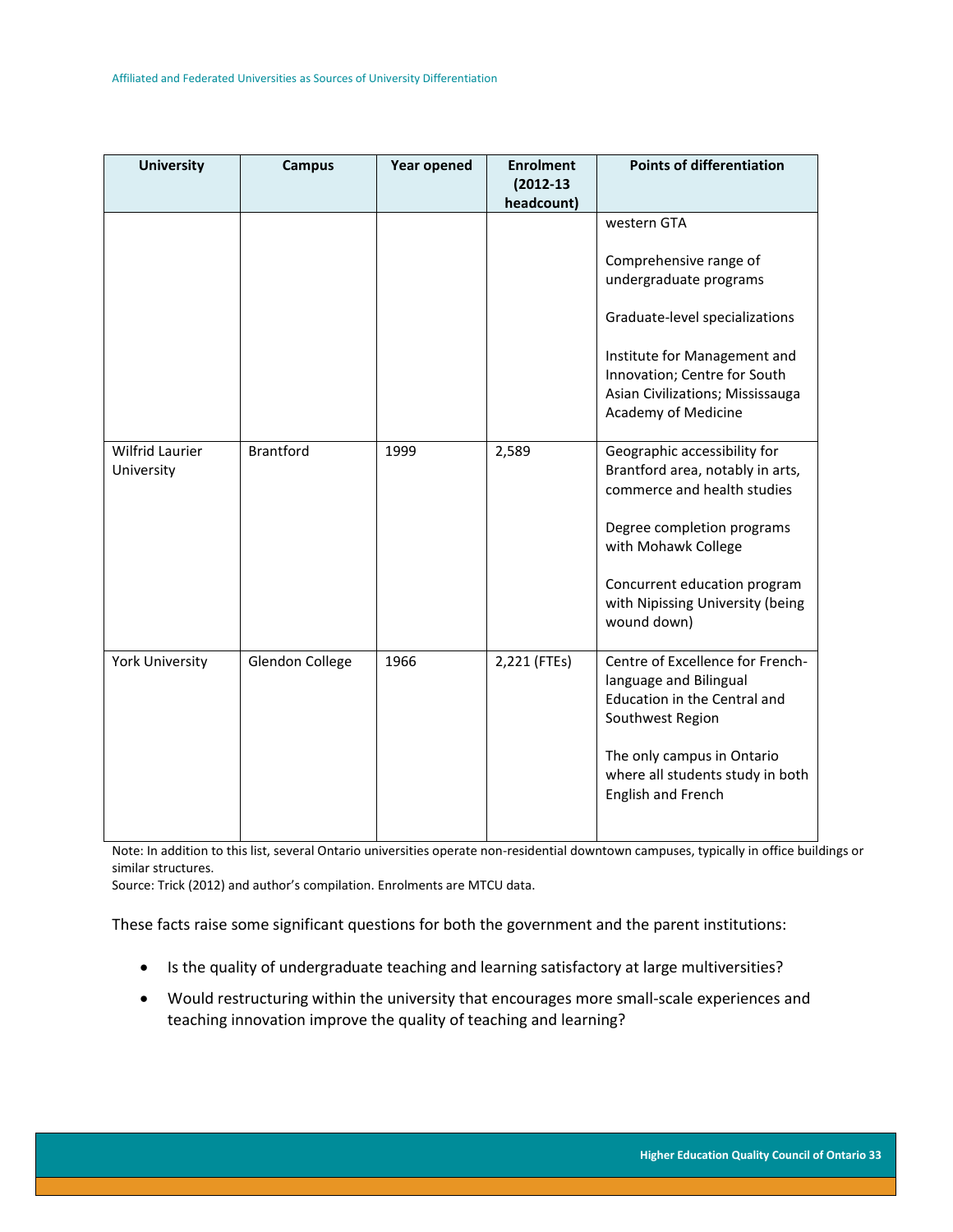Should one of the goals of Ontario's differentiation policy be to encourage such restructuring?

The first step in answering these questions is for the government's differentiation policy to drill more deeply into the quality of undergraduate teaching and learning offered by individual faculties and campuses at each university. The university as a whole is too large a unit of analysis: university-wide averages mask areas of strength and weakness.

In undertaking within-university analysis, care should be taken to gather comprehensive data. There will be an understandable tendency for each university to want to put its best foot forward by providing information on programs or colleges where the quality of teaching and learning is especially strong, but the government has a legitimate interest in the quality of undergraduate teaching in all parts of the university.

Greater recognition of the differentiation within each university will give more insight into whether the goals of the government's differentiation policy are being achieved. Experimentation with innovative teaching and learning strategies, such as is made possible by semi-autonomous affiliates and campuses, may become an important strategy for improving the quality of undergraduate teaching and learning.

### <span id="page-34-0"></span>**Conclusion**

Federated and affiliated universities are artifacts of Ontario's history, yet their current role is highly relevant to the challenge of how to offer high-quality undergraduate teaching and learning in a near-universal system of higher education whose primary institutional type is the large multiversity. The affiliates carry out worthwhile missions in their own right, and they suggest how semi-autonomous faculties and campuses at publicly supported universities might play a role as innovative sites for the improvement of undergraduate education.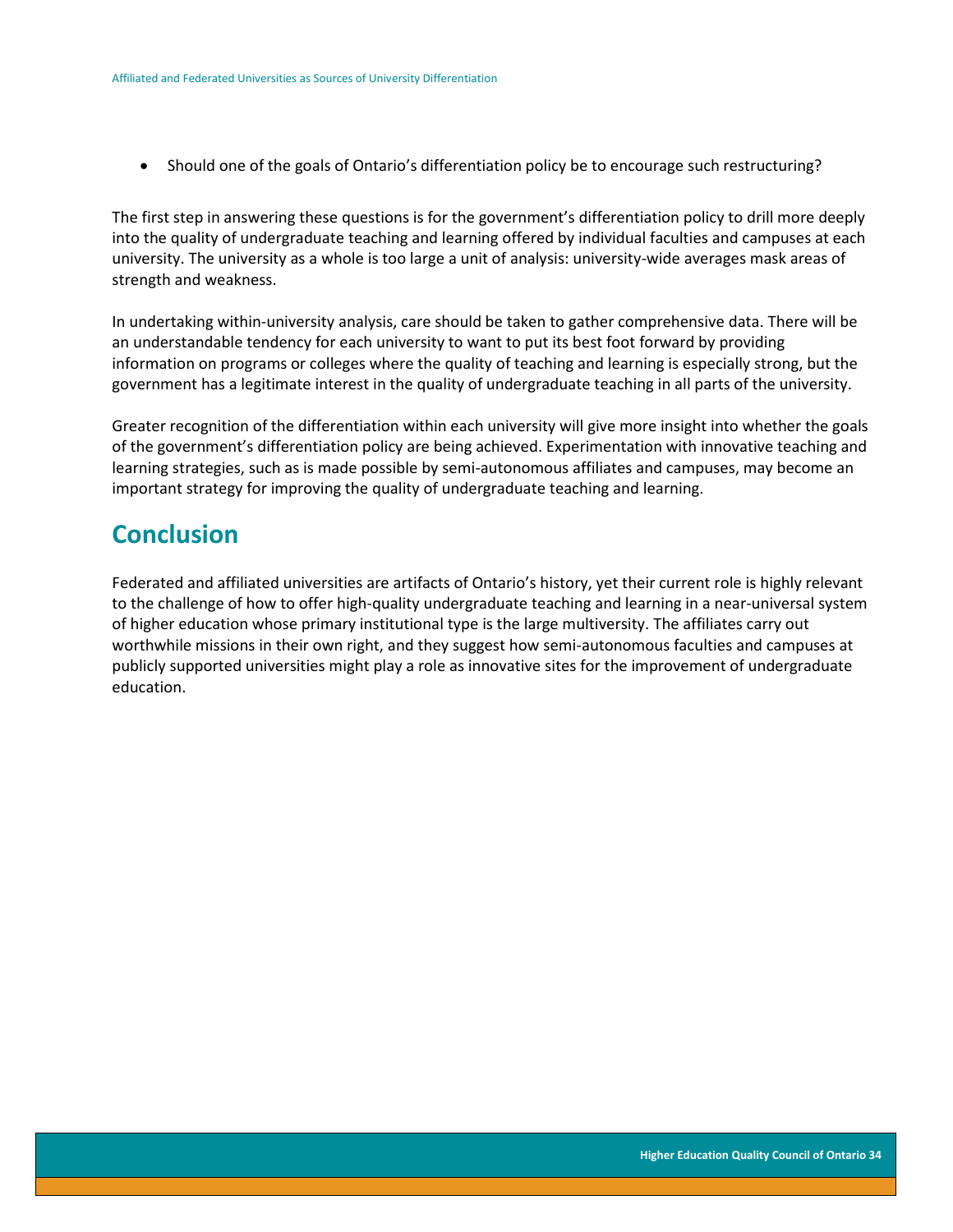## <span id="page-35-0"></span>**References**

Bray, M. (2010). *Laurentian University: A History*. Montreal and Kingston: McGill-Queen's University Press.

- California Coordinating Council for Higher Education (1966). *The Master Plan: Five Years Later.* Retrieved from http://content.cdlib.org/ark:/13030/hb296nb19h/
- Canadian Association of University Business Officers (2014). *Financial Information of Universities and Colleges, 2012/2013.* Ottawa: Author.
- Carnegie Commission on Higher Education (1971). *New Students and New Places.* New York: McGraw-Hill.

Fleming, W. G. (1971). *Ontario's Educative Society*. 7 volumes. Toronto: University of Toronto Press.

Friedland, M. L. (2002). *The University of Toronto: A History*. Toronto: University of Toronto Press.

Gaff, J. G. (1971). Cluster Colleges and Their Problems. *Journal of General Education, 23*(1), 21-28.

- Hanycz, C. M. (2014, January 9). Outcomes-based learning: Articulating the fruits of a liberal arts education. *It's Not Academic* (blog). Toronto: Higher Education Quality Council of Ontario. Retrieved from http://blog-en.heqco.ca/2014/01/colleen-m-hanycz-outcomes-based-learning-articulating-the-fruits-ofa-liberal-arts-education/
- Harris, R. S. (1967). *Quiet Evolution: A study of the education system of Ontario.* Toronto: University of Toronto Press.
- Jones, J. (2015, April 6). The Endangered Liberal Arts College. *Inside Higher Ed.* Retrieved from https://www.insidehighered.com/views/2015/04/06/essay-calling-study-most-valuable-qualitiesliberal-arts-colleges
- Kerr, C. (2001). *The Gold and the Blue: A personal memoir of the University of California, 1949-1967.* Berkeley, CA: University of California Press.
- Kerr, C. (1963). *The Uses of the University*. Cambridge, MA: Harvard University Press.
- Kimball, B. A. (2014). Revising the Declension Narrative: Liberal Arts Colleges, Universities, and Honors Programs, 1870s-2010s. *Harvard Educational Review*, *84*(2), 243-264.
- King's University College (2010). *Vision, Values and Learning: A Strategic Plan for King's University College, 2010−2014*. London, ON. Retrieved from http://temp.kings.uwo.ca/kings/assets/File/about/strategic\_plan.pdf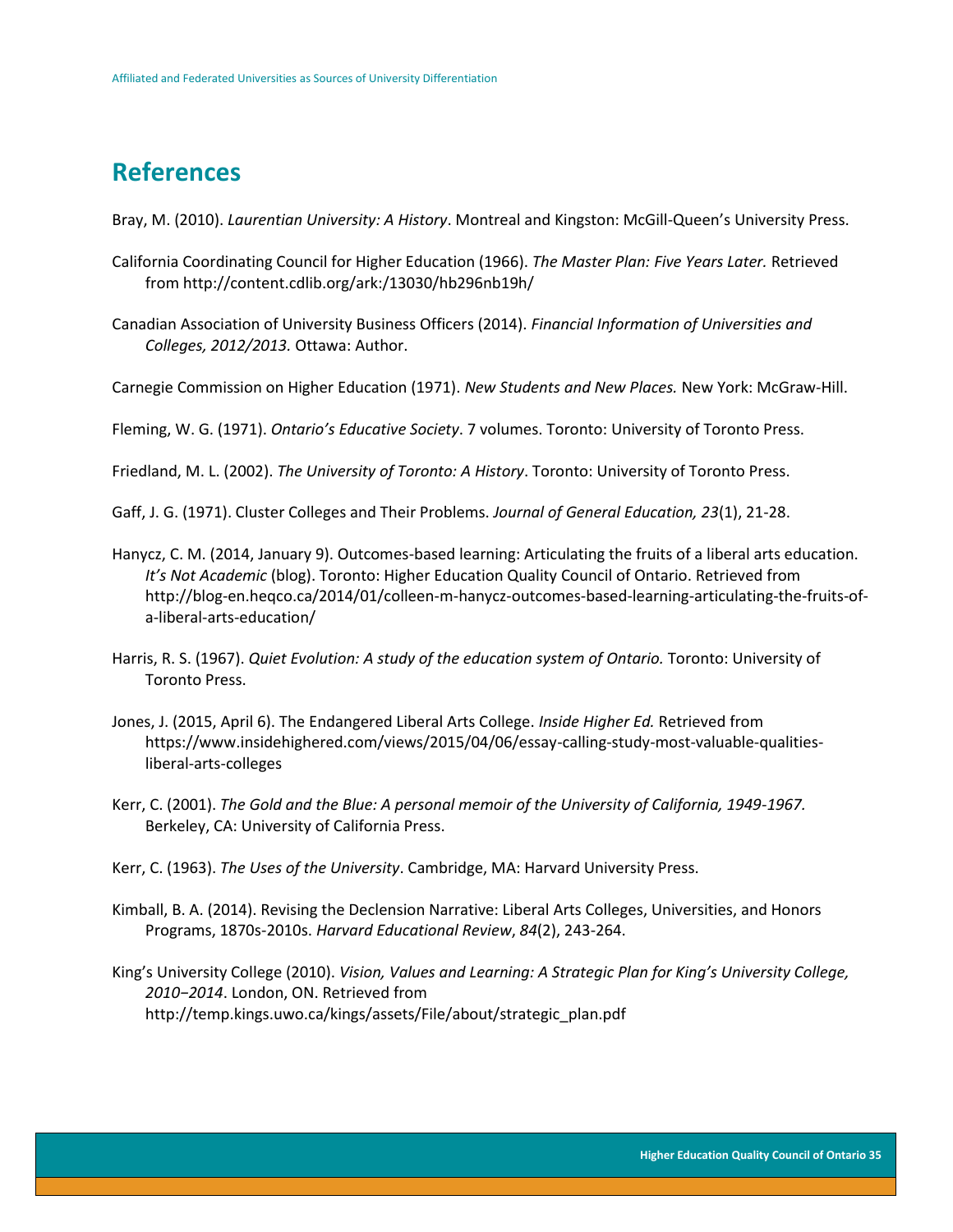- Kuh, G. D. (2003). Built To Engage: Liberal Arts Colleges and Effective Educational Practice. Paper prepared for the ACLS Conference on Liberal Arts Colleges in American Higher Education, Williamstown, MA, November 15, 2003.
- Kuh, G. D., Kinzie, J., Schuh, J. H., & Whitt, E. J. (2011). *Student Success in College: Creating Conditions That Matter.* New York: John Wiley & Sons.
- Lyken-Segosebe, D., & Shepherd, J. C. (2013). *Learning from Closed Institutions: Indicators of Risk for Small Private Colleges and Universities.* Nashville, TN: Tennessee Independent Colleges and Universities Association. Retrieved from http://www.ticua.org/public\_policy/sm\_files/Learning%20from%20Closed%20Institutions.pdf
- MacDougall, H. A. (1982). St. Patrick's College (Ottawa) (1929-1979): Ethnicity and the Liberal Arts in Catholic Education. *Canadian Catholic History Association Study Sessions*, *49*, 53-71.
- McKillop, A. B. (1994). *Matters of Mind: The University in Ontario, 1791-1951.* Toronto: University of Toronto Press.
- Manning, K., & Kuh, G. D. (2005). *Promoting student success: Making place matter to student success*. Bloomington, IN: Indiana University Center for Postsecondary Research. Retrieved from http://nsse.indiana.edu/institute/documents/briefs/DEEP%20Practice%20Brief%2013%20Making%20Pl ace%20Matter%20to%20Student%20Success.pdf
- McLaughlin, K., Stortz, G., & Wahl, J. (2002). *Enthusiasm for the Truth: An Illustrated History of St. Jerome's University*. Waterloo: St. Jerome's University.
- Neatby, H. B., & McEown, D. (2002). *Creating Carleton: The Shaping of a University.* Montreal and Kingston: McGill-Queen's University Press.

Ontario Council on University Affairs (1992). *Eighteenth Annual Report, 1991-92*. Toronto: Author.

- Ontario Ministry of Training, Colleges and Universities (2009). *The Ontario Operating Funds Distribution Manual: A Manual Governing the Distribution of Ontario Government Operating Grants to Ontario Universities and University-Related Institutions*. Toronto: Queen's Printer. Retrieved from https://www.uoguelph.ca/analysis\_planning/images/pdfs/2009-10-Operating-Manual-Sept09.pdf
- Ontario Ministry of Training, Colleges and Universities (2013). *Ontario's Differentiation Policy Framework for Postsecondary Education.* Toronto: Queen's Printer. Retrieved from https://www.tcu.gov.on.ca/pepg/publications/PolicyFramework\_PostSec.pdf
- Pascarella, E. T., Wolniak, G. C., Seifert, T. A., Cruce, T. M., & Blaich, C. F. (2005). Liberal Arts Colleges and Liberal Arts Education: New Evidence on Impacts. *ASHE Higher Education Report*, *31*(3), 1-148.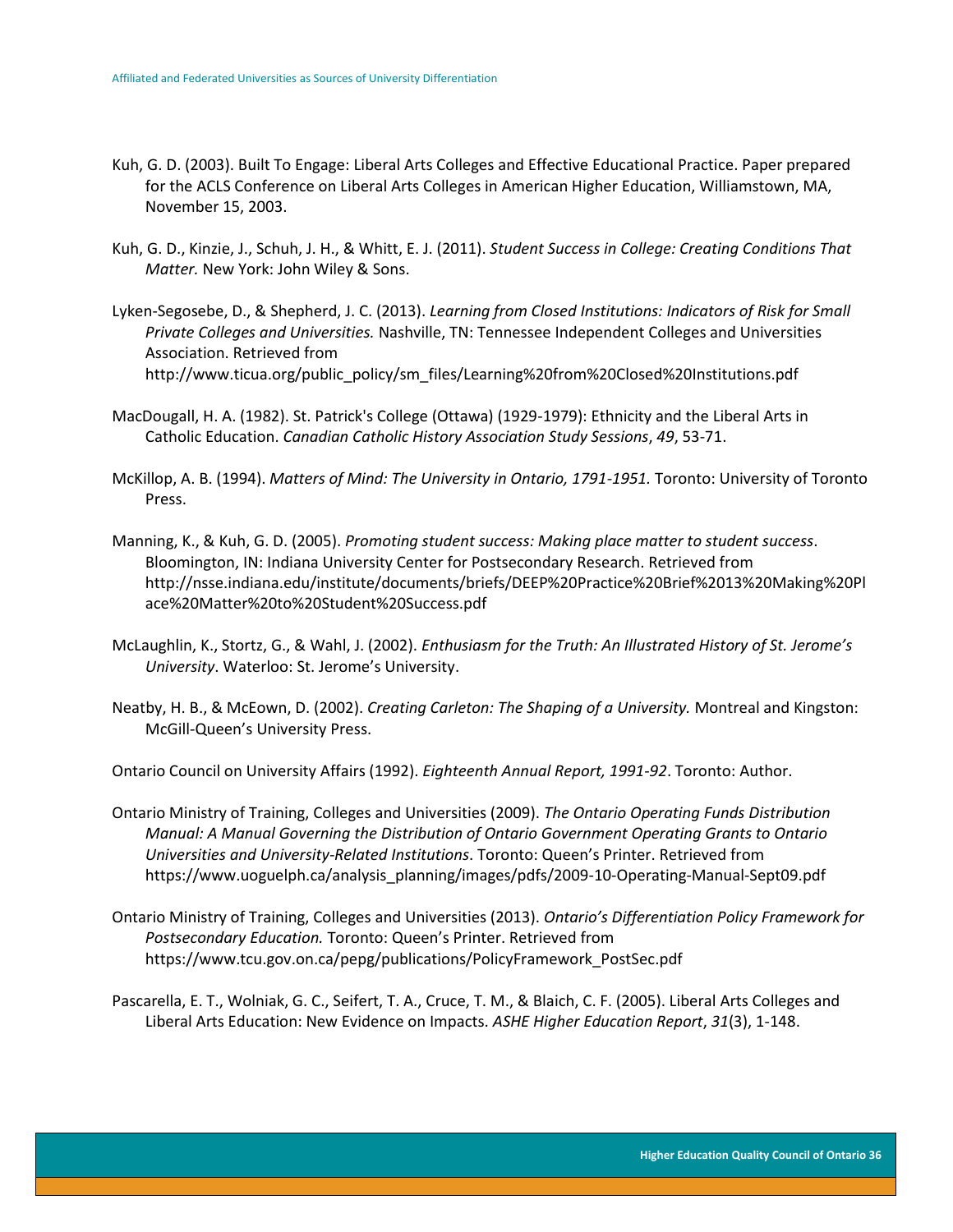- Pascarella, E. T., Cruce, T. M., Wolniak, G. C., & Blaich, C. F. (2004). Do Liberal Arts Colleges Really Foster Good Practices in Undergraduate Education? *Journal of College Student Development*, *45*(1), 57-74.
- Perry, K. (2014, November 4). Interview with Pierre Zundel, President and Vice Chancellor of the University of Sudbury. *The Lambda*.
- Perry, K. (2014, November 16). Interview with Robert Derrenbacker, President and Chaplain of Thorneloe University. *The Lambda*.
- Perry, K. (2014, November 27). Interview with Kevin McCormick, President and Vice Chancellor of Huntington University. *The Lambda*.
- Reford, A. (1995). St. Michael's College at the University of Toronto, 1958-1978: The Frustrations of Federation. *Canadian Catholic Historical Association Historical Studies*, *61*, 171-194.

Reichard, D. J. (1971). *Campus Size: A Selective Review*. Atlanta, GA: Southern Regional Education Board.

Scott, J. (1967) *Of Mud and Dreams: University of Waterloo, 1957-1967*. Toronto: Ryerson Press.

- Steiner, S. (2008, February). Conrad Grebel University College (Waterloo, Ontario, Canada). *Global Anabaptist Mennonite Encyclopedia Online*. Retrieved from http://gameo.org/index.php?title=Conrad Grebel University College %28Waterloo, Ontario, Canada %29
- Trick, D. (2012). *Capital Costs of Selected Postsecondary Campuses.* Prepared for the Ontario Ministry of Training, Colleges and Universities. Retrieved from http://www.davidtrick.com/resources/SEG.Capital%20Costs%20of%20Selected%20Postsecondary%20C ampuses.Report.sep152014.pdf
- Umbach, P. D., & Kuh, G. D. (2006). Student Experiences with Diversity at Liberal Arts Colleges: Another Claim for Distinctiveness. *Journal of Higher Education*, *77*(1), 169-192.
- U.S. Department of Education, National Center for Education Statistics (2013). Table 317.50: Degreegranting postsecondary institutions that have closed their doors, by control and level of institution: 1969–70 through 2012–13. In *Digest of Education Statistics* (p. 532). Retrieved from http://nces.ed.gov/pubs2015/2015011.pdf
- Usher, A., & Rogers, J. (2011). Why are Toronto students so friggin' miserable? *One Thought Blog.* Toronto: Higher Education Strategy Associates. October 3, 21, 28, November 4, 25, December 9.
- Usher, A. (2014, September 29). Differentiation and Branding from the Student Perspective. *One Thought Blog*. Toronto: Higher Education Strategy Associates. Retrieved from http://higheredstrategy.com/differentiation-and-branding-from-the-student-perspective